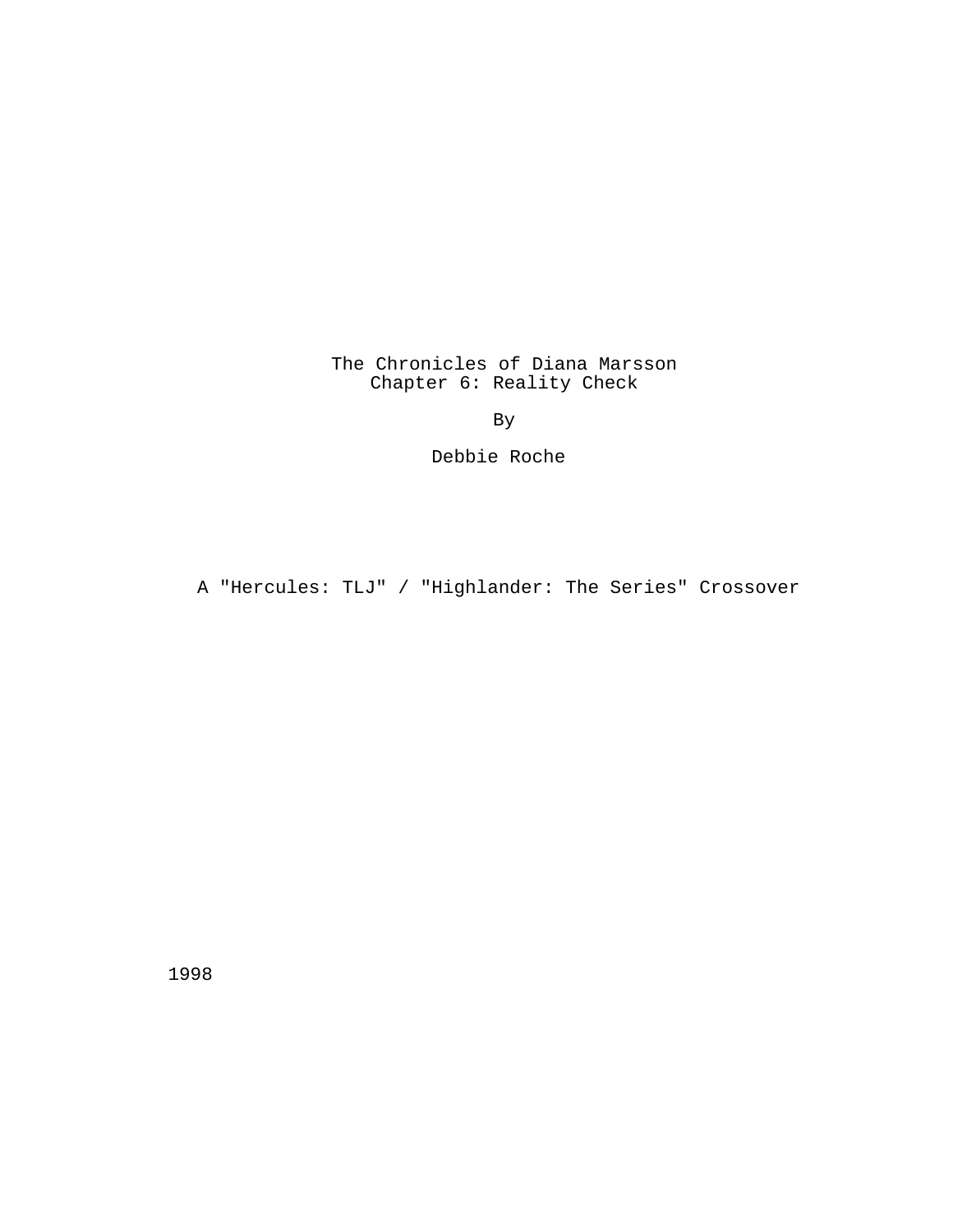### **SUNDAY JUNE 15th 1997**

1 INT: THE LOFT 1

DUNCAN enters the room. He notices his answering machine light is flashing. He goes over to the machine, and presses play. There is only one message. It is from Diana.

> DIANA (VO) Hi Mac, it's me. ... Sorry I took so long to get back to you. But I've been... (pause in message) ...out of town. ... Call me when you get this message. Bye.

DUNCAN She's back. I have to call her.

DUNCAN picks up the phone and calls her. The phone rings.

DUNCAN Come on, pick up.

After three rings, DIANA answers the phone.

DIANA (VO)

Hello?

DUNCAN

D, it's Mac.

DIANA (VO)

Hi, Mac.

DUNCAN I've been trying to get in touch with you for months.

DIANA (VO)

I know. (beat) I'm sorry.

DUNCAN Is that friend of yours still interested in Ancient Greek artifacts?

Momentary pause. DUNCAN gets suspicious at the long pause.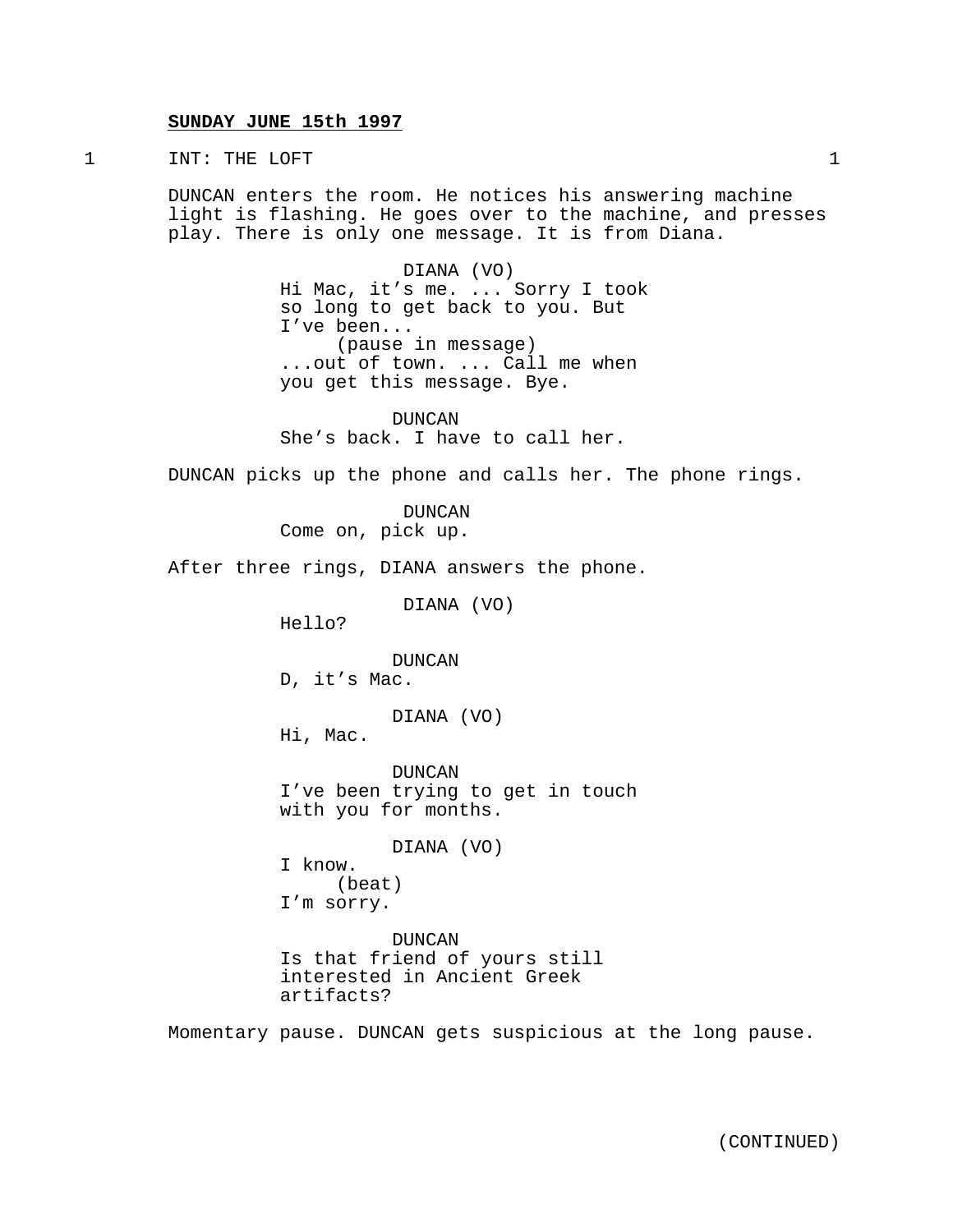DUNCAN

D?

Still no answer.

DUNCAN Diana, are you still there?

DIANA (VO) Yes, I'm still here.

DUNCAN

Well?

DIANA (VO) No. No, he isn't.

Now he is curious. He can tell from the tone in her voice that something is wrong.

> DUNCAN Are you okay? You sound a little...

> > DIANA (VO)

I'm fine.

He can tell she doesn't mean it, but he doesn't want to press the issue. At least, not right now.

> DIANA (VO) Why'd you want to know if...

> > DUNCAN

I just inherited a whole warehouse full of stuff. I thought he might have been interested in taking a look. But...

Her voice perks up.

DIANA (VO) Really? I'm interested. I can be there tomorrow and...

He notices the change in her voice - it is more than just curiosity.

> DUNCAN Tomorrow's no good. I have to go out of town.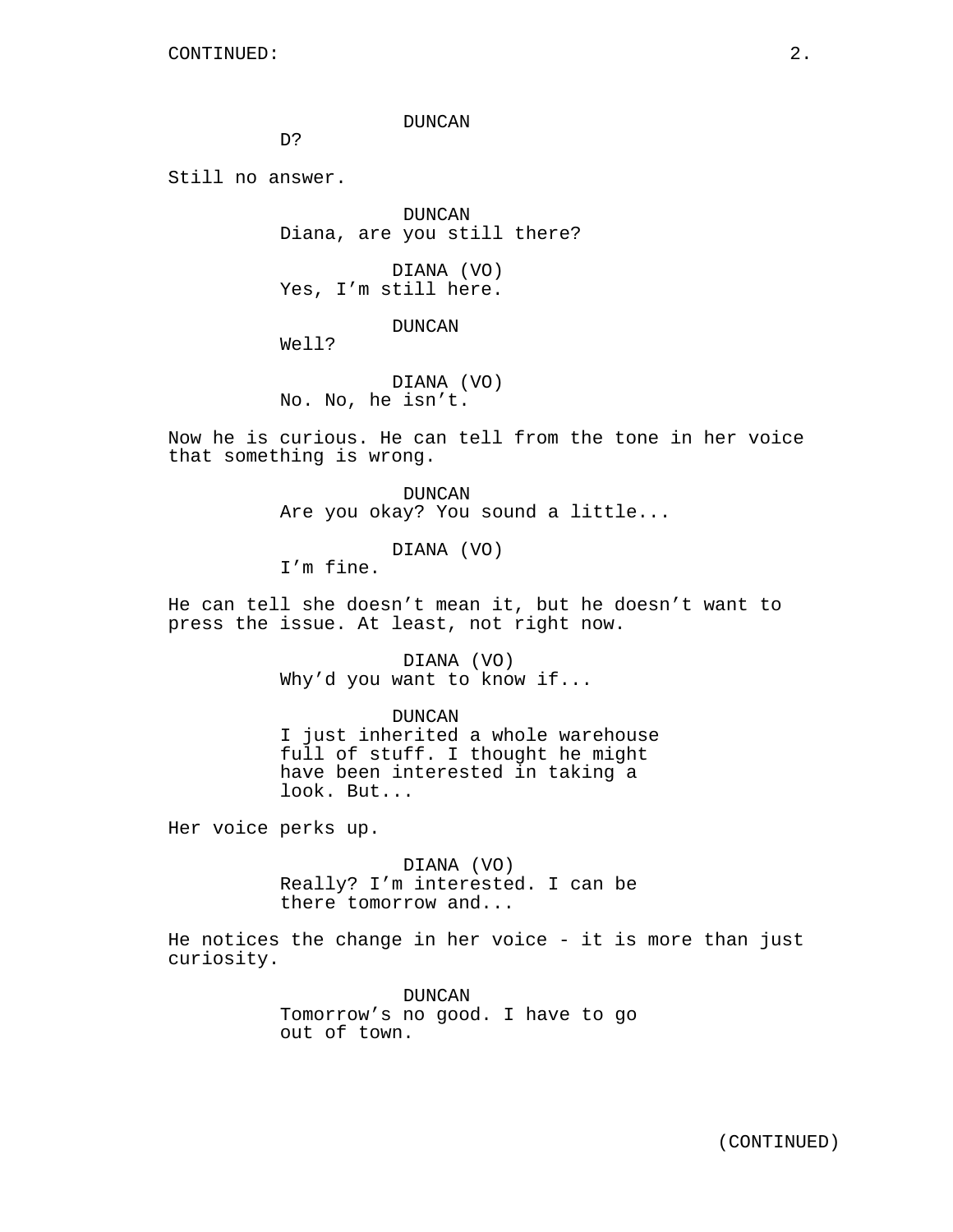DIANA (VO) Oh. I see.

He can hear the disappointment in her voice.

DUNCAN I'll be back on the 21st, though. Can you be here then?

DIANA (VO) I'll be there.

He can tell she is excited.

DUNCAN I'll meet you at the airport.

DIANA (VO) Thanks. See ya on the 21st, Mac.

DUNCAN

See ya, D.

DUNCAN hangs up the phone.

JUMP TO:

### **SATURDAY JUNE 21st 1997**

2 INT: AIRPLANE - EN-ROUTE TO SEATTLE 2

DIANA is sitting in the plane, staring out of the window.

DIANA (VO) I wonder if I should tell Duncan the whole story? (beat) I mean, would he believe me? (beat) Would I believe me, if I told me this story? (beat) I don't know. I... (beat) Then again, Duncan is not like most people. He's had a lot of strange things happen in his life. (beat) Most people wouldn't believe his story, if he ever told it. (beat) Which I can't see him doing in the foreseeable future.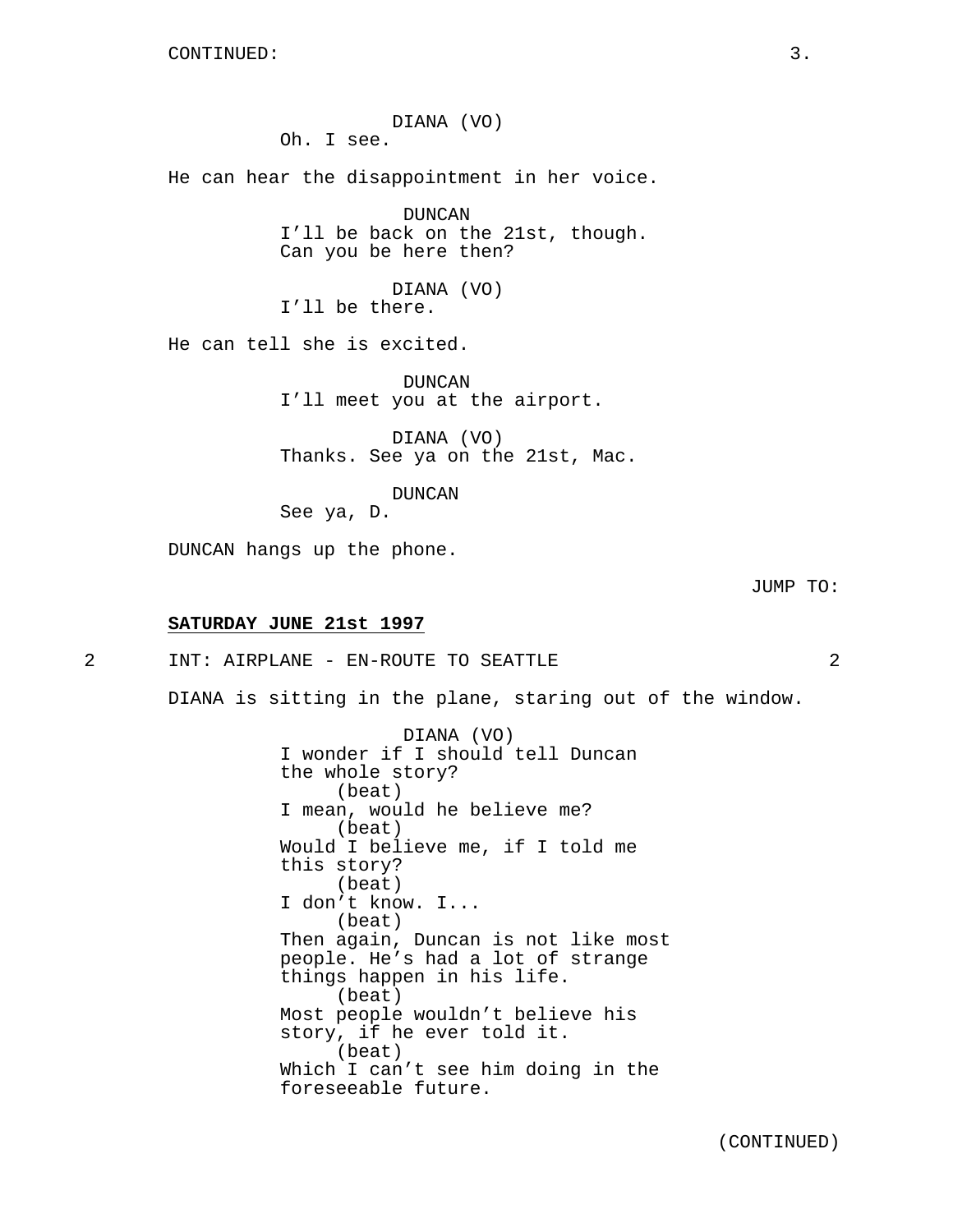(beat) I mean, I only found out by accident.

FADE TO:

## 3 FLASHBACK - INT: THE ANTIQUE SHOP (1992) 3

TESSA is fixing a display near the back of the store. DUNCAN is in the office. RICHIE is coming down the stairs. DIANA enters the shop. RICHIE spots DIANA and makes a beeline for her.

> RICHIE Good morning, miss. My name is Richie. How may I be of assistance this morning?

DIANA I'm, uh, looking for Tessa Noel.

RICHIE Tessa. Right. She's over there.

RICHIE points to where TESSA is.

DIANA

Thank you.

DIANA heads over to TESSA. RICHIE watches her walk over to TESSA.

PAN TO:

4 FOCUS SHIFTS TO TESSA 4

TESSA can't seem to get the piece the way she wants it. TESSA yells for DUNCAN.

> TESSA Mac, can you come out here for a moment, please?

> > DUNCAN (VO)

Coming.

PAN TO: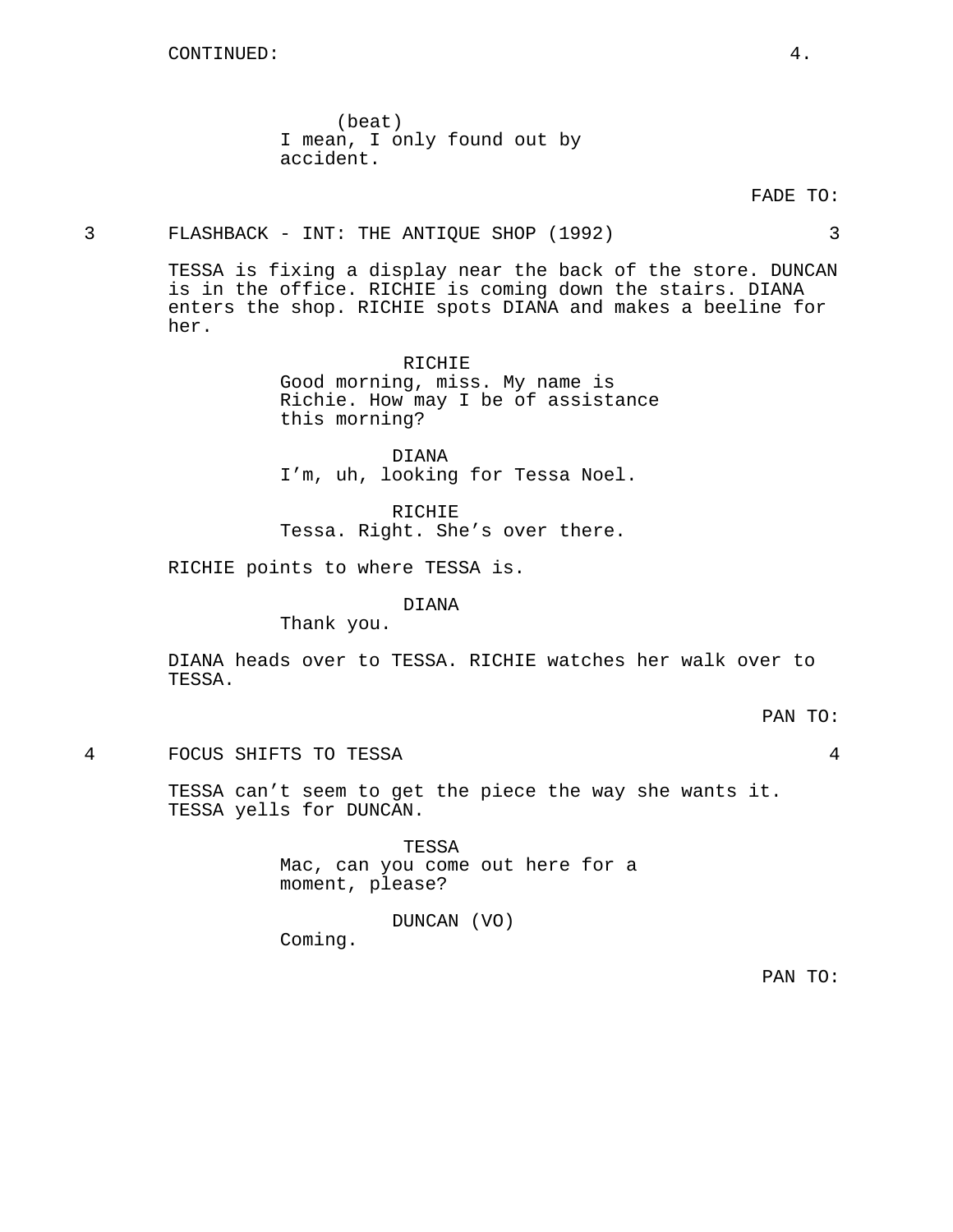5 FOCUS SHIFTS TO DUNCAN 5 DUNCAN exits the office as DIANA is passing it and they collide.

# DUNCAN

Oops, sorry.

PAN TO:

6 FOCUS SHIFTS TESSA 6

TESSA turns to see who DUNCAN is talking to.

PAN TO:

7 FOCUS SHIFTS TO DUNCAN AND DIANA 7

DIANA

That's okay. I should have...

PAN TO:

8 FOCUS SHIFTS TO TESSA 8

TESSA recognizes DIANA.

TESSA Diana? Diana Marsson?

TESSA heads over. RICHIE also heads over.

DUNCAN I take it you two know each other, then?

TESSA Diana, this is Duncan MacLeod. Duncan, Diana.

DUNCAN and DIANA exchange a "hello" nod. RICHIE clears his throat as an indication that he wants an introduction as well.

> TESSA And this is Richie Ryan.

RICHIE and DIANA exchange a "hello" nod. TESSA looks to DUNCAN.

> TESSA I met Diana a few years ago. She was writing a paper on Ancient Greece.

5.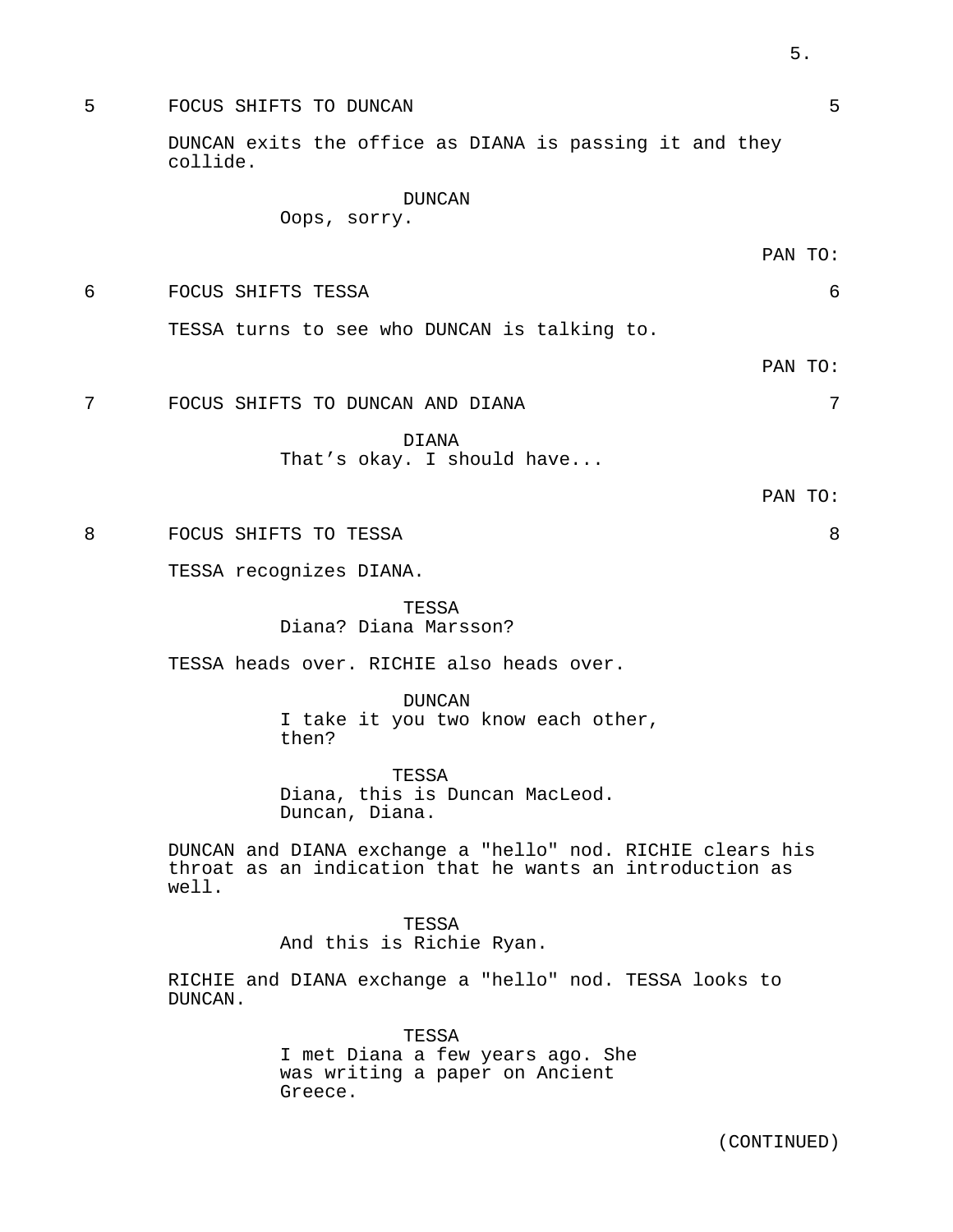DUNCAN looks at DIANA with an eyebrow raised in curiosity.

DUNCAN Ancient Greece?

DIANA Yes. I was always fascinated with mythology.

RICHIE joins the conversation.

RICHIE Mythology? That was one of my favorite subjects in school. When I was in school that is.

TESSA looks at DIANA.

TESSA What are you doing here? I haven't...

DIANA I'm in town for a seminar, and thought I'd look you up.

DIANA looks around giving the shop the "once over".

#### DIANA

This is a nice place. Big jump from your "tour guide" gig in Paris.

TESSA How long will you be here?

DIANA The seminar lasts all week, and then I have another week till I have to get back to T.O.

TESSA Really? That's... Hey, wait. What are you doing this weekend?

## DIANA

Nothing. Why?

TESSA

Well, Mac, Richie and I, are going camping and, if the guys don't mind...

TESSA looks at DUNCAN and RICHIE. DUNCAN nods that he doesn't mind. RICHIE also nods that he doesn't mind.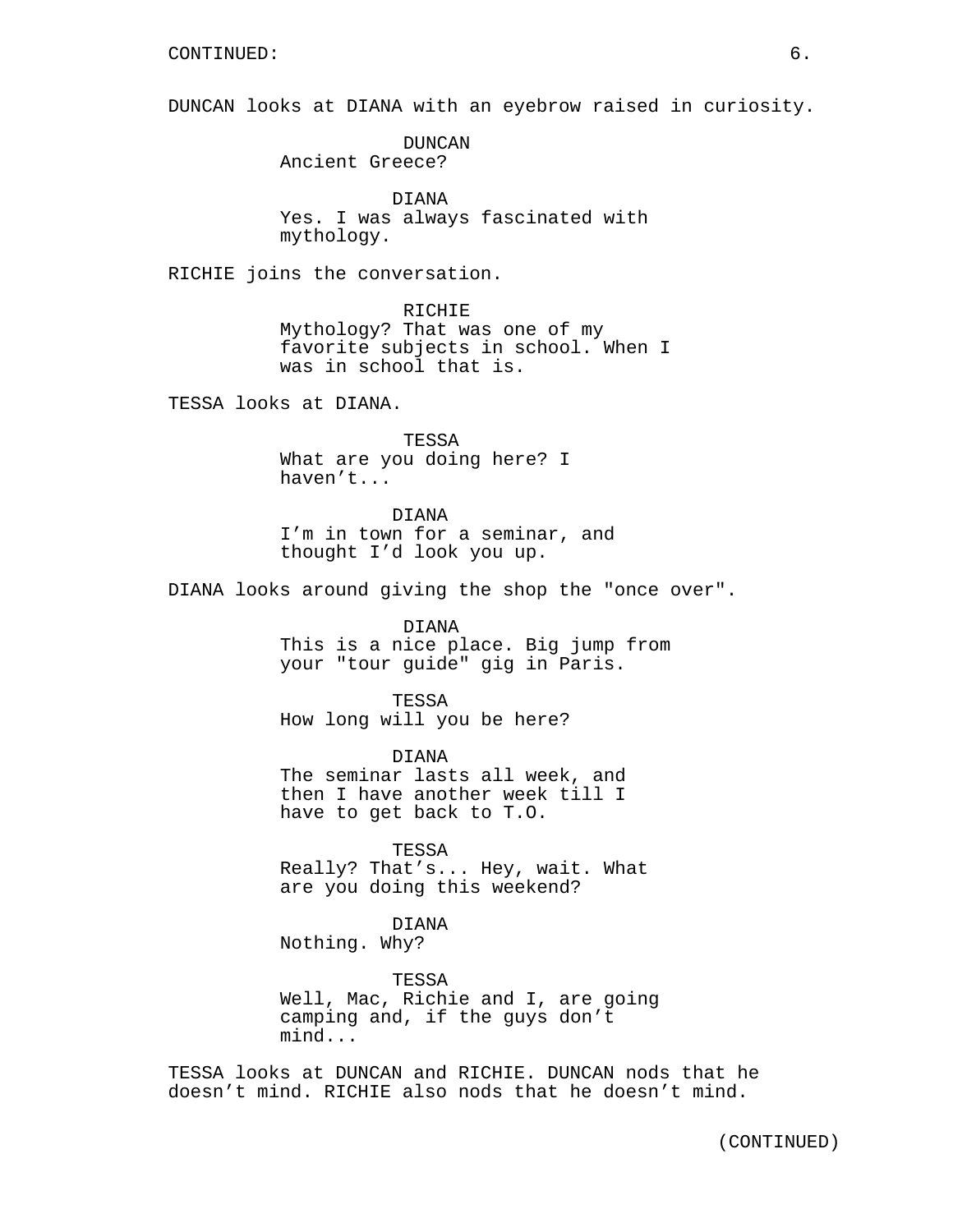TESSA ...you can join us.

DIANA I'd love too. I haven't been camping in... a long time.

**TESSA** Great. Then it's settled.

DIANA

Yep.

DIANA notices that the display that TESSA was playing with, is falling down. DIANA points to it.

### DIANA

Uh, Tess...

TESSA turns and runs to it. DUNCAN follows. DIANA watches DUNCAN, admiringly, as he follows TESSA. DUNCAN and TESSA save the piece from hitting the floor.

> RICHIE They are so great together.

DIANA You known them long?

RICHIE Not really. About 6-7 months.

DIANA

Tess has mentioned Mac a few times, but from the way she talked about him... I pictured him... I don't know, older.

RICHIE suppresses a laugh.

RICHIE How old do you think he is?

DIANA looks at DUNCAN, and tries to guess his age.

DIANA

 $30 - 35$ .

RICHIE Looks can be deceiving.

DIANA turns to RICHIE and gives him a cocked eyebrow.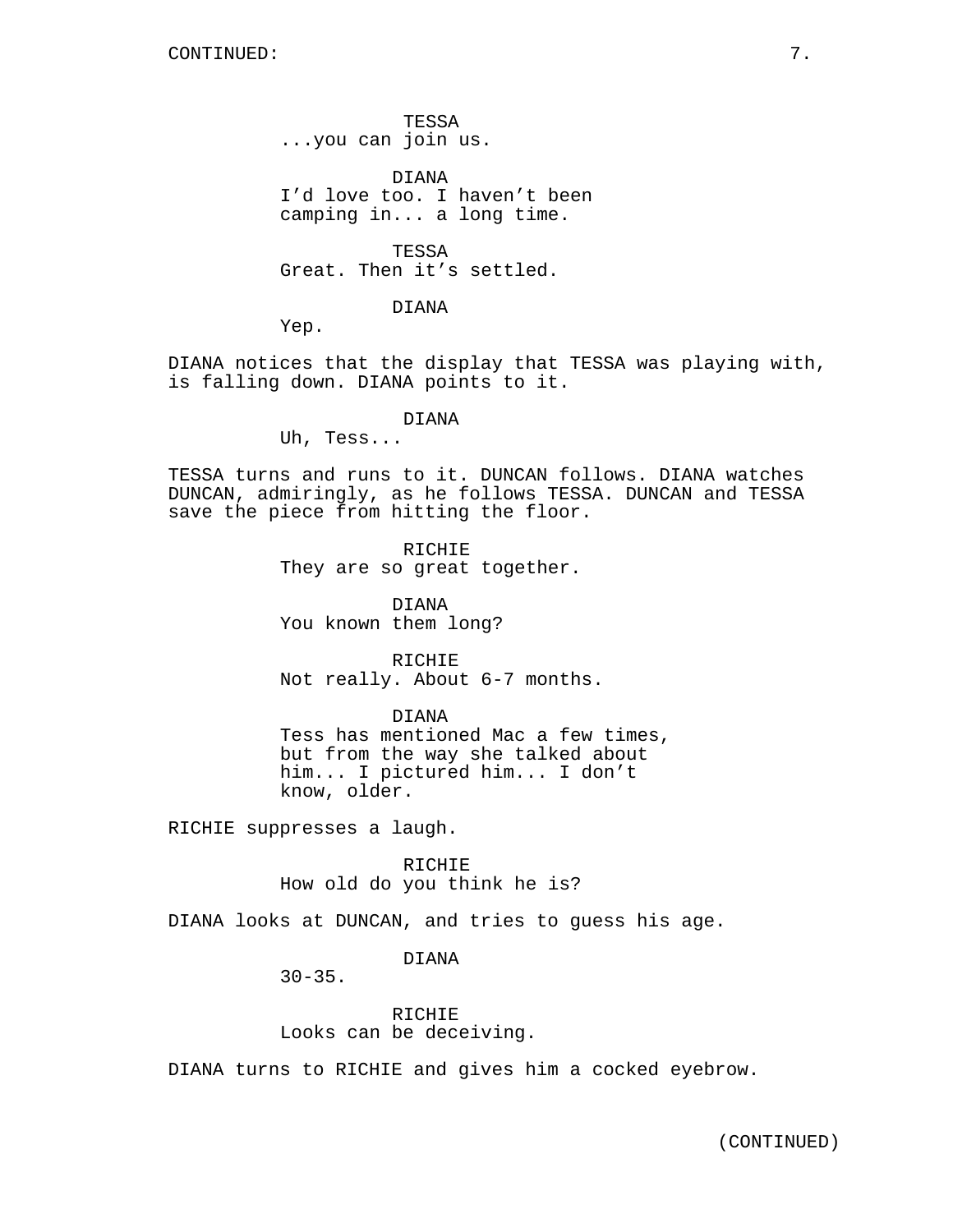DIANA What's that supposed to mean?

RICHIE

Nothing.

DIANA gives RICHIE an "o-kay" look. Then she turns back to TESSA and DUNCAN, who are straightening the piece on its stand.

> DIANA She's lucky to have a guy who loves her so much.

RICHIE Yeah. Mac and Tess seem to have it all, don't they?

DIANA turns back to RICHIE, and gives him another cocked eyebrow look.

DIANA

Seem?

RICHIE decides to change the subject. Fast.

RICHIE Uh... What do you say I take you to lunch? Let these two fix things up around here?

DIANA looks at him hesitantly.

DIANA

Ah... Sure. Why not? Be right back.

DIANA goes over to DUNCAN and TESSA.

PAN TO:

9 DUNCAN AND TESSA 9

DIANA

Tess?

TESSA looks at DIANA.

DIANA

I'm heading off now.

TESSA

So soon?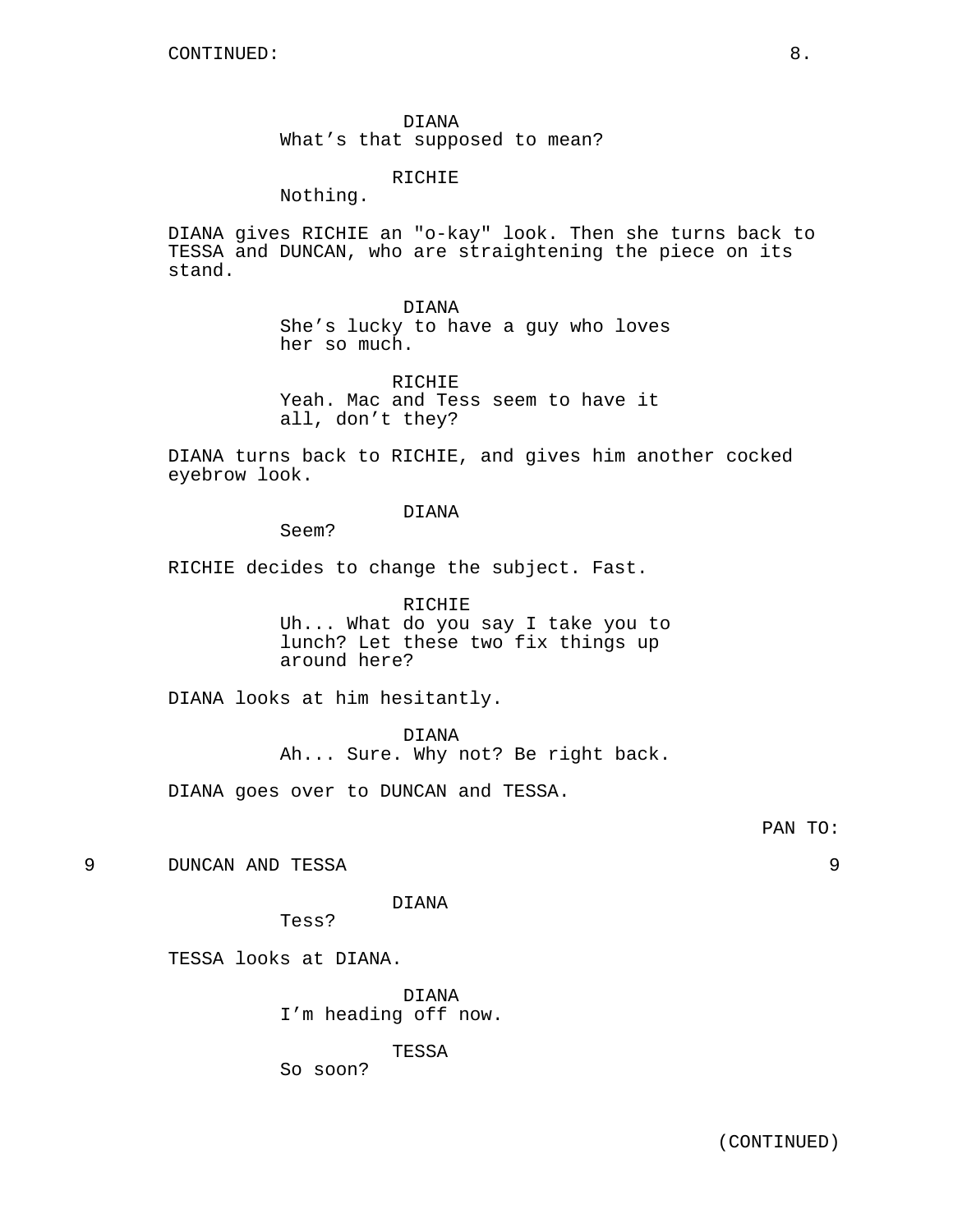DIANA

Richie wants to "do lunch".

TESSA and DUNCAN laugh. DUNCAN gives RICHIE a "be careful" look.

> DIANA So, I'll, ah, see you on Friday?

> > TESSA

Friday.

DIANA looks to DUNCAN.

DIANA It was nice to finally meet the great Duncan MacLeod.

DUNCAN raises an eyebrow and looks from DIANA to TESSA.

DUNCAN Thanks, I think.

DIANA

Bye.

DUNCAN / TESSA

Bye.

DIANA heads back to RICHIE, who is waiting for her. DUNCAN and TESSA watch RICHIE and DIANA leave.

JUMP TO:

# 10 CAMPGROUND - CAMPSITE (NIGHT) 10

There are three tents pitched. One is DUNCAN and TESSA's, one is RICHIE's, and one is DIANA's. DUNCAN, TESSA, RICHIE, and DIANA, are sitting around a campfire. Someone has just finished telling a story, because everyone is laughing. DUNCAN is sitting behind TESSA, with his arms around her. DIANA and RICHIE are sitting across from them, beside each other. When everyone stops laughing, TESSA looks up and sees the beautiful full moon.

> TESSA I haven't seen a moon that full, or that low, in a long time.

Everyone looks at the moon. TESSA touches DUNCAN's hand.

(CONTINUED)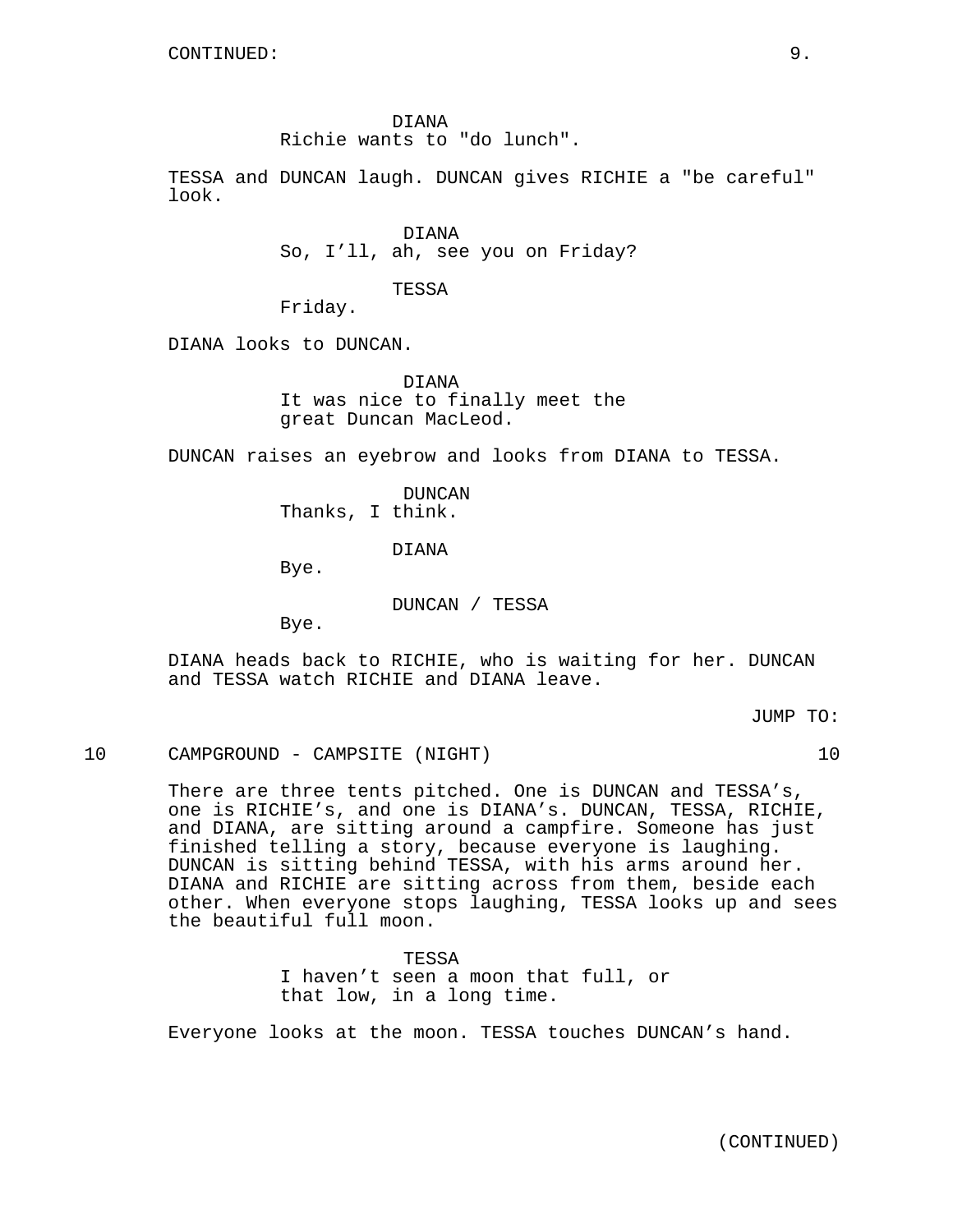TESSA Mac, let's go for a walk.

DUNCAN

Sure.

DUNCAN and TESSA rise. DUNCAN looks to RICHIE and DIANA.

DUNCAN You guys want to come?

Before DIANA can say anything, RICHIE jumps in.

**RICHIE** No, that's okay, Mac. You two go on.

DUNCAN

You sure?

### RICHIE

Yes.

DUNCAN looks to DIANA. He is about to say something, when TESSA whispers something to him.

> DUNCAN Okay. We'll see you two later. Don't get into any trouble while we're gone. And, don't wait up for us.

RICHIE flashes DUNCAN a smile.

RICHIE

We won't.

DUNCAN

Bye guys.

RICHIE says line like he means it. DIANA says line like she's sorry to see them go.

RICHIE / DIANA

Bye.

DIANA watches them walk off.

RICHIE I was beginning to think they'd never leave.

DIANA is still staring after DUNCAN.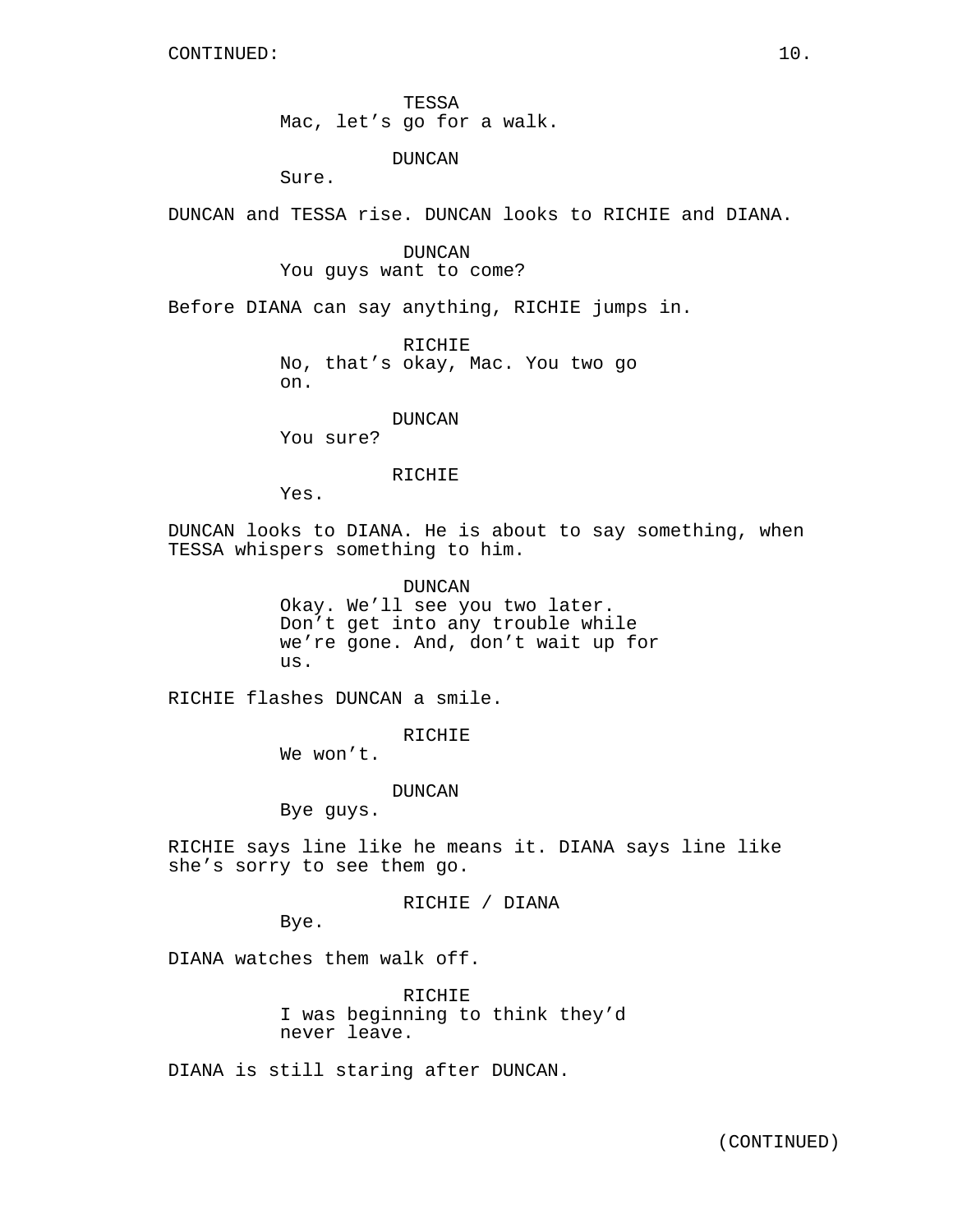RICHIE Diana? (beat) Diana?

Momentary pause.

DIANA

Huh?

# RICHIE

I said...

## DIANA

(yawn) I guess it must be later than I thought. Any idea how long they'll be gone?

RICHIE Knowing those two, a long time. I mean we could probably...

DIANA (yawn again) I'm sorry, Rich. I guess I'm just not used to so much excitement in one day. ... I think I'll turn in.

DIANA rises from her seat and looks at RICHIE.

DIANA Good night, Rich.

### RICHIE

Night.

DIANA walks off to her tent. RICHIE stares into the fire confused. When DIANA reaches the tent, she turns. She sees RICHIE staring into the fire, then she looks at DUNCAN and TESSA who are almost out of sight. She watches them for a few moments, then enters her tent.

JUMP TO:

11 INT: DIANA'S TENT - (SOMETIME BETWEEN MIDNIGHT AND 3:00AM) 11

DIANA awakens to the sound of clashing swords. She grabs her jacket and exits her tent.

CONTINUE TO: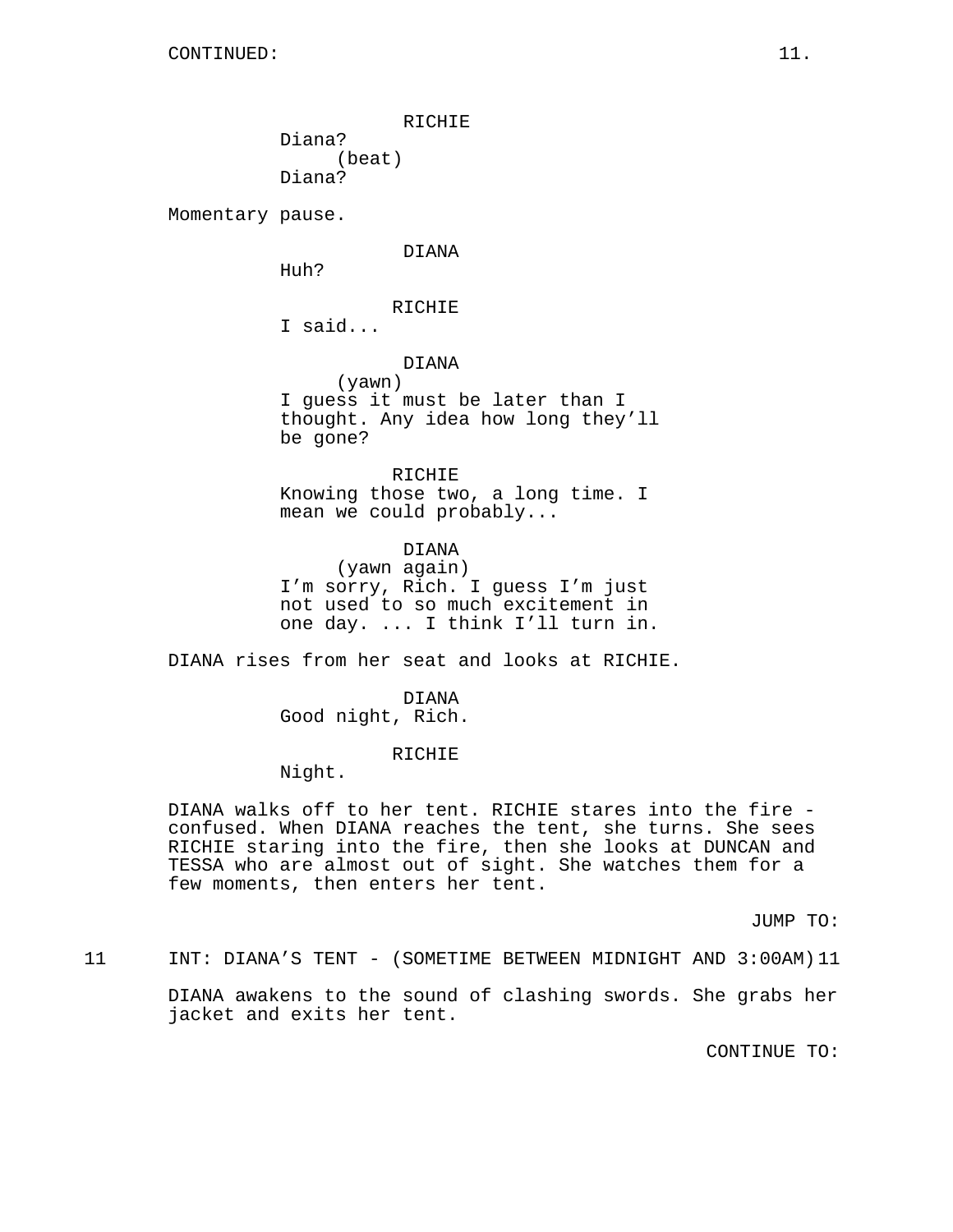## 12 CAMPSITE 12

The sounds continue.

### DIANA I wonder what that is?

DIANA exits the campsite and follows the sounds.

CONTINUE TO:

13 CAMPGROUNDS 13

She follows the sounds all the way to the beach.

CONTINUE TO:

# 14 BEACH 14

DIANA hears a voice and heads to it.

# MAN (VO)

I've got you now, Highlander.

DIANA hides behind a tree and some bushes and stares at the two men on the beach. The person talking is facing her. The other man is in front of him looking towards the water.

> MAN You can't escape this time. This time I will have your head.

The fight continues. DIANA says line to herself.

DIANA (VO) What could...

The fight continues and the men are now side by side. DIANA stops abruptly. She can now see the face of the other man.

> DIANA (VO) Duncan? What...

The other man on the beach manages to knock DUNCAN down. As he is getting up, the other man stabs him, running the sword straight through DUNCAN. DIANA is about to yell out, but manages to control herself. She raises her hands to her mouth to stop from screaming. DUNCAN moans as the sword goes though him, and is then pulled out. DIANA thinks the other man will leave now, but he doesn't. He raises his sword, high up, and yells the following line.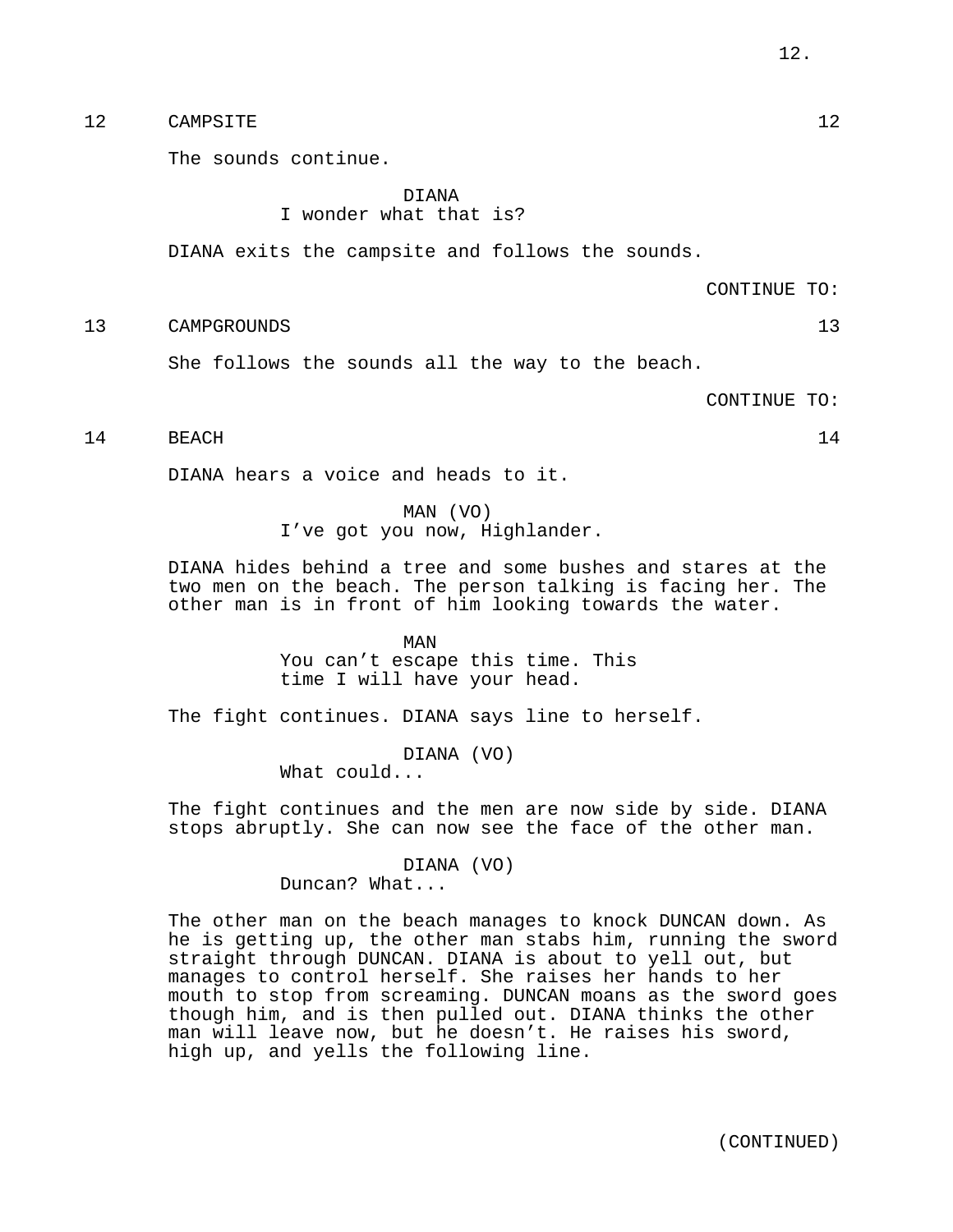### THERE CAN BE ONLY ONE!!!!!

DIANA turns her head, she can't watch. Then she hears DUNCAN's voice.

> DUNCAN (VO) You can't kill me that easily.

DIANA turns around and sees DUNCAN rising up off of the ground.

### DIANA (VO)

What the...

The fight continues, and after a few moments, DUNCAN gets a lucky shot and severs the guy's head. DUNCAN falls to his knees. DIANA comes out from hiding. DUNCAN sees her.

#### DUNCAN

(quietly) Diana?

DIANA starts to head to him. She stops as the Quickening envelops him. When the Quickening ends, DUNCAN falls completely to the ground. DIANA runs to him.

> DIANA Duncan!!!! (beat) Duncan?!??!?!

DIANA reaches him, places her hand under his chin and turns him to her.

DIANA

Mac?

DUNCAN

Di...

DIANA

Shhh.

DUNCAN Help me... back to... camp.

DIANA helps him up and they head back to camp.

CONTINUE TO: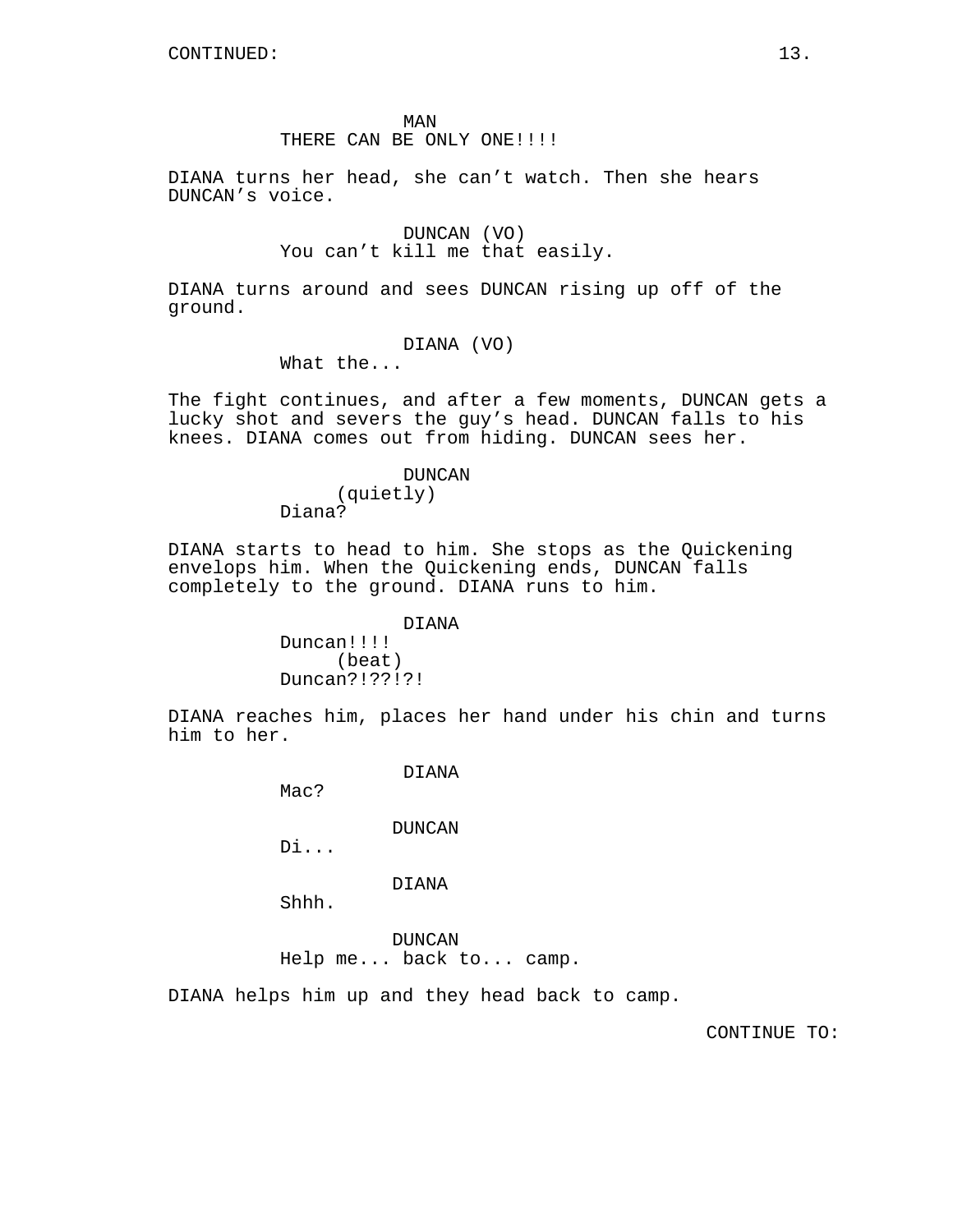15 CAMPSITE 25

DIANA and DUNCAN stumble into camp to find TESSA and RICHIE worried about them. TESSA sees the state DUNCAN is in.

TESSA

Mac?!?!?

TESSA runs over to DUNCAN and DIANA.

TESSA What happened?

DIANA Some guy tried to kill him, but...

TESSA is surprised to learn that DIANA was with DUNCAN, and that she probably witnessed the Quickening and has no idea what is going on.

> TESSA You were there?

> > DIANA

I...

TESSA takes DUNCAN from DIANA and heads to their tent. DUNCAN stops, turns, and looks right at DIANA.

DUNCAN

Thanks, D.

DIANA smiles. TESSA and DUNCAN continue to their tent. DIANA watches as they enter their tent. She says the next line to herself quietly.

> DIANA He called me D!

She smiles to herself and then heads to her tent. RICHIE stops her by grabbing her arm.

> RICHIE What do you think you're doing?

DIANA What do you mean?

RICHIE Sneaking off in the middle of the night? I was worried. Do you...

DIANA shakes her arm out of RICHIE's grasp.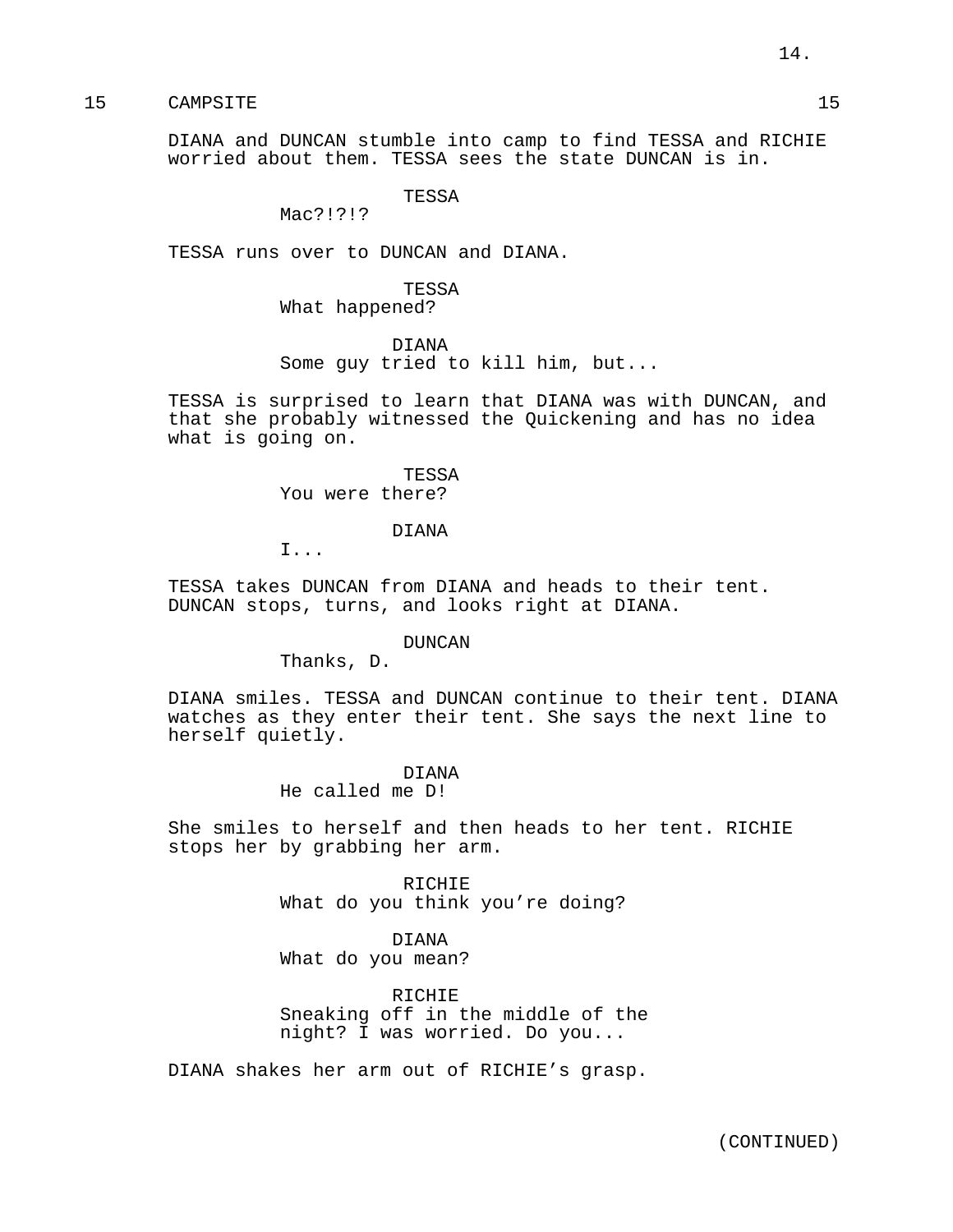DIANA Don't be. I'm a big girl. I can take care of myself.

Pause. They stare at each other.

RICHIE What possessed you to take off anyway?

DIANA

I heard the sounds of clashing metal. Sounded like a sword fight. I thought...

RICHIE

A sword fight.

DIANA Yeah. It was the strangest thing I'd ever seen. I...

Momentary pause. DIANA stops herself from revealing what she saw.

> DIANA Naw. You wouldn't believe me.

RICHIE You'd be surprised.

DIANA Good night, Richie.

DIANA enters her tent.

JUMP TO:

16 CAMPSITE (MORNING) 16

DIANA is sitting by herself, staring into space. DUNCAN walks over to her.

> DUNCAN Can I join you?

DIANA Depends. Is Tessa up?

DUNCAN

Not yet.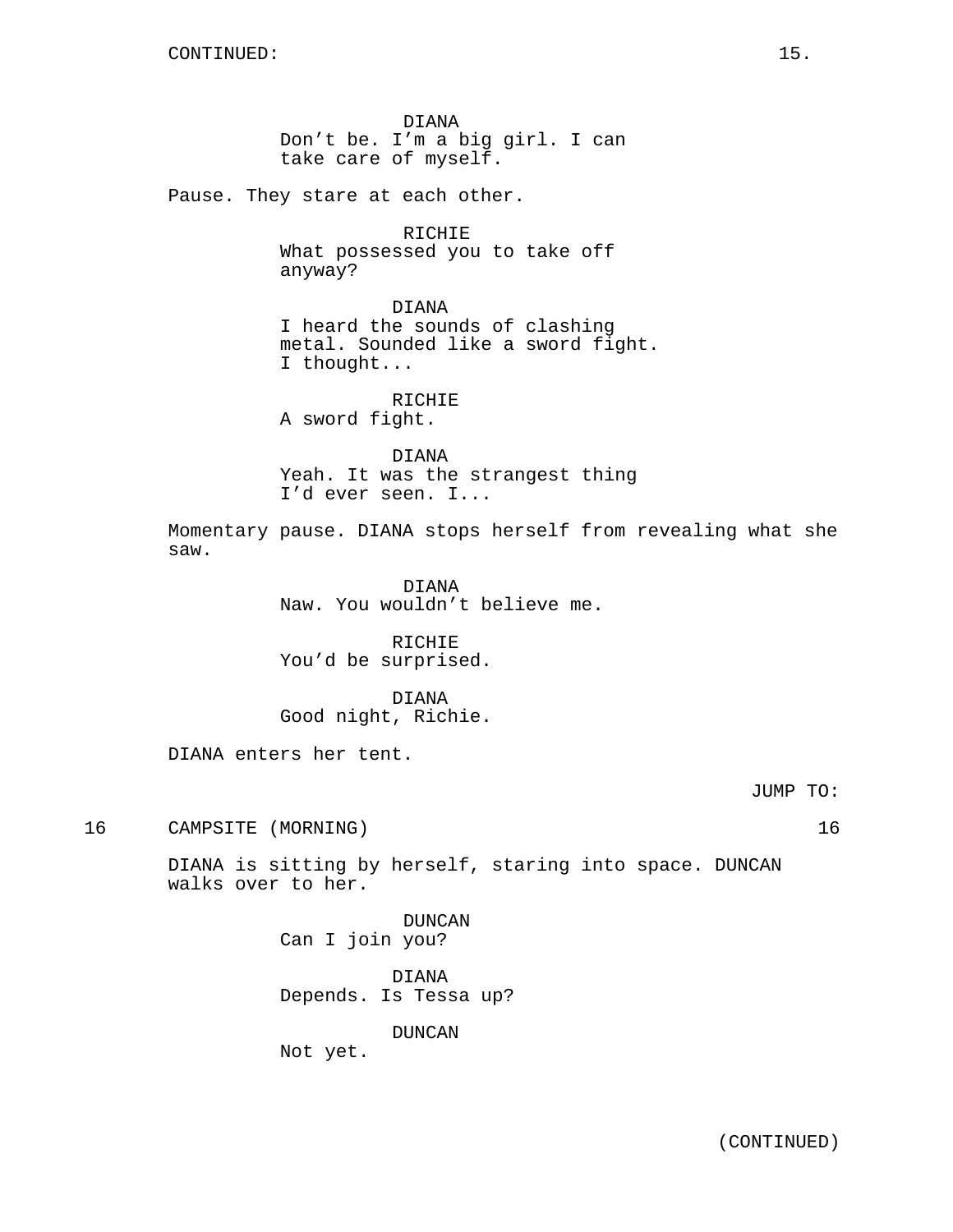DIANA Good. Because I wouldn't want her thinking that...

Momentary pause. DIANA stops, not knowing if she should continue that thought. DUNCAN sits down beside her.

> DUNCAN About last night. (beat) We have to talk.

DIANA You mean it was real? It wasn't a dream?

DUNCAN No, it wasn't a dream.

DIANA But I saw that guy kill you.

DUNCAN

Yes and no.

DIANA

What do you mean? Yes, or no? He drove that sword straight through you, any man would have...

DUNCAN Don't jump to the wrong conclusions. Just listen to me, okay?

### DIANA

Okay.

Momentary pause. DUNCAN takes a deep breath, then reveals what he is.

## DUNCAN

I am Duncan MacLeod of the clan MacLeod. I was born in 1592 in the highlands of Scotland. And I am Immortal.

DIANA

Immortal?

DUNCAN

Yes.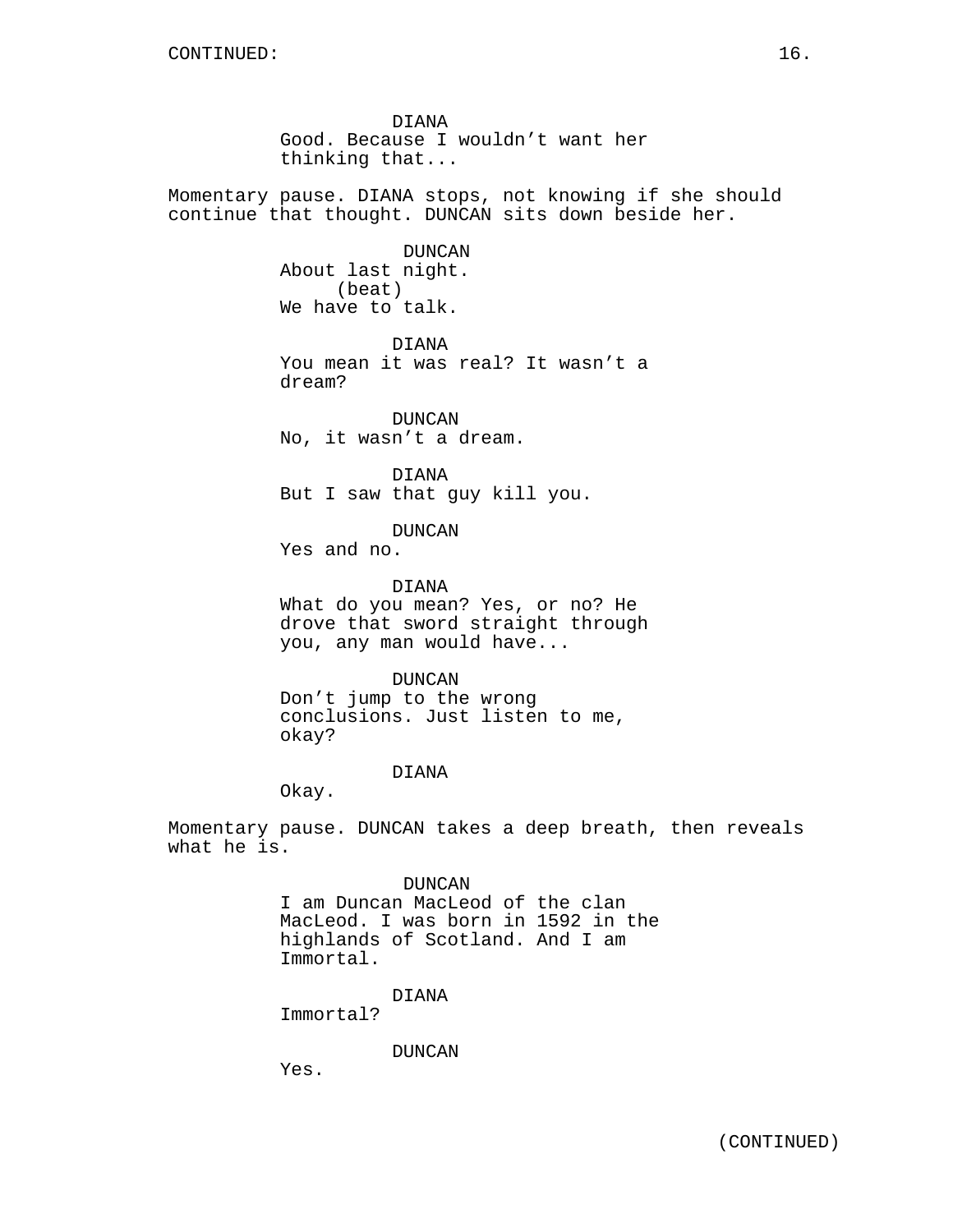DIANA And that guy you... Is he...

DUNCAN

Yes.

DIANA How many like you are...

DUNCAN Don't know.

DIANA You were really born in 1592?

DUNCAN

Yes.

DIANA Wow. The changes you must have seen. The people you must have met. I...

Momentary pause. DIANA stops talking. She looks to the tent that DUNCAN shares with TESSA, then back at DUNCAN.

> DIANA Wait, does Tess know?

DUNCAN Yes. So does Richie.

DIANA mutters the following line to herself.

DIANA So that's what that meant.

DUNCAN heard the line.

DUNCAN What, what meant?

DIANA

Back in the shop, Richie asked how old I thought you were. When I answered, he said "looks can be deceiving".

DUNCAN

(smile)

Oh.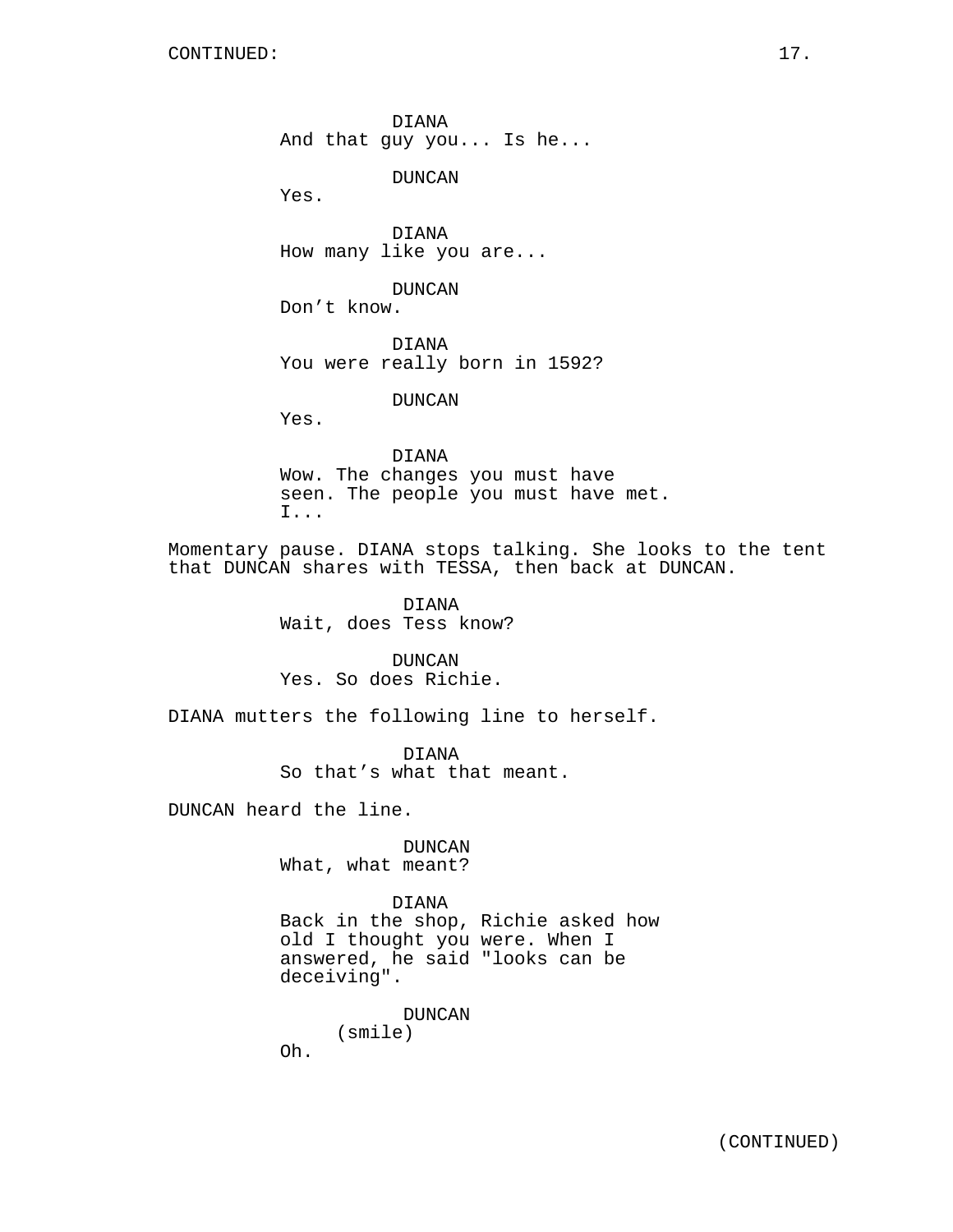### DIANA

Well. Now that that's settled...

Momentary pause. DIANA takes a deep breath and then looks him in the eye.

### DIANA

What shall we have for breakfast?

DUNCAN is stunned at the sudden change of subject. He is surprised she is accepting this so easily.

DUNCAN

What?

DIANA Breakfast! What do...

DUNCAN No, I mean aren't you...

#### DIANA

Duncan. (beat) Mac, you can't believe how revealed I feel knowing that you are just an Immortal.

DUNCAN Just? You make it seem like...

#### DIANA

Hey, trust me. An Immortal is better then some of the other thoughts that were going through my mind. But... (beat) ...let's change the subject, okay?

DIANA places her hand on DUNCAN's leg, and rises from her chair. TESSA walks over as DIANA is removing her hand.

> TESSA Good morning, Diana. Did you sleep all right?

## DIANA

Fine.

Momentary pause. DIANA can tell that TESSA is wondering what she and DUNCAN were discussing.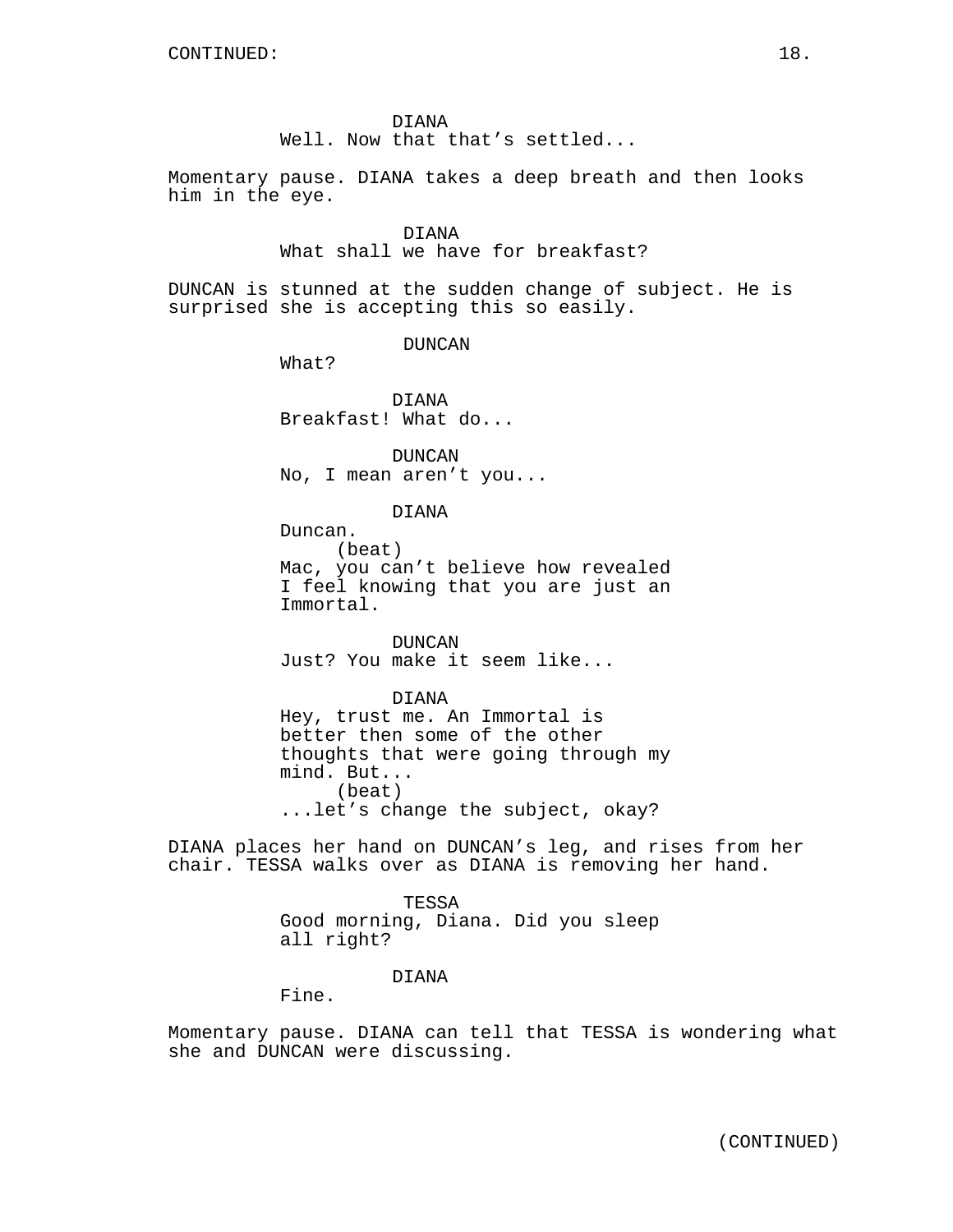DIANA We were just talking about breakfast. What would you like?

TESSA looks from DIANA, to DUNCAN, and then back at DIANA.

17 INT: AIRPLANE 17

DIANA is still staring out the window.

DIANA (VO) He could have brushed it under the carpet, said I was imagining things, said it never happened. But he didn't. He trusted me, and told me the truth. (beat) I owe him the truth. I have to tell him. Maybe he can help me deal with everything. (beat) If anyone could understand, it's Mac.

18 INT: SEATTLE AIRPORT 18

DUNCAN is waiting for DIANA's plane to come in. He is leaning up against a wall, flipping through a magazine. He hears the loudspeaker announce the arrival of her plane. As he watches the passengers from her flight come through the gate, his sixth sense issues a major red alert. He starts looking around for the source, but he can't find it. It is getting stronger.

> DUNCAN (VO) It's never been like this before. It...

Momentary pause. DUNCAN thinks of something.

DUNCAN (VO) Wait, it was almost like this with Aphrodite. This one doesn't hurt as much though. Could it be Ares? Could he be around here?

DUNCAN looks around some more, but still can not identify the source.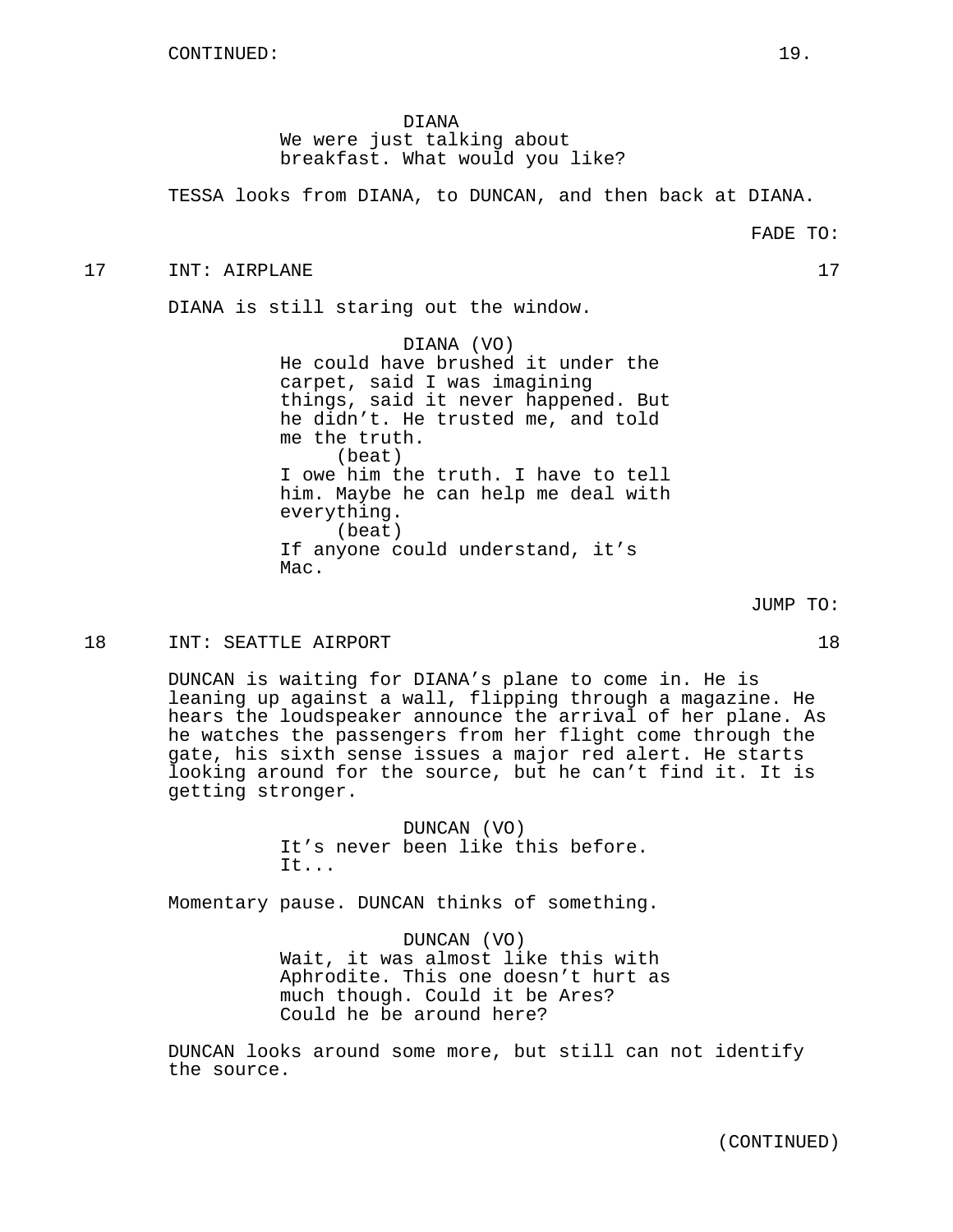DUNCAN (VO) Where is he? (beat) Or she. I could be wrong, it might not be Ares. It might be someone else. It could...

DUNCAN is still trying to find the other Immortal, when DIANA comes through the gate. She is behind a lot of people, only her head is visible at the moment. DIANA yells his name.

## DIANA

DUNCAN!!!

DUNCAN turns to her and waves. As she gets closer, he realizes that DIANA is the source.

> DUNCAN (VO) That's impossible. I would have known if Diana was going to be...

DIANA passes the people, and DUNCAN sees all of her. He notices she is pregnant.

> DUNCAN (VO) She's pregnant? I...

DUNCAN pauses as he realizes that the source isn't DIANA, but her unborn child.

> DUNCAN (VO) Wait. It's the baby. Her unborn child is the source. (beat) But how can that be? No one is born Immortal.

Momentary pause. DUNCAN realizes that his statement is incorrect.

> DUNCAN (VO) No one that is except for the so-called Ancient Gods. But...

DIANA reaches DUNCAN. She hugs him - tightly. He hugs her back. The moment she is in his arms, his "sixth sense" shuts off.

> DIANA It's so nice to see you again. It's been a long time.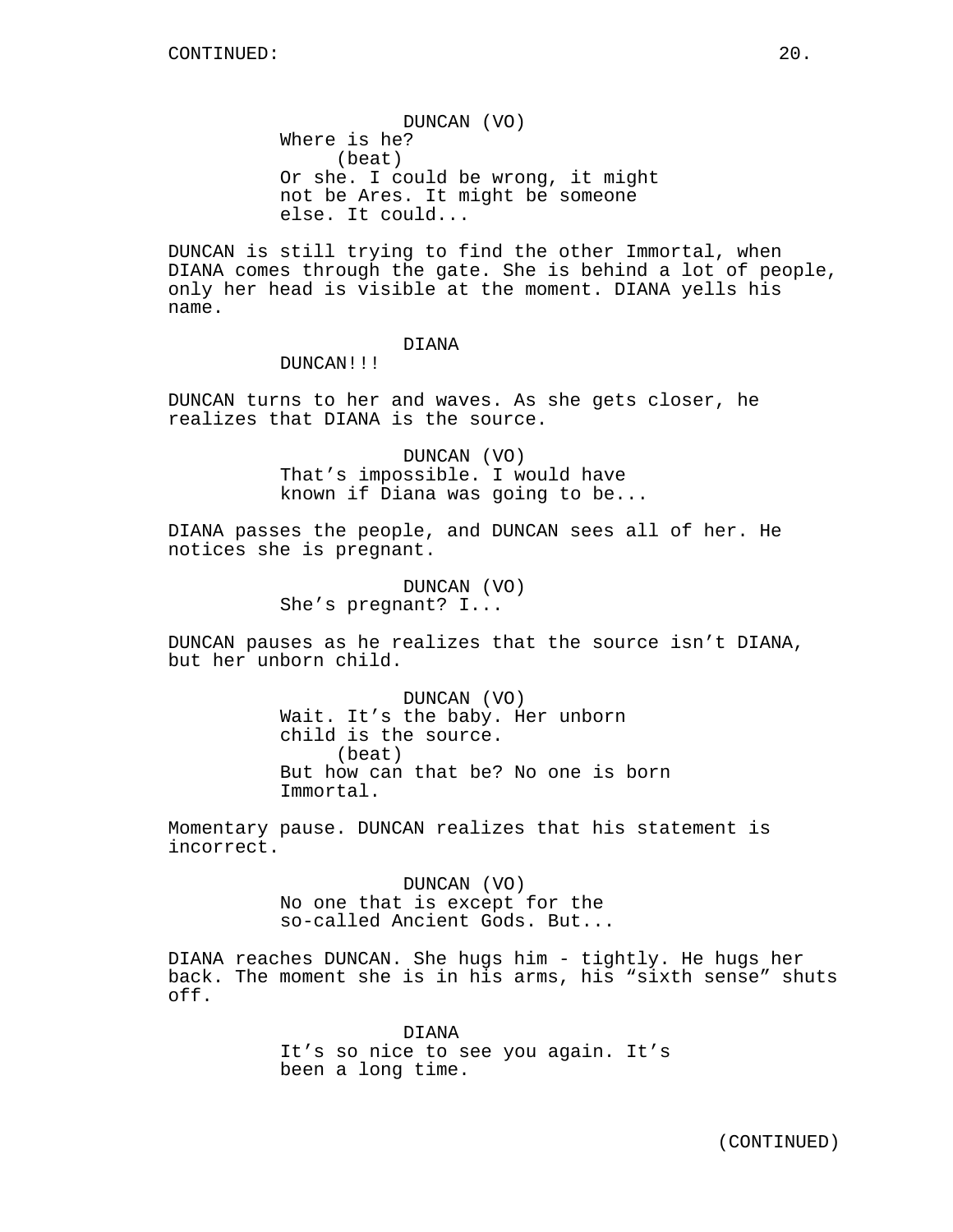While holding her so close, one of Aphrodite's memories surface.

19 FLASHBACK 19

Chapter 4, Scene 6.

FADE BACK TO:

20 INT: AIRPORT 20

DUNCAN returns to the present. He has a confused look on his face.

> DUNCAN (VO) Was that really Diana with Aphrodite? (beat) How'd she get there? How could...

DIANA lets go of DUNCAN and looks at him.

DIANA I'm so glad you called, Mac. I've been going crazy. (beat) Ever since I got back from...

DUNCAN Back? From where? Where exactly have you been for the last...

DIANA

An... Greece.

DIANA almost said "Ancient Greece" but stopped herself in time. DUNCAN looks at her with a raised eyebrow.

DUNCAN

Greece?

DIANA

Yeah.

(beat) Remember that friend of mine?

DUNCAN wonders what her "friend" has to do with "where" she was.

FADE TO: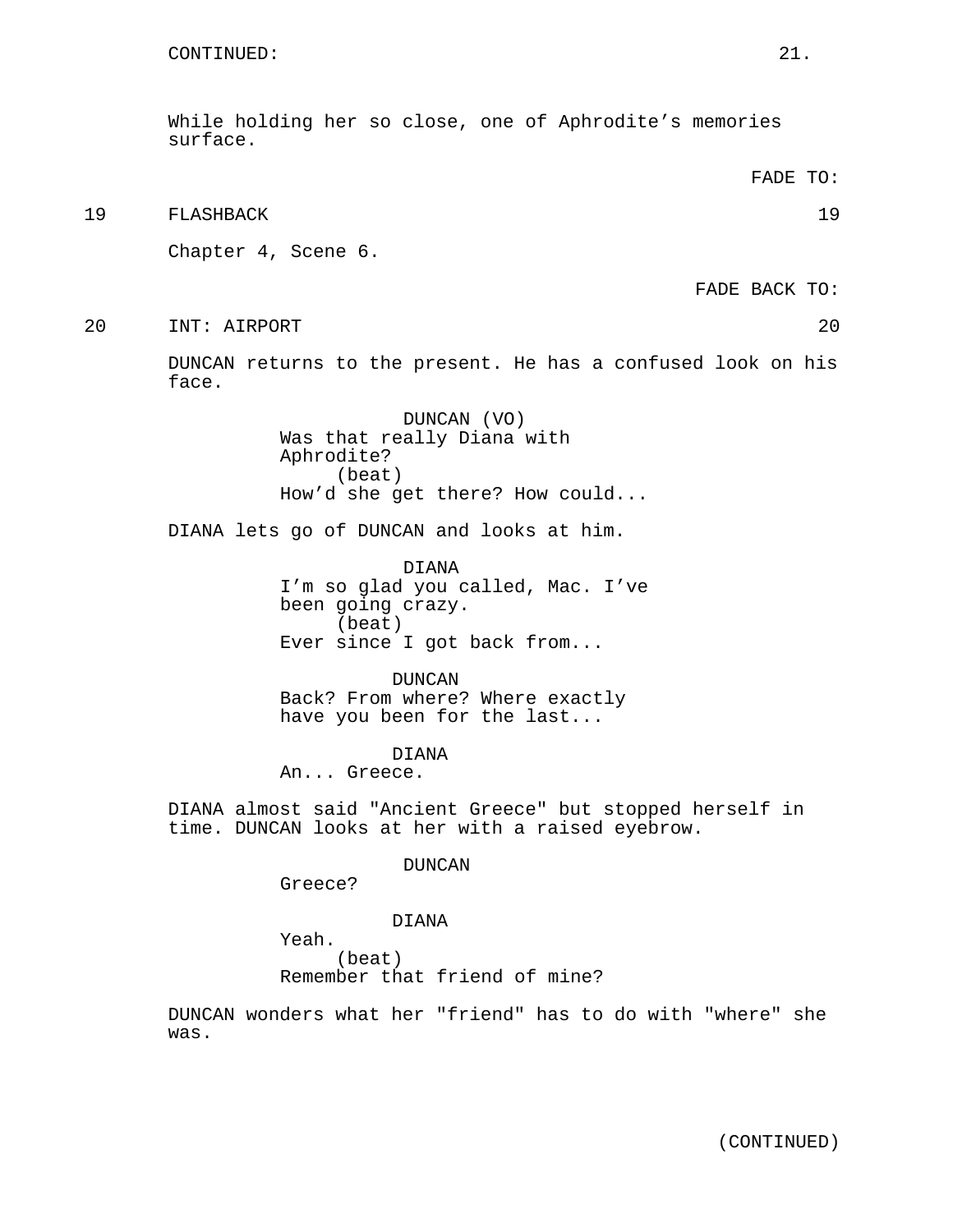DUNCAN The one from last summer? The one that was interested in Ancient Greek artifacts?

DIANA

Yeah.

DUNCAN What about him?

DIANA

Well...

DIANA wonders how to phrase she wants to say.

DIANA ...when he returned to... Greece. I went with him.

DUNCAN can tell there is a lot more to this story.

DUNCAN Why do I get the feeling there is more to the story?

DIANA smiles at DUNCAN.

DIANA You know me so well, Mac.

DUNCAN So I'm right?

DIANA Yes, you are right. (beat) And I'll tell you the whole story. But, not here.

DIANA and DUNCAN exit the airport.

JUMP TO:

21 INT: THE LOFT 21 22

DIANA and DUNCAN are sitting on the sofa. DUNCAN is handing DIANA a glass of juice. DIANA takes a sip.

DUNCAN

So?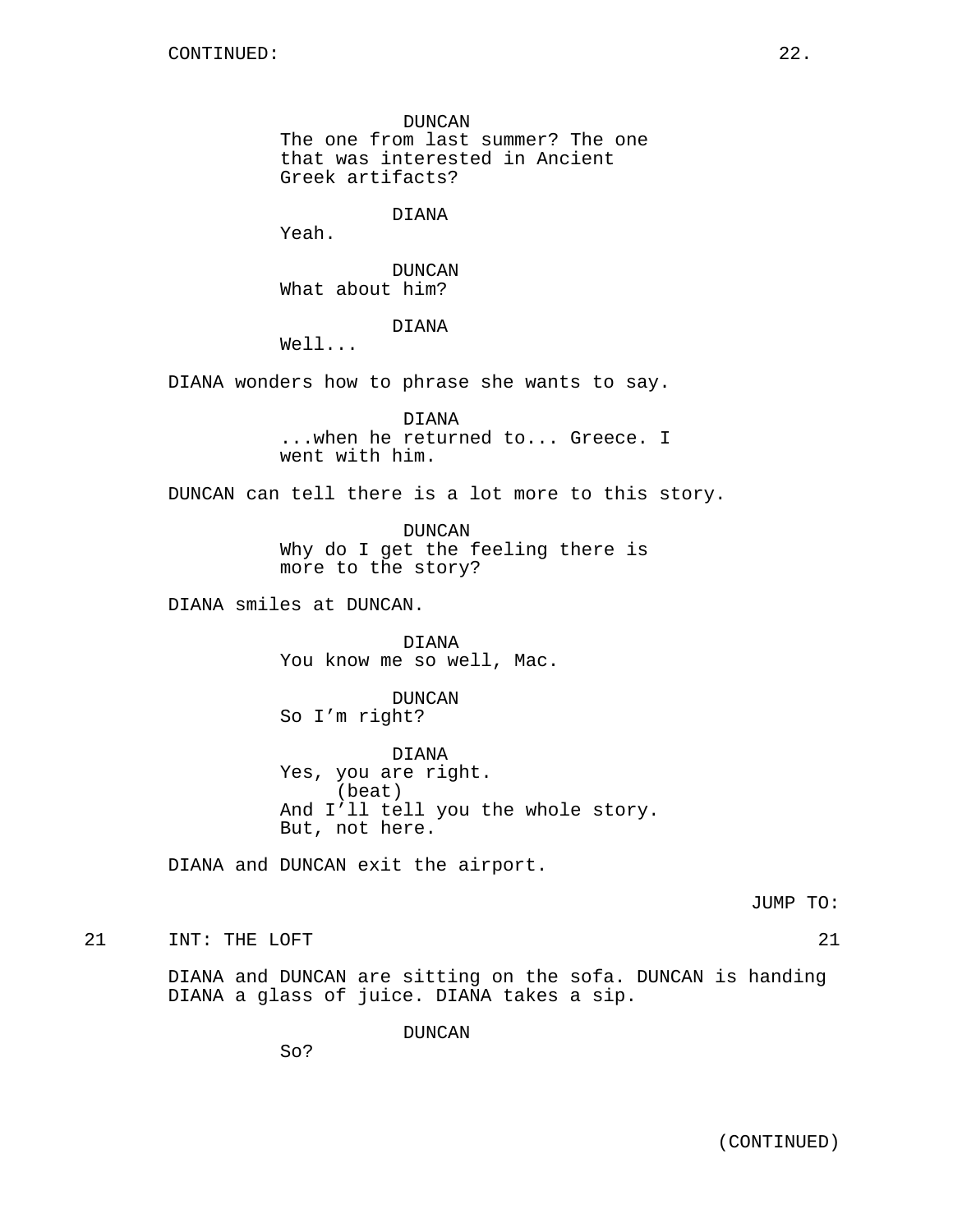DIANA Where do I start?

DUNCAN How about the beginning?

DIANA Ah. The beginning. Yes.

DUNCAN gets a strange sense of deja vu. This conversation is starting to mirror the one he had with Aphrodite. After a momentary pause, DIANA continues.

> DIANA You trusted me enough to tell me about what you are years ago. Now, it's my turn.

DIANA pauses for a moment. DUNCAN is getting real curious.

DIANA But, before I start, let me ask you a question. (beat) Do you believe the Ancient Greek myths & legends?

DUNCAN Do you mean the Gods?

DIANA gives him a look.

DIANA

Partly.

DUNCAN If you'd've asked me that question four moths ago, I wouldn't have been able to give you a definite answer. But now? Yeah, I do.

DIANA What about time travel?

DUNCAN cocks an eyebrow, then he remembers the flash of Aphrodite's memory that he got at the airport. DUNCAN says the next line in his head.

> DUNCAN (VO) Is she saying that she really was in Ancient Greece?

DIANA is staring at DUNCAN, waiting for an answer.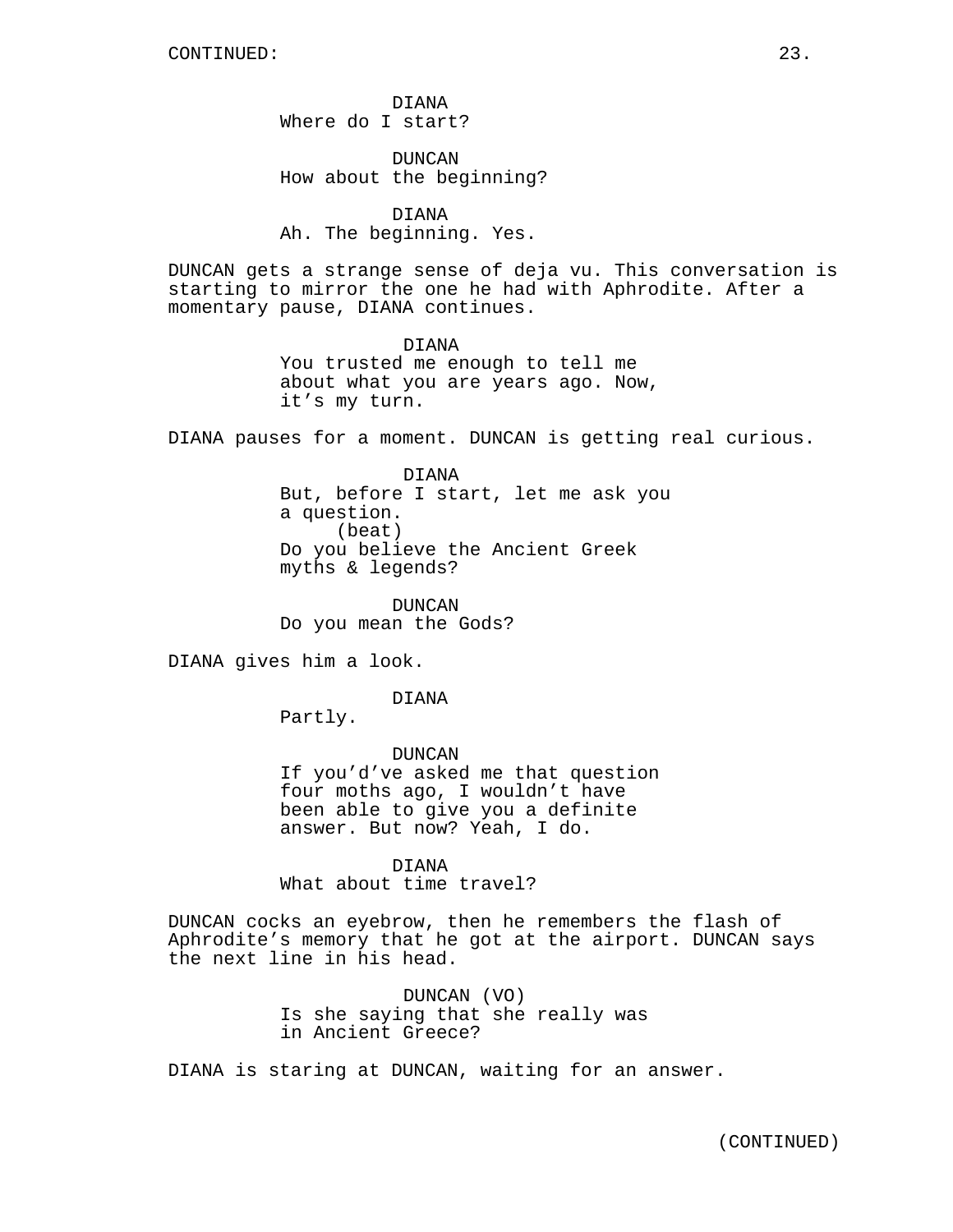DIANA

Mac? (beat) Duncan?

DUNCAN I'm not sure. What do Greek Mythology and Time Travel have to do with each other?

DIANA In this case, a lot.

Momentary pause.

DUNCAN Please, go on with your story.

DIANA

Okay. (beat) My friend, was sent here - to the present - from the past. By Hera.

DUNCAN

Hera?

Momentary pause. DIANA takes a deep breath, and then continues.

> DIANA We found a way to send him back, but somehow I wound up going back with him.

Momentary pause. DIANA looks to DUNCAN.

DIANA

He'd spent two weeks in 1996, but when we got back, we learned that two months had passed there.

Momentary pause. DIANA looks at the floor.

DIANA

After five years, Hera learned I was from their future and sent me home. I returned to learn that only one year had passed here.

Momentary pause. DIANA looks back at DUNCAN. DUNCAN is looking at her.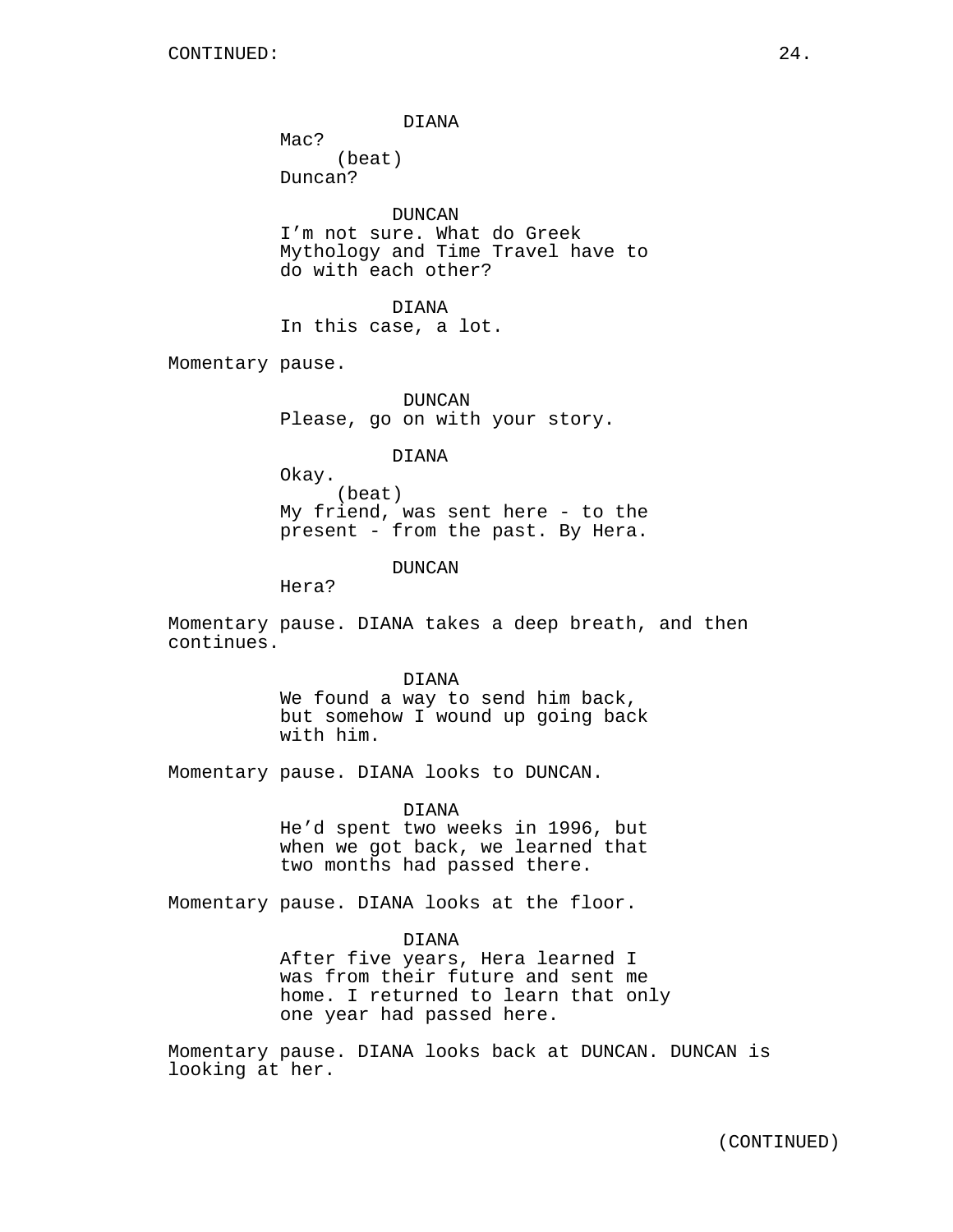DUNCAN So, you really were in Ancient Greece, then. You really were in love with Hercules.

## DIANA

Yes. And...

DIANA stops and wonders how he knew she meant Hercules. She never said her friend's name.

> DIANA Wait, how'd you know I was referring to Hercules? I never mentioned his name. I...

DUNCAN After you finish your story, I have one to tell you.

Momentary pause. DIANA gives him an "o-kay" look. She takes a deep breath, and says next line.

> DIANA It all started on June 1st, 1996. (beat) I was sitting in my back yard, reading, when all of a sudden a gust of wind blew in. I looked up and saw a vortex open up in the sky above my pool. After a few moments, a man came flying out of the vortex, and landed in the pool.

DUNCAN thinks he understands.

DUNCAN Hercules, right?

DIANA Right. But of course I didn't believe he was really Hercules at first.

FADE TO:

### 22 RETELLING 22

DIANA continues to tell DUNCAN the whole story, at least the events that she knows of, from THE WRATH OF HERA (Chapter 1 Scenes 2-26), THE WAY HOME (Chapter 2, Scenes 1-27), THE RETURN (Chapter 3, Scenes 1-38), and FIRST IMPRESSIONS (Chapter 4, Scenes 1-14, and 43-51).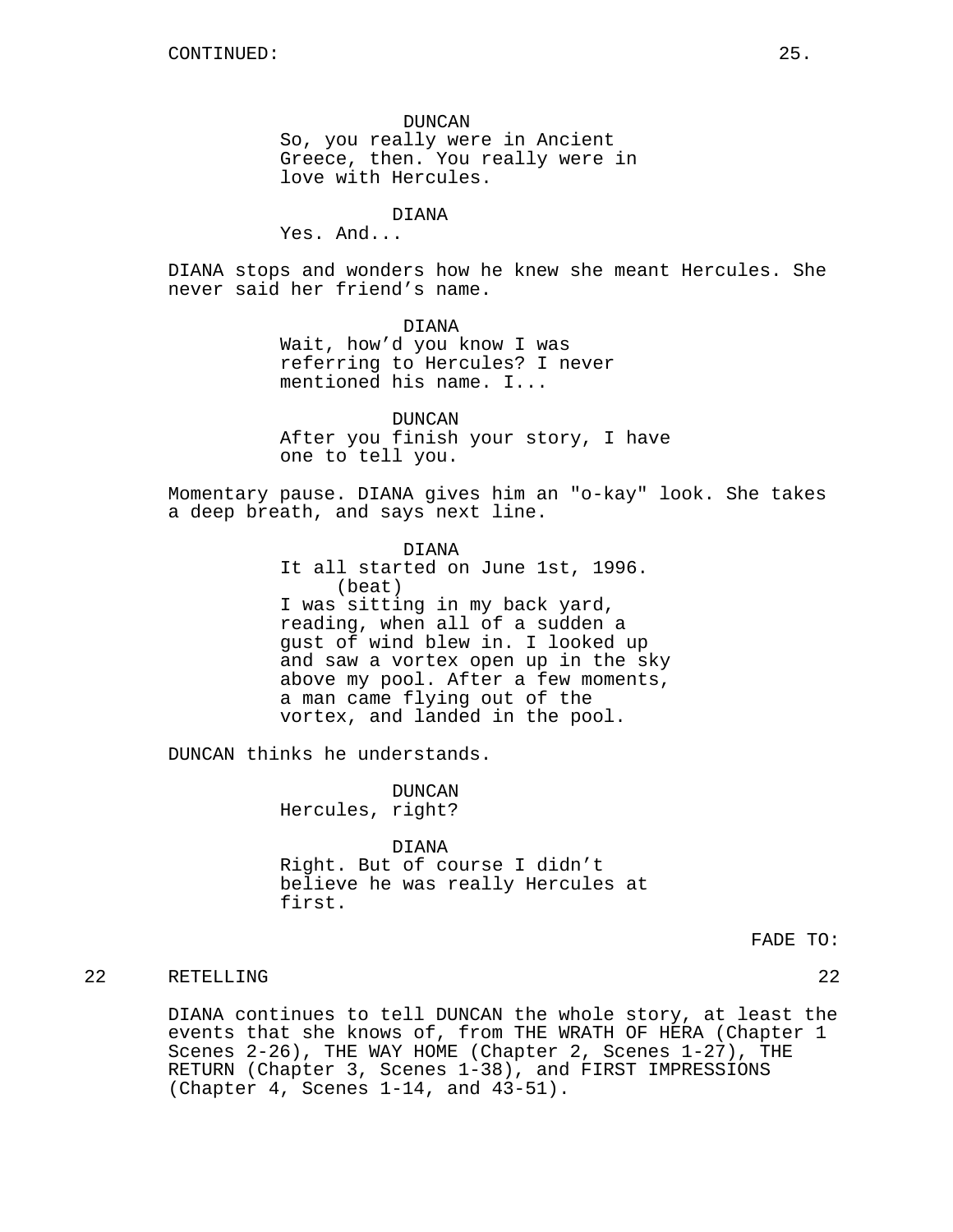FADE BACK TO:

23 INT: THE LOFT 23

DIANA And that brings us to here.

DUNCAN

That's some story. (beat) So Hercules was the friend who was looking for the artifacts?

DIANA

Yes.

DUNCAN And Hercules is the father of your unborn son.

DIANA Yes. I only wonder if he'll be mortal or immortal.

DUNCAN

Immortal.

DIANA How could you know that? I...

DUNCAN I can sense him. I sensed him at the airport.

#### DIANA

Really?

DIANA places her hand on her abdomen and looks at it.

### DIANA

I guess this little guy is really going to be a handful. Not only will he be the son of Hercules, and grandson of Zeus, but he will also be Immortal, and that...

DIANA pauses as she thinks of something. She looks to DUNCAN.

DIANA

Immortal. Does that mean he'll have to play your game?

DUNCAN thinks for a moment.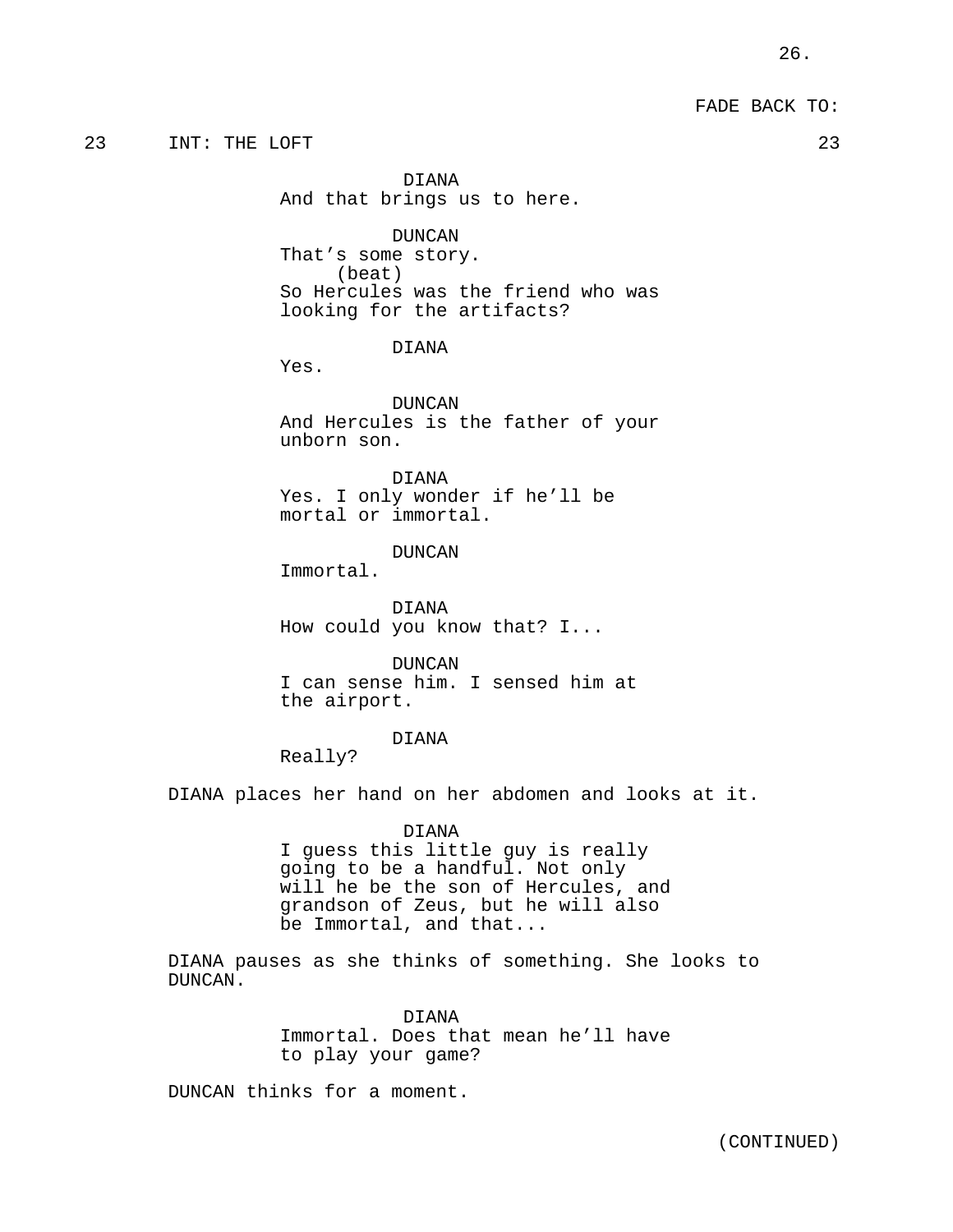DUNCAN Eventually, I suppose.

Momentary pause. DIANA ponders that fact.

## DIANA

So, tell me... How'd you know I was referring to Hercules?

### DUNCAN

Before I can answer that, I have to tell you a little story.

### DIANA

Oh. Go on.

DUNCAN Mine started on February 16th. (beat) I got a visit from a woman.

### DIANA

So far this isn't news. Women seem to flock to your doorstep. And two days after Valentine's Day? I...

DUNCAN gives her a stare. She gives him an "I surrender" gesture. He continues.

## DUNCAN

A very beautiful woman. She wanted to die, and she wanted me to take her head.

Momentary pause.

#### DIANA

Go on.

DUNCAN takes a deep breath and then continues.

### DUNCAN

I was alone downstairs when...

FADE TO:

24 RETELLING 24

Chapter 5, Scenes 1 & 2.

FADE BACK TO: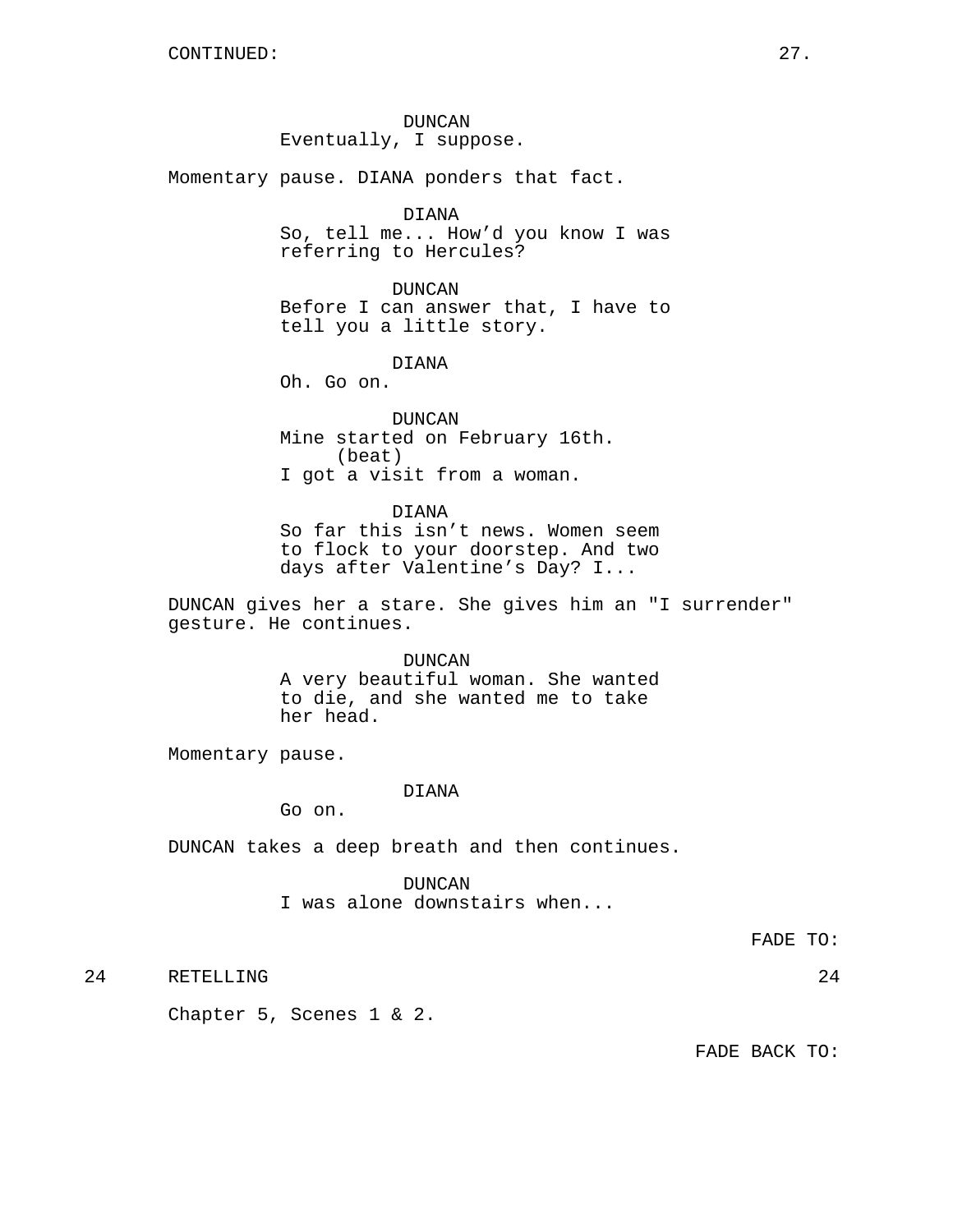## 25 INT: THE LOFT 25

DUNCAN looks to DIANA.

#### DUNCAN

Aphrodite then went on to tell me about that night at Stonehenge when Zeus laid out the Game. How he made all the non-human Immortals, human, stripped everyone of any powers they may have had, and installed what we call the sixth sense.

DIANA

Wow. (beat) So, the Greek Gods are the ancestors of your Immortals.

#### DUNCAN

Yeah.

DIANA And they lost all their powers when the game began.

#### DUNCAN

Yep.

Momentary pause.

DIANA So what does that mean for this little guy?

DIANA places her hand on her abdomen on the word "this", and looks at it.

> DIANA He was conceived before the game began. He could be born with god-like powers, couldn't he?

DIANA removes her hand and looks at DUNCAN on the word "couldn't".

> DUNCAN It's possible.

DIANA This child could be...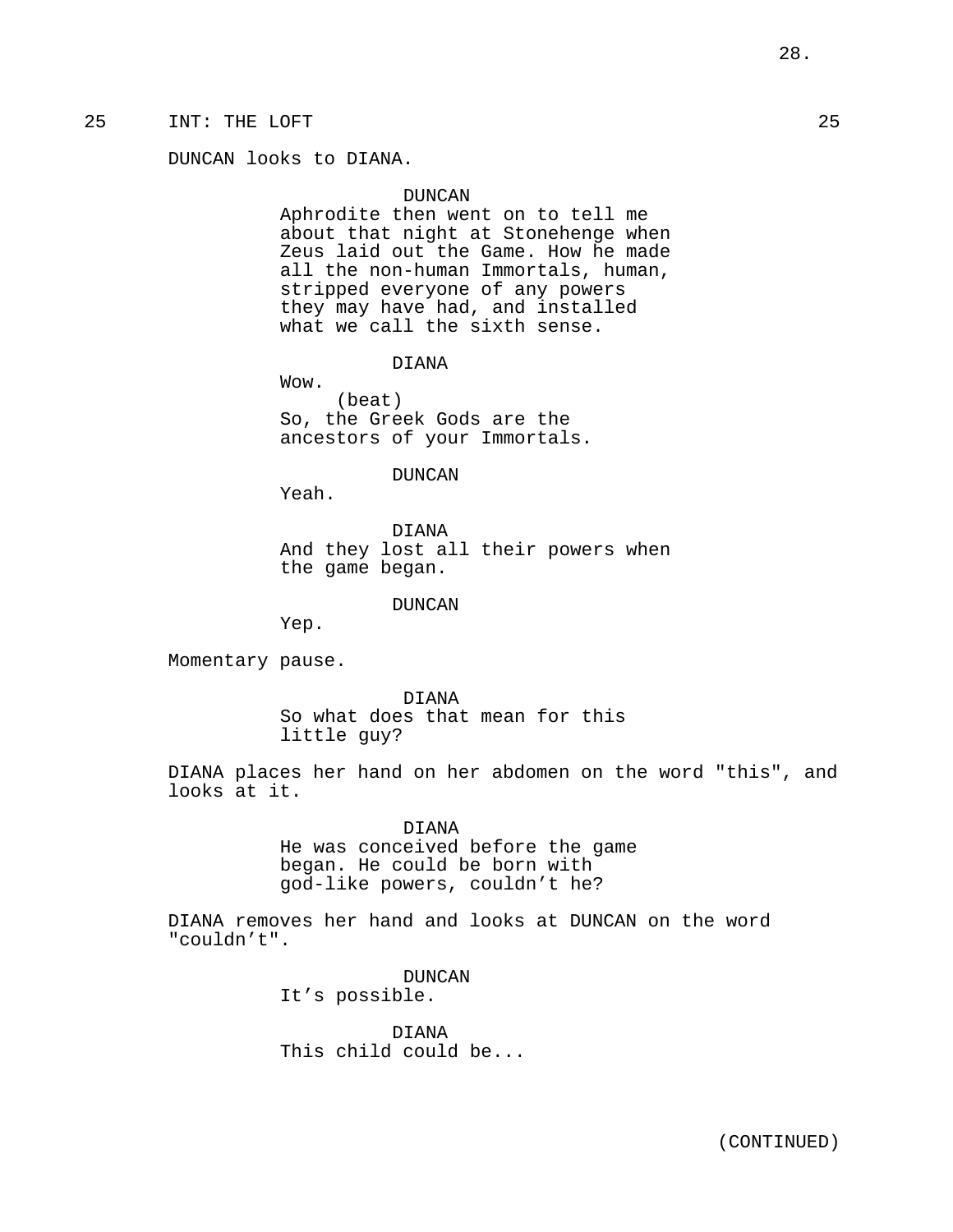#### DUNCAN

Don't worry, D. Everything will be...

### DIANA

Don't worry!!!! Raising the son of Hercules will be hard enough as it is. I don't want to have to keep looking over my shoulder for people who want his head.

Momentary pause.

DUNCAN

Stay here.

### DIANA

What?

### DUNCAN

I said, stay here. He's going to need a teacher to guide him. I'd like to be that teacher.

## DIANA

Really?

#### DUNCAN

He'll probably be full of questions when he learns he's immortal. I'll be able to help him accept it.

#### DIANA

Thank you.

#### DUNCAN

Besides, it will be fun having a kid around the house. That's one thing about this life that I never liked.

Momentary pause. DUNCAN thinks of something.

#### DUNCAN

I just thought of something. When we cross over from the mortal world to the Immortal one, we remain forever at the age we were when we crossed over.

DIANA doesn't get the connection that he is trying to make.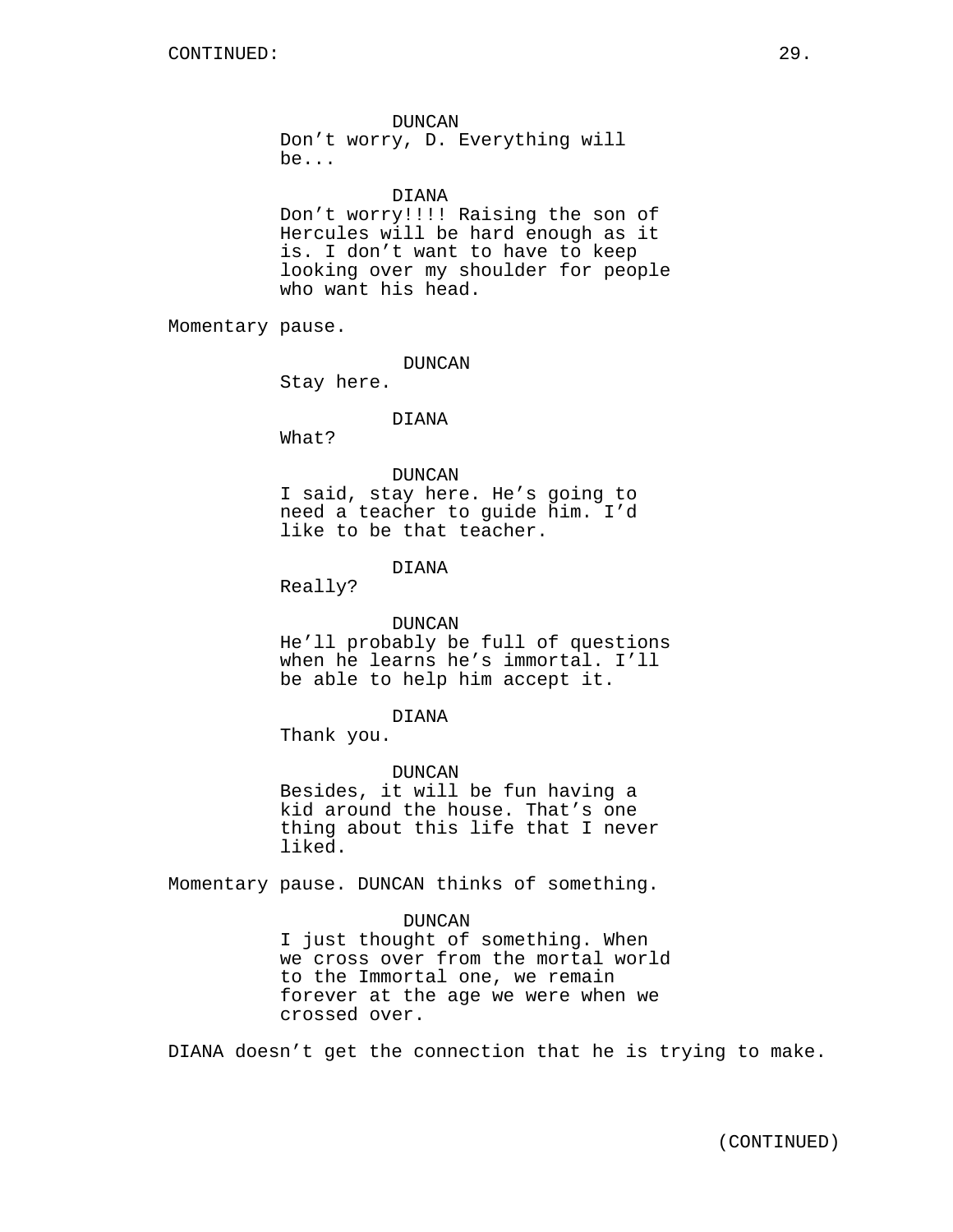DIANA

Yeah?

DUNCAN

So, your son will be born Immortal! How old will he get before he stops aging?

### DIANA

Well, the Immortal offspring of the Gods, usually aged to about their mid-twenties, then stopped.

DUNCAN This will be very interesting. (beat) Have you thought of a name for him yet?

DIANA I've been trying to think of one that won't cause him to be teased. (beat) The only reasonable one I've come up with so far, is Clark.

DUNCAN looks at her with a raised eyebrow.

DUNCAN

Clark?

#### DIANA

Yeah. You know as in Clark Kent, aka Superman, aka the Man of Steel.

DUNCAN Well, as the son of Hercules, he could very well be Superman.

DIANA I know. That's why I picked it. Clark Alcides. (beat) The only question I haven't come up with an answer for, is the question he's bound to ask. "Who is my father?", "Tell me about my father". (beat) I mean, what do I say, "Clark, your father is Hercules, son of Zeus. He died 3000 years before you were born."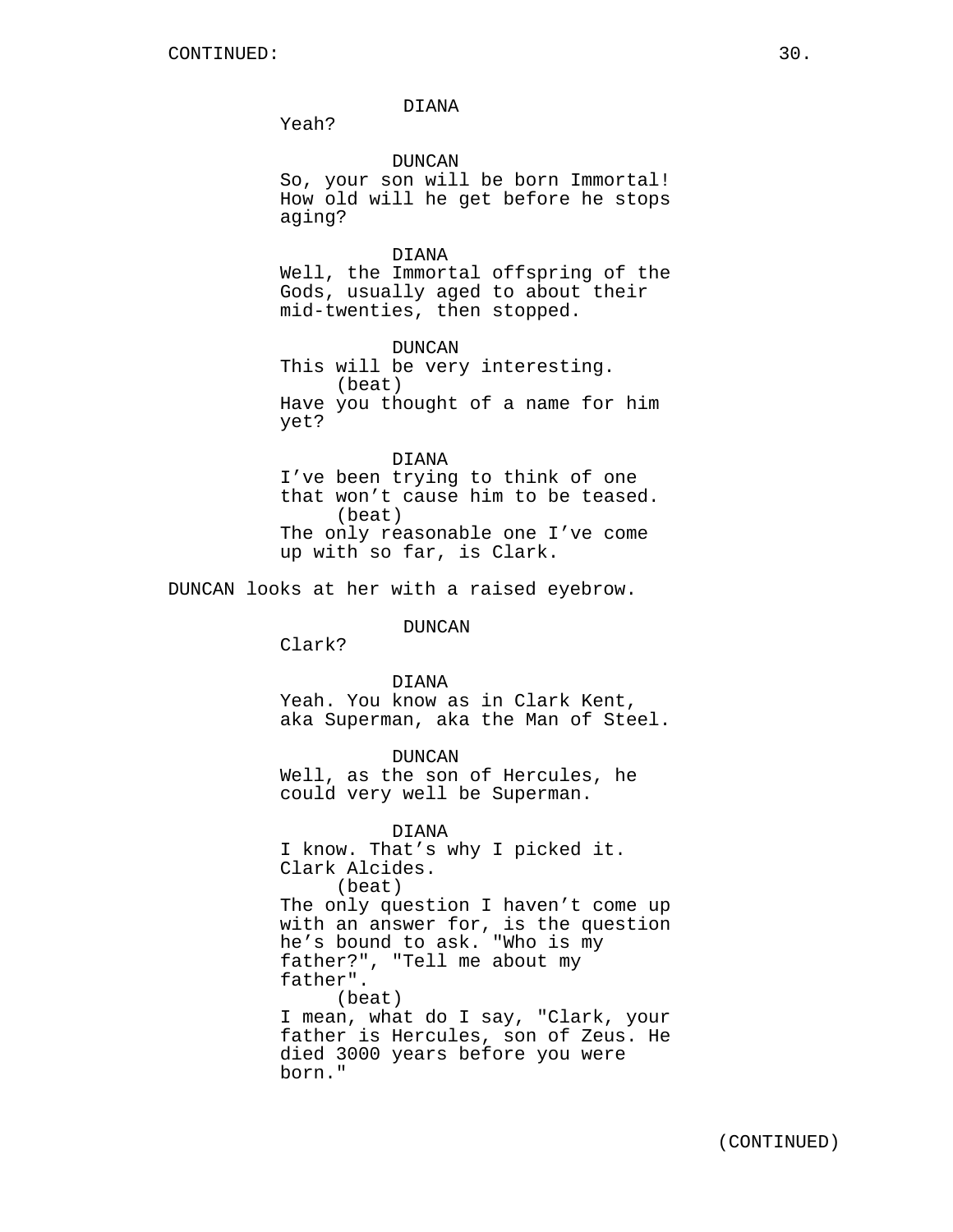DUNCAN Well, let's not worry about that now. So, will you move in?

DIANA

I guess so.

Momentary pause. They share a look. DIANA realizes that DUNCAN never finished his story.

DIANA

So, what happened with Aphrodite? After she told you about Stonehenge, what happened next?

### DUNCAN

Well...

DUNCAN takes a deep breath and then continues.

FADE TO:

26 RETELLING 26

Chapter 5, Scene 6.

FADE BACK TO:

27 INT: THE LOFT 27 27

DUNCAN looks at DIANA.

DUNCAN

After she left, I tried calling you. I got no answer. I tried for days, and then decided to go see you. When I got there, you weren't there. I let myself in with the key you gave me, and did a little research on Aphrodite. I didn't find what I was looking for though. Then I came home, and a few days later, she came back.

FADE TO:

28 RETELLING 28

Chapter 5, Scene 24.

FADE BACK TO:

- 
- -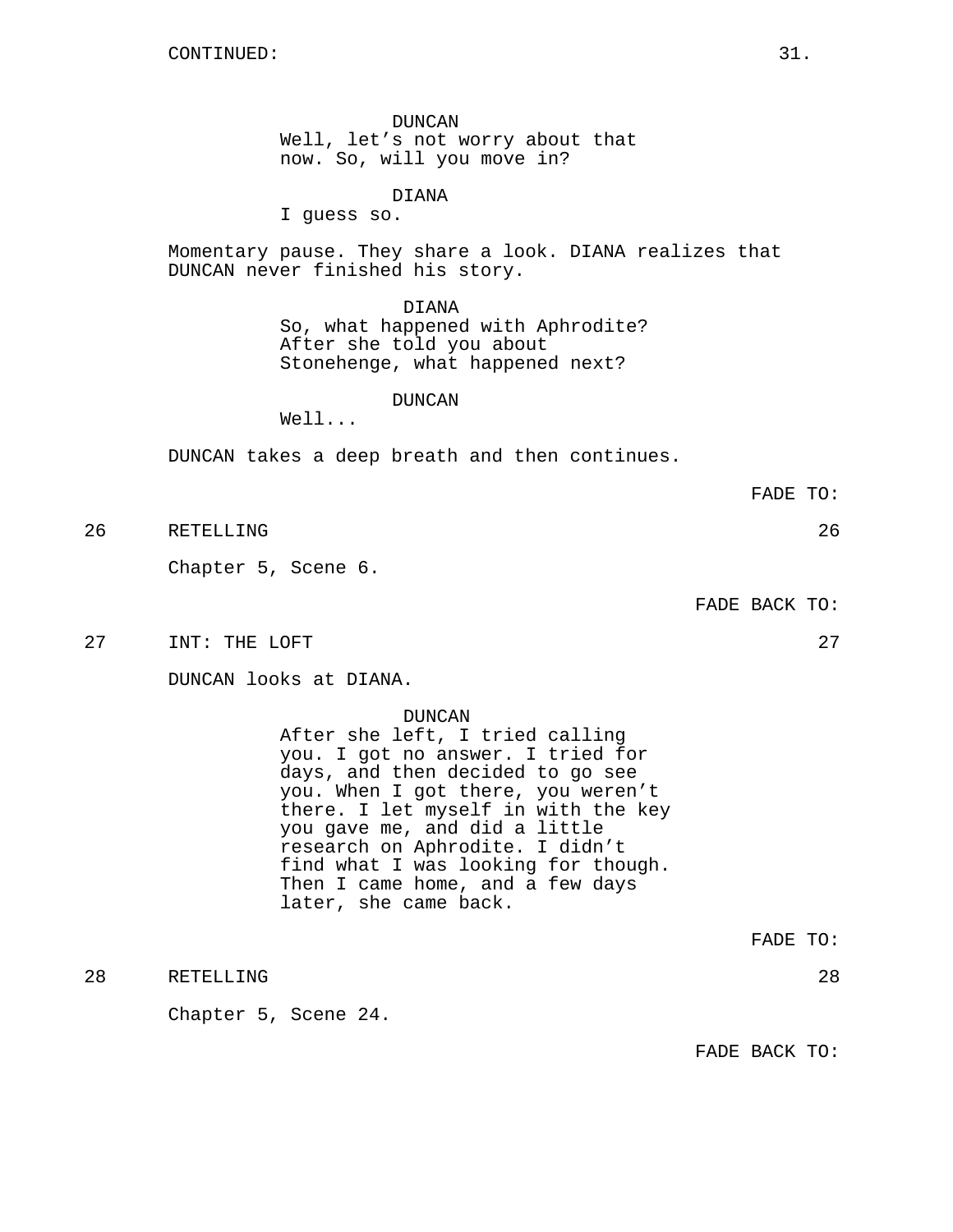29 INT: THE LOFT 29

DUNCAN I brought her to the park. We went deep into the park, and then...

Momentary pause.

DIANA I see. So she is dead then.

DUNCAN

Yeah.

DIANA Why do I get the feeling there is more?

DUNCAN

There is.

DIANA

Okay.

DUNCAN After she died... I returned home and...

FADE TO:

30 RETELLING 30

Chapter 5, Scene 39.

FADE BACK TO:

31 INT: THE LOFT 31

DIANA looks at DUNCAN.

DIANA So, where is the sword now? Can I see it?

DUNCAN It's not here.

DIANA Where is it?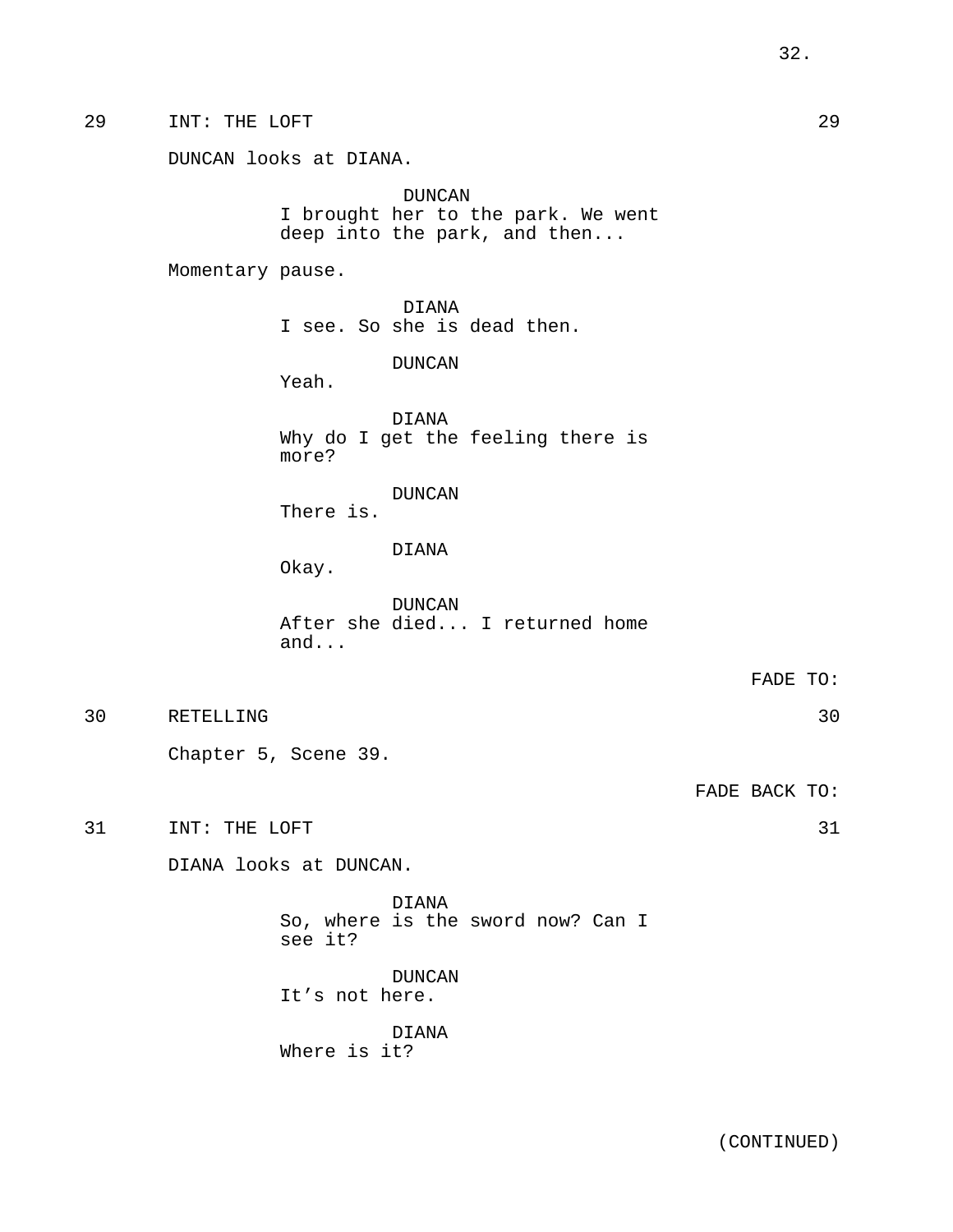DUNCAN I found its case in the warehouse, and put it back.

DIANA This warehouse that she left you, you've seen it?

DUNCAN

Yes.

DIANA Can I see it?

DUNCAN laughs.

DUNCAN That's why I called you, remember?

DIANA Oh, yeah, right. I forgot.

DUNCAN I want to show you this place, D.

DIANA I can't wait. When do we go?

DUNCAN How's tomorrow?

#### DIANA

Fine. (beat) I can't wait to see that sword.

DUNCAN Just remember what it is.

DIANA I don't follow.

DUNCAN I'd be careful and make sure that if you pick it up, that... well, that no one else touches it while you are. Otherwise we might have...

DIANA Right. It's the Sword of Obedience.

DIANA raises her glass to take a drink of her drink.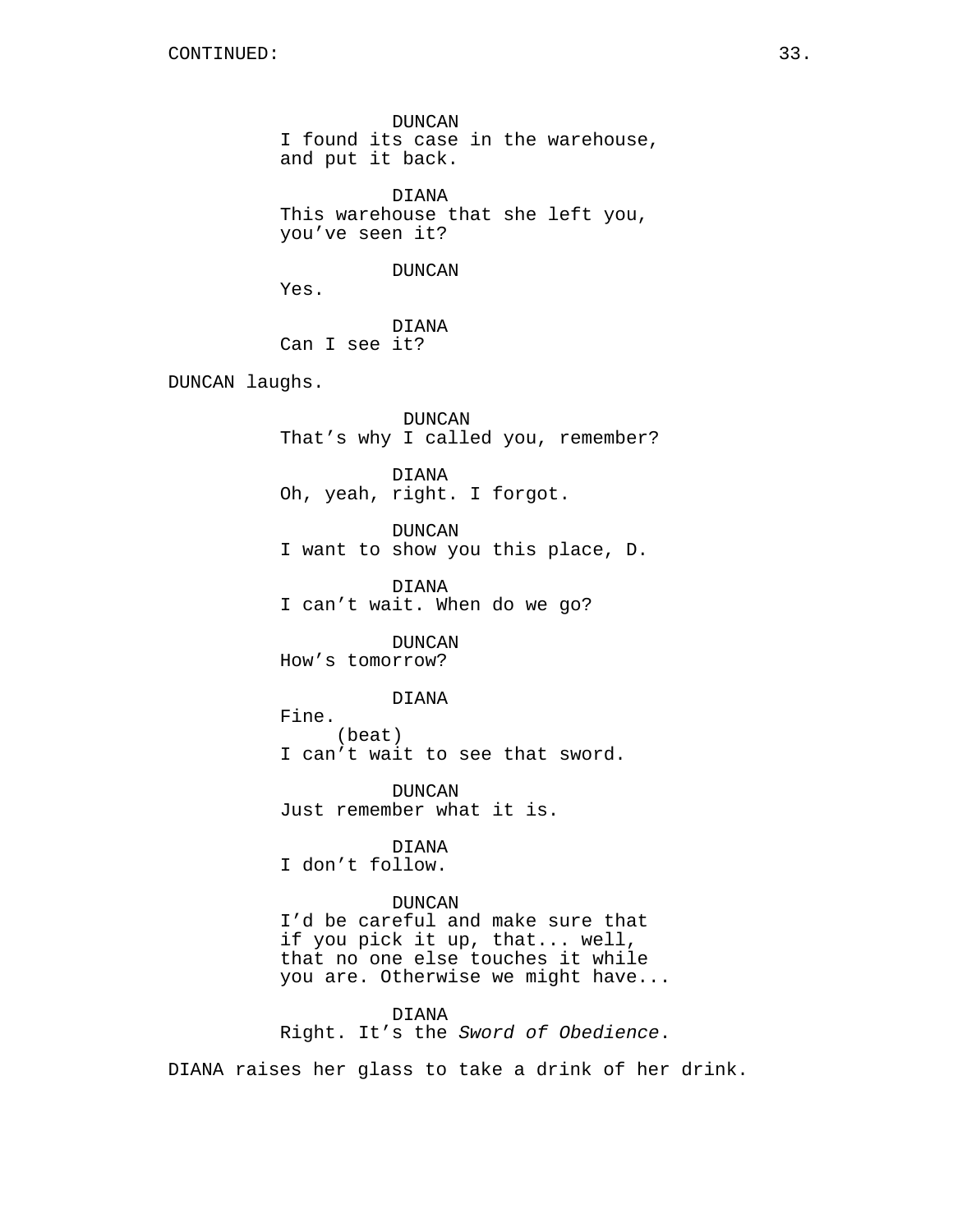### **SUNDAY JUNE 22nd 1997**

32 INT: JOE'S BAR 32

DUNCAN and DIANA are sitting at a table. They both have a drink in front of them.

> DIANA So, who are we meeting?

DUNCAN An old friend.

DIANA looks at him with a raised eyebrow.

DIANA An old friend, or an old friend?

DUNCAN I've only known him for about two years, but he is one of the oldest...

DUNCAN pauses as he senses someone enter the bar. DUNCAN turns to the door. DIANA follows his eyes. She recognizes the man who is entering the bar. DIANA mutters the following line to herself.

DIANA

(mutter) Methos?

DUNCAN doesn't hear DIANA's line. He is about to yell "Methos", then remembers where they are.

> DUNCAN Me... Adam, over here.

METHOS waves and heads over. DIANA says next line in her head, as METHOS makes his way over to the table.

> DIANA (VO) Adam? Maybe I was wrong. But he sure looks like Methos. At least, from what I can remember of him.

METHOS approaches the table and notices the woman with DUNCAN is staring at him. He senses her, and his eyes fall on her bracelet. (Note: From the way DIANA is sitting at the table, METHOS can't see that she is pregnant.) METHOS says the following line in his head.

(CONTINUED)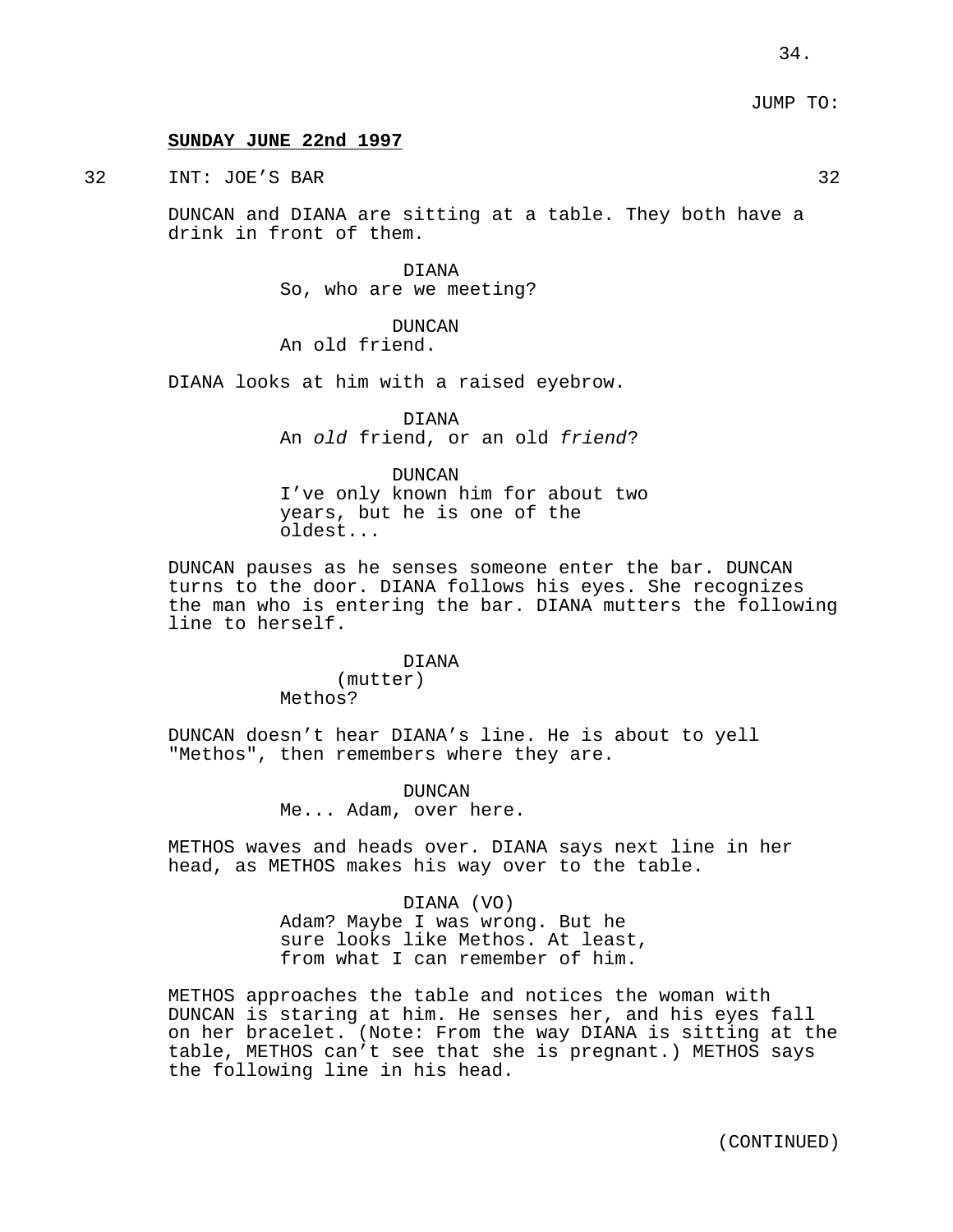METHOS (VO) Diana? But how? (beat) If she was one of us then, I would have sensed her. And, if she were going to become one of us, I would have known. She could have been one of them, but...

METHOS reaches the table.

DUNCAN Methos, I'd like you to meet Diana Marsson. Diana, Methos.

DIANA Methos? But you called him Adam. Why...

METHOS Some people in here know me as Adam Pierson.

DIANA

Oh, I see.

JOE comes over. He places a drink on the table for METHOS.

METHOS

Thanks, Joe.

JOE looks to DUNCAN.

JOE

Mac, can I see you for a moment?

DUNCAN Sure. I'll be right back.

DUNCAN leaves. Once he is out of earshot, DIANA looks at METHOS.

> DIANA Methos? Is it really you?

METHOS Yeah. But how... I mean, you're...

DIANA It's a long story.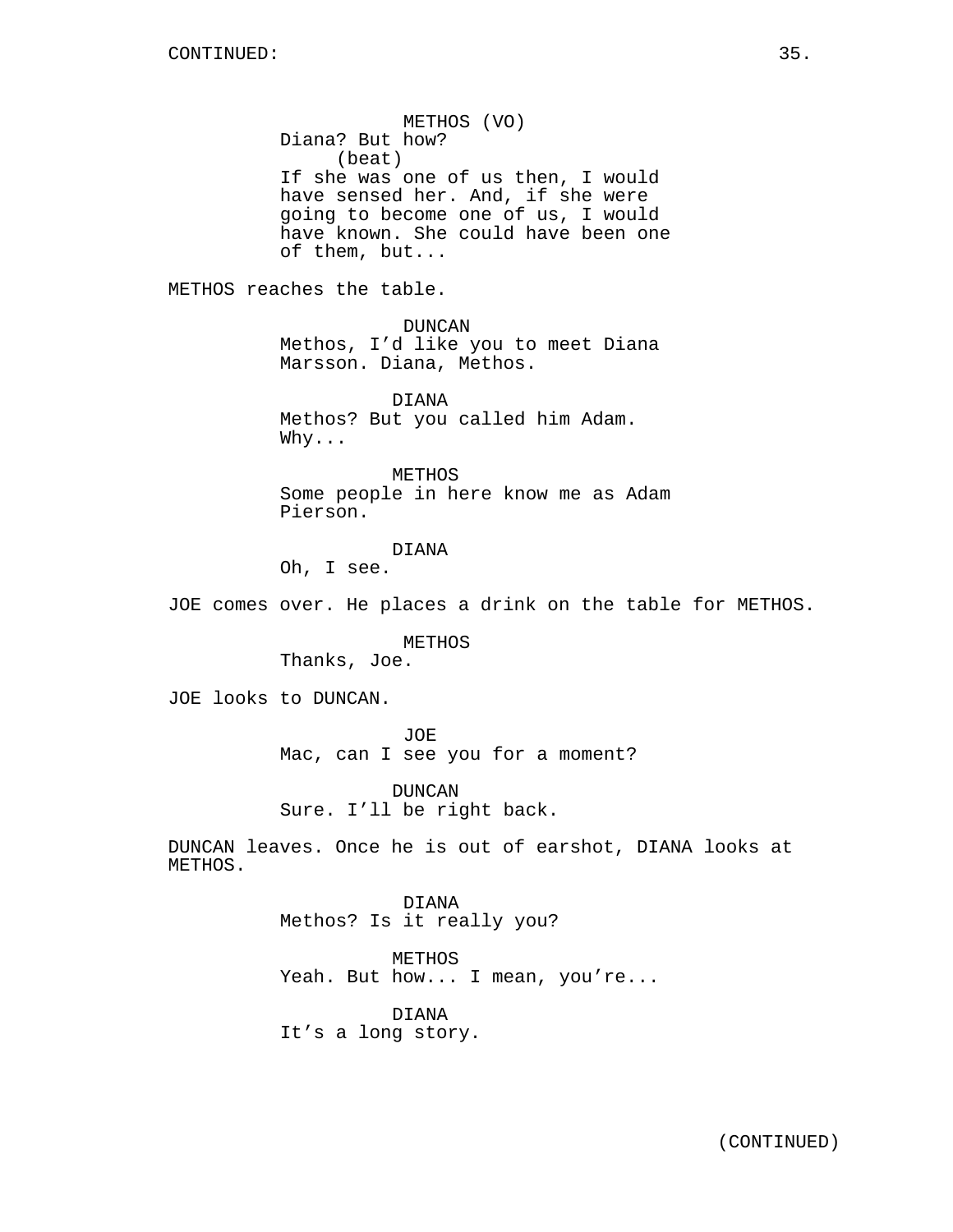METHOS We have time. Tell me.

DIANA

Okay.

DIANA tells METHOS her story.

#### 33 RETELLING 33

Summarize the following: THE WRATH OF HERA (Chapter 1, Scenes 2-26), THE WAY HOME (Chapter 2, Scenes 1-27), THE RETURN (Chapter 3, Scenes 1-38), and FIRST IMPRESSIONS (Chapter 4, Scenes 1-14, and 43-51).

FADE BACK TO:

34 INT: JOE'S BAR 34

METHOS That's some story. (beat) So I'm sensing your unborn son. Herc's son.

DIANA Yeah. Strange, huh? I wonder what Hera would think if she knew?

METHOS laughs.

DIANA

Did Mac tell you why he wanted to see you?

METHOS

No, not really. He just said it had something to do with Ancient Greece and since I was alive then, he probably just wants my opinion on something.

DIANA

Opinion? That's an understatement. There is a lot more to it than that. But, I'll let him tell that story.

METHOS Won't you give me a hint?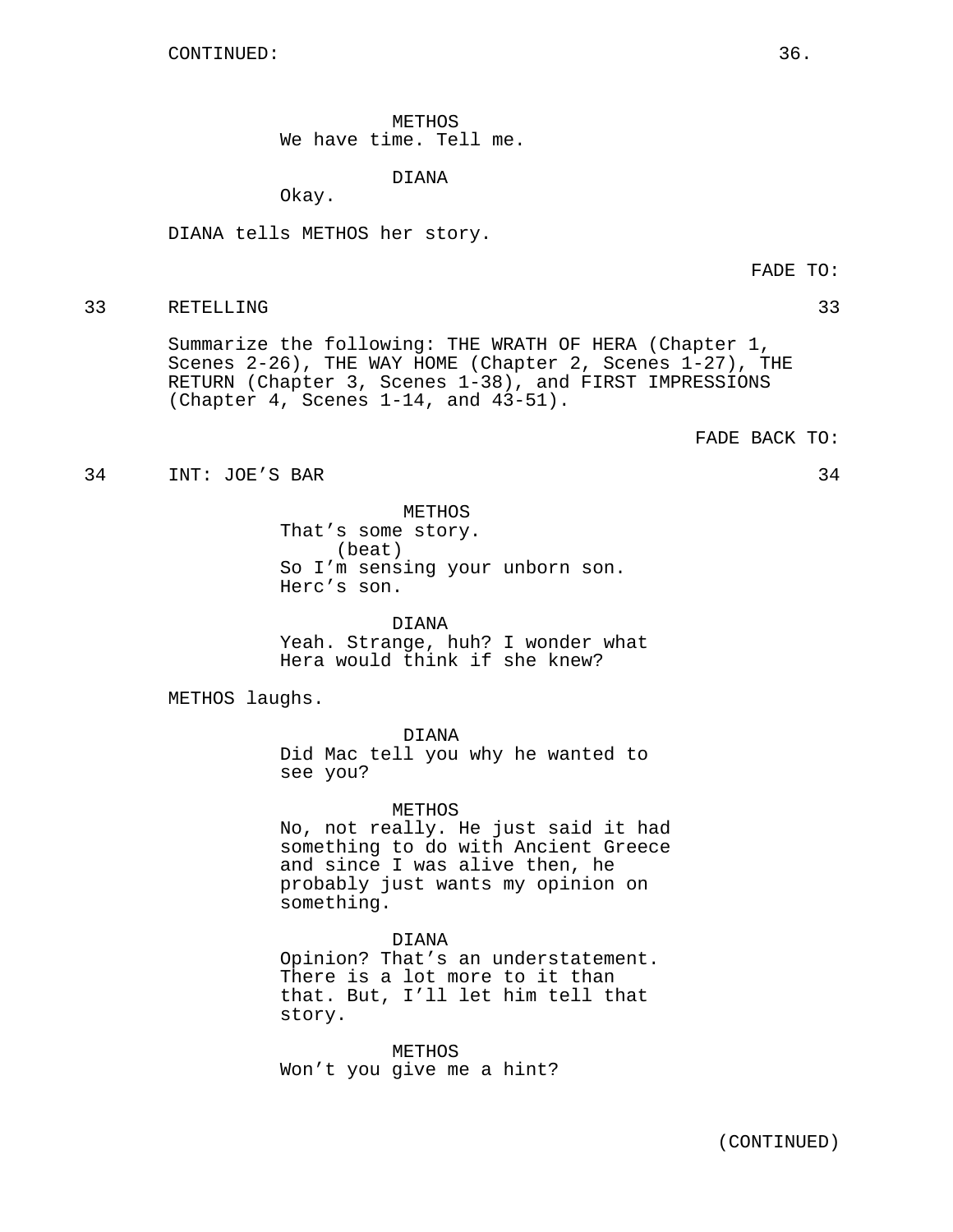DIANA Nope. Sorry.

METHOS Not even for old times sake?

DIANA What old times? We only saw each other...

DUNCAN returns. DIANA pauses.

DUNCAN Sorry about that.

METHOS What did Joe want?

DUNCAN Nothing really.

DIANA Nothing? You were gone a long time for nothing!

Momentary pause.

DUNCAN So, what were you two doing while I was gone?

DIANA Just catching up.

DUNCAN raises an eyebrow and looks at them.

DUNCAN Catching up? I wasn't aware that you two knew each other!

METHOS

Yeah. (beat) We, uh, we once had a mutual friend.

DUNCAN is surprised. A mutual friend?

DUNCAN

Oh? Who?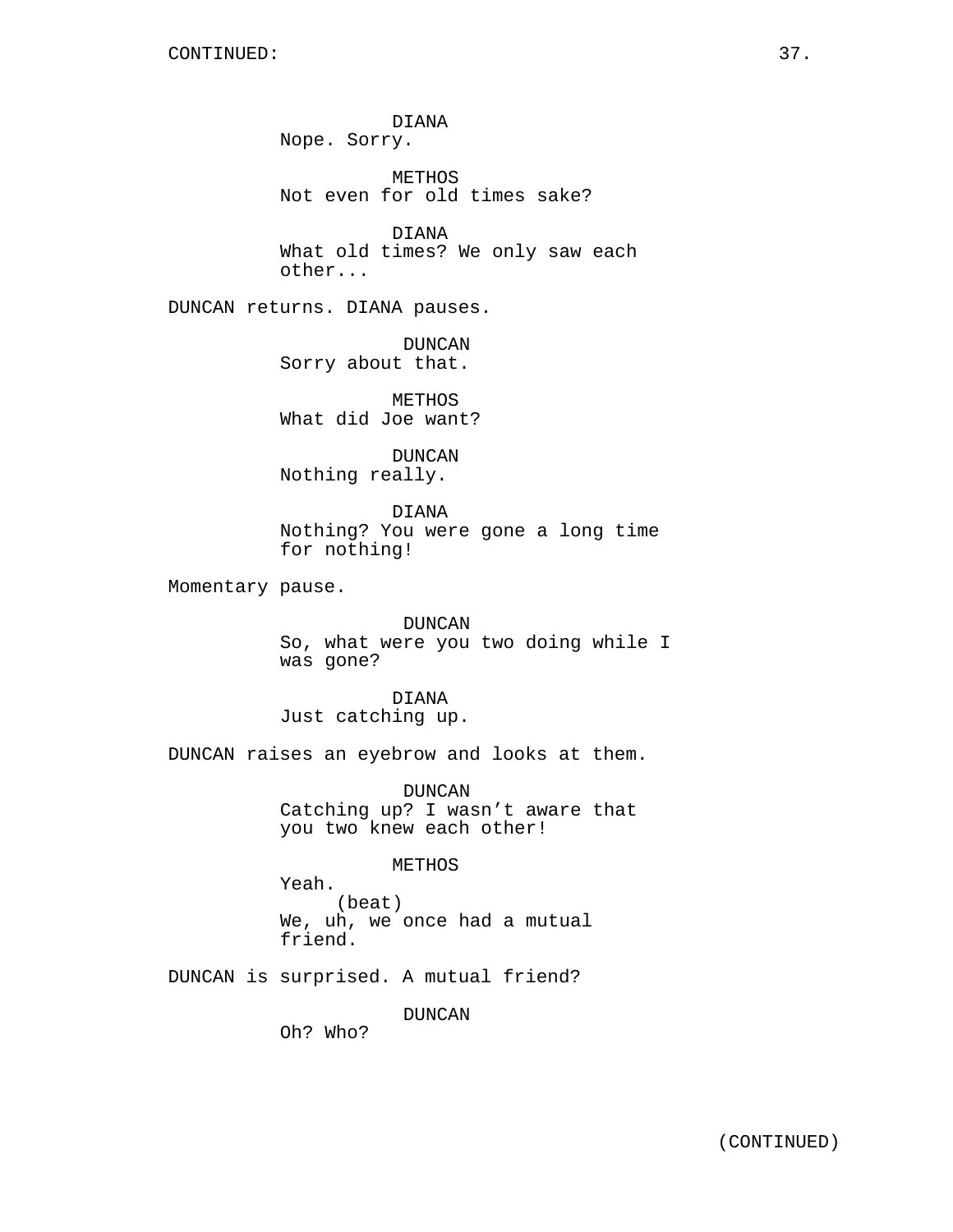METHOS / DIANA Hercules.

DUNCAN

Herc...

METHOS

Yeah.

METHOS takes a drink of his drink.

METHOS I knew his father.

DUNCAN

Wait... (beat) You knew Zeus? And Hercules?

METHOS

Well...

DUNCAN But weren't you riding with the Horsemen during that time?

METHOS

Yes.

DIANA looks to METHOS her eyebrow raised in surprise.

DIANA You rode with the...

DUNCAN So, what were you doing in Ancient Greece?

METHOS It's a long story, my friend. A long story.

DUNCAN I'm not going anywhere.

METHOS Where do I start?

DUNCAN The beginning would be nice.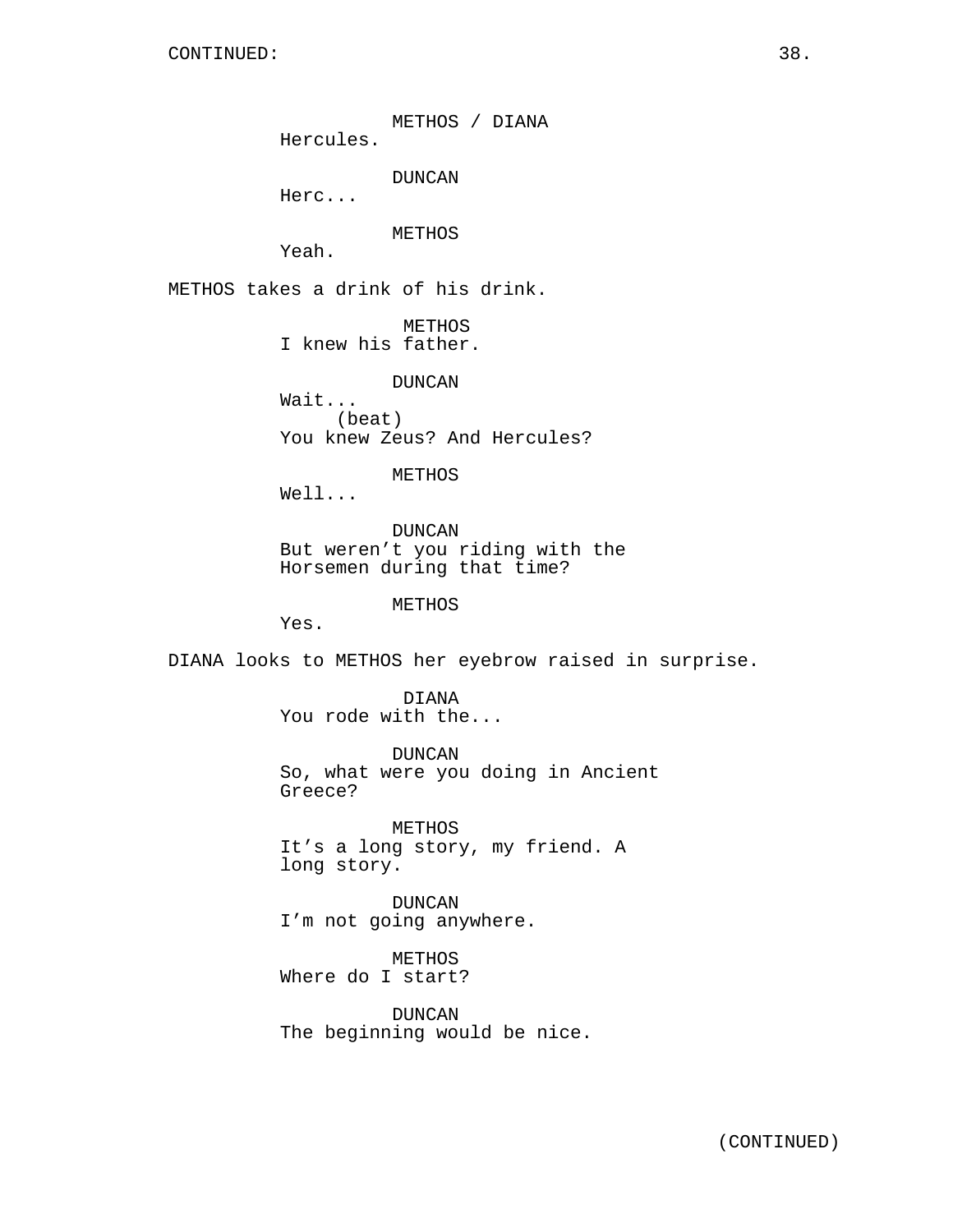# METHOS The beginning.

METHOS takes a drink of his drink, then takes a deep breath and starts to tell his story.

# METHOS

It wasn't long after Cassandra left us, maybe 5, 6 months. Anyway, Kronos was getting restless. He decided he wanted to raid Greece.

# FADE TO:

35 FLASHBACK - EXT: HORSEMAN CAMP 35

METHOS, KRONOS, SILAS, and CASPIAN, are sitting around a fire. METHOS is sharpening his sword. KRONOS addresses the group.

> KRONOS The time has come to move on.

SILAS Where to, Kronos?

#### KRONOS

Greece!

METHOS stops what he is doing and looks at KRONOS with an "Are you mad!" look. SILAS and CASPIAN give KRONOS a similar look.

## CASPIAN

Greece?

KRONOS Yes. Do you have a problem with that?

CASPIAN No, sir. But... But Greece is under Zeus' protection.

SILAS

I hear the Greek Gods can kill you with a look, and that...

KRONOS laughs. METHOS looks worried and concerned. SILAS and CASPIAN look scared.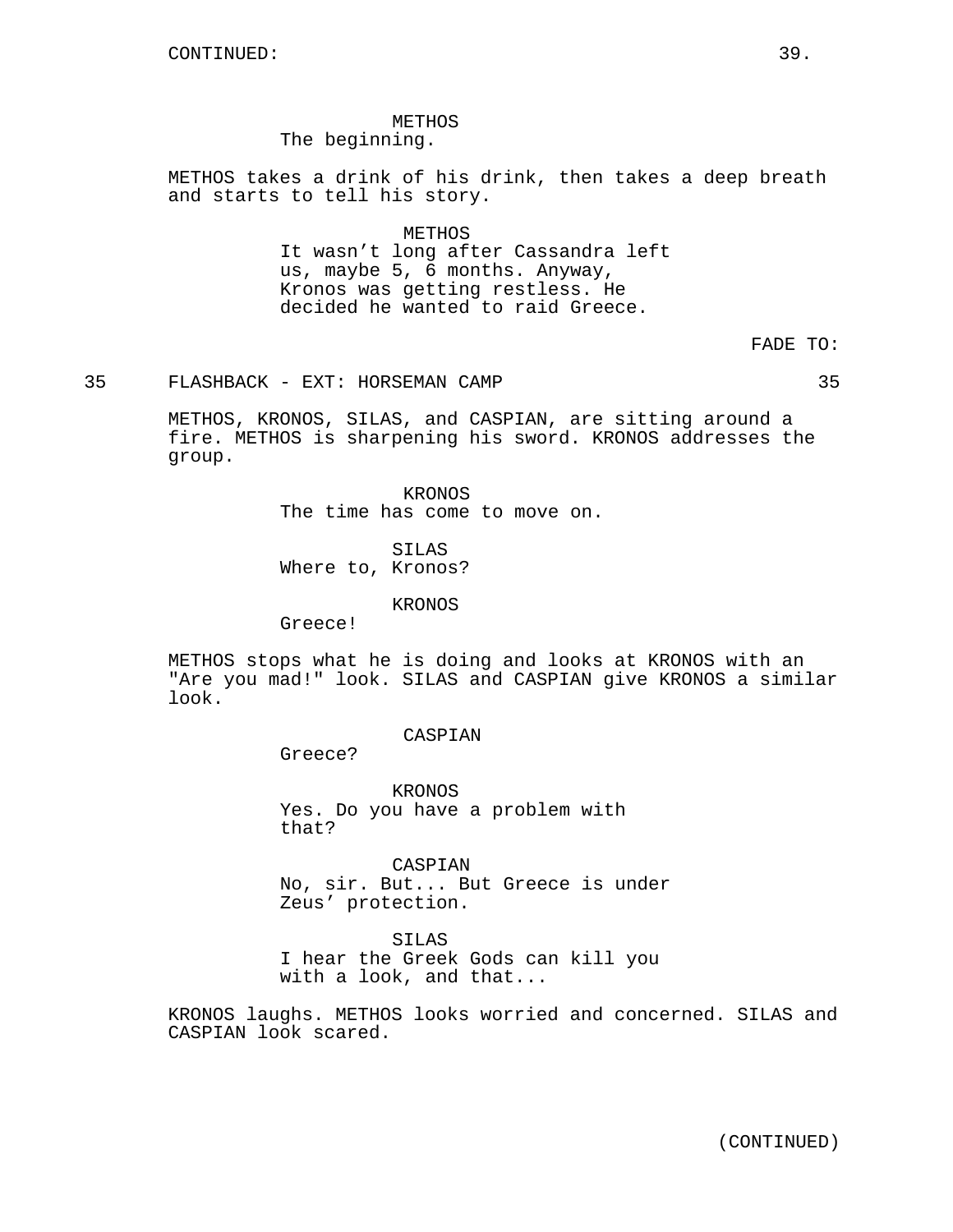KRONOS The Greek gods are no different than you or I.

# CASPIAN

You mean...

KRONOS They are Immortals. Like us. So you...

METHOS Not like us, Kronos.

KRONOS What do you mean?

METHOS They have been around since the dawn of time. And they will be around long after we're gone.

KRONOS Not if we take their heads. (beat) Imagine the quickening, Methos. Millennia of knowledge, of...

METHOS There will be no Quickening.

KRONOS Of course there will.

METHOS They are not part of our game. They are not like us. (beat) They are immortals, yes. But not of our kind. They do not live by our rules. They are probably older than our kind. Maybe they hold the key to who we are, and where we come from.

All is quiet. KRONOS seems to be absorbing what METHOS has said.

> KRONOS Maybe you are wrong, brother. Maybe they are part of the game. Maybe...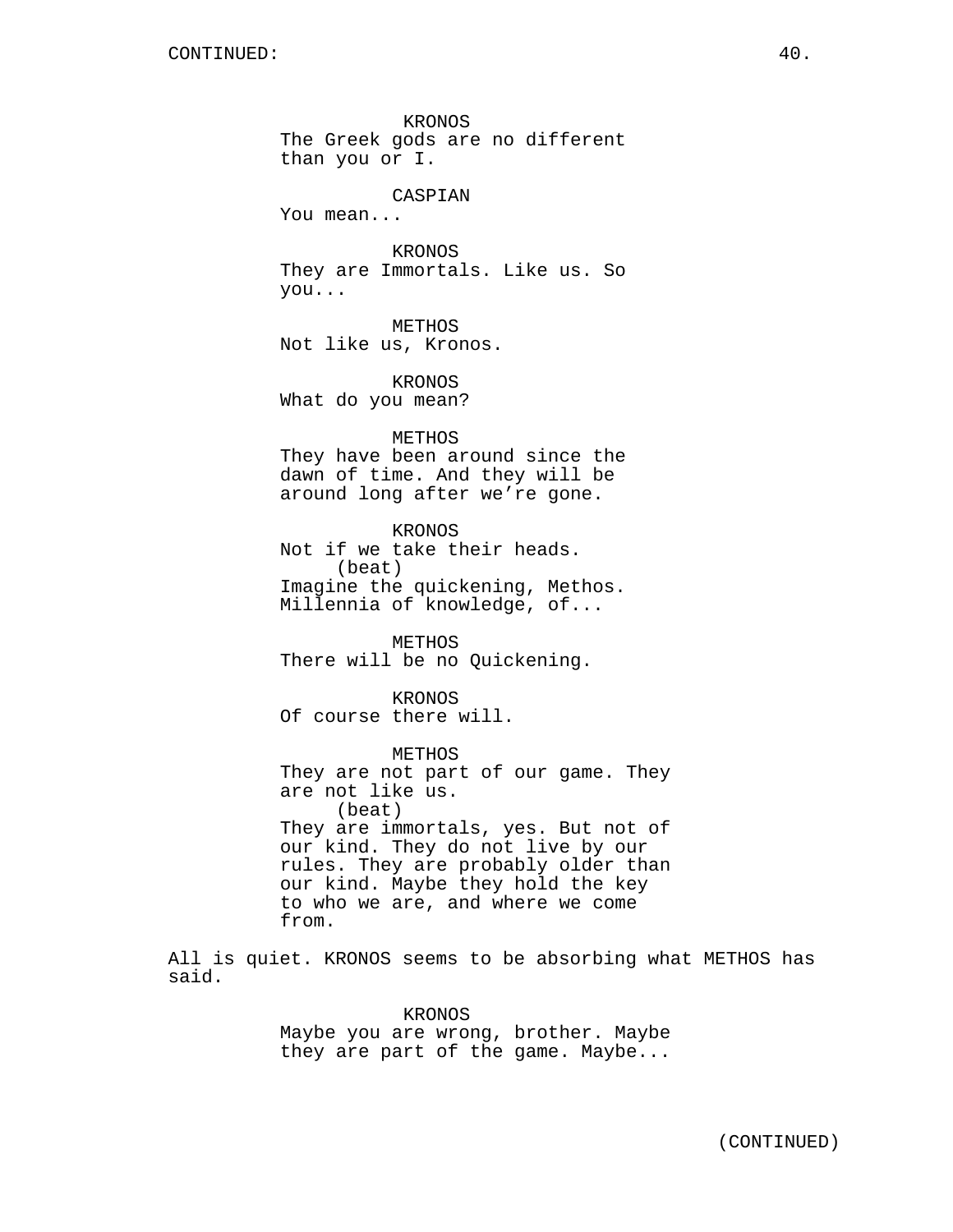METHOS I am never wrong, brother. If we go to Greece, it shall be our undoing. The beginning of the end. You mark my words.

KRONOS And if you are wrong?

METHOS If, and I stress if, then the gods will all die. I'll personally take Zeus' head, and present it to you on a platter.

KRONOS laughs. SILAS and CASPIAN laugh. METHOS looks to his sword, and mutters the following line more to himself, than to the group.

> METHOS But I am not wrong. The Olympians will destroy us.

METHOS returns to sharpening his sword. CAMERA zooms in on the sword and...

FADE BACK TO:

36 INT: JOE'S BAR 36

METHOS is staring into his drink. DIANA and DUNCAN are looking at him.

DUNCAN

And?

METHOS picks up his glass and looks at DUNCAN.

METHOS And, I was right.

METHOS takes a drink. DUNCAN looks at him with a "continue" look.

METHOS

Once we got to Greece, we raided villages for months. Kronos was constantly reminding me that I'd been wrong. That the gods hadn't destroyed us, but were in fact ignoring us.

METHOS stares into the glass.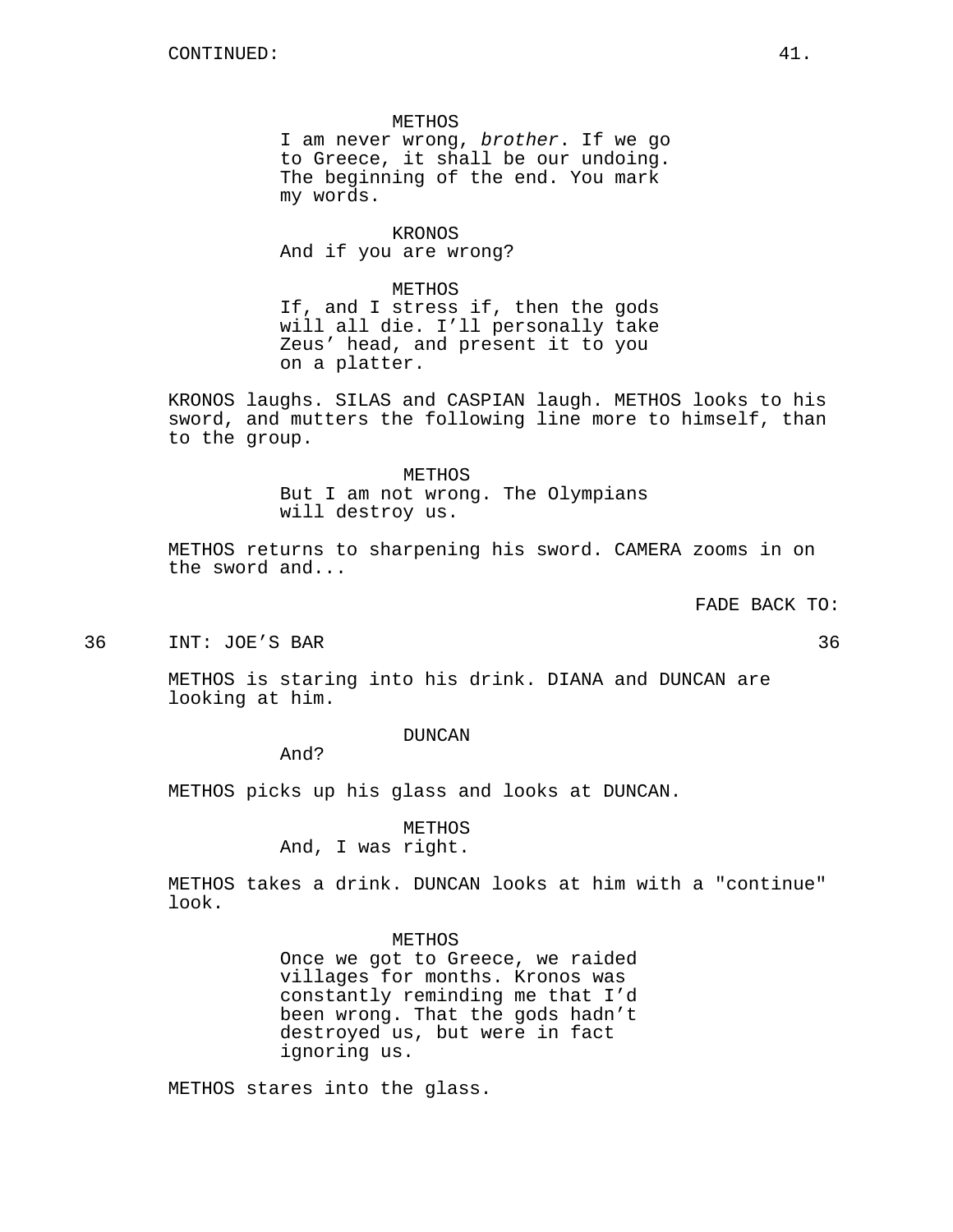FADE TO:

37 FLASHBACK - EXT: HORSEMAN CAMP - GREECE 37

KRONOS, METHOS, CASPIAN, and SILAS, are sitting around the camp.

> KRONOS So, Methos, tell me again how we are doomed?

**METHOS** They are toying with us. You just don't understand.

KRONOS Then enlighten me, oh most wise one.

METHOS Never mind.

METHOS rises and goes straight to his tent.

CONTINUE TO:

38 INT: METHOS' TENT 38

METHOS enters and pours himself a glass of water. METHOS sits. Someone appears before him. It's ARES, only METHOS doesn't know that yet. METHOS is both shocked, and surprised.

> METHOS Who are you? Where'd you come from? How'd you...

ARES Methos, Methos. I'm shocked that you don't recognize me. You knew I'd come one day.

ARES stalks around the tent. METHOS rises and draws his sword. ARES waves his hand, and the sword flies out of METHOS' hand, and into ARES'.

> ARES Nice sword. I could always use another.

ARES advances, sword pointing at METHOS. METHOS realizes who this guy is. METHOS' line is said as a statement, not a question.

(CONTINUED)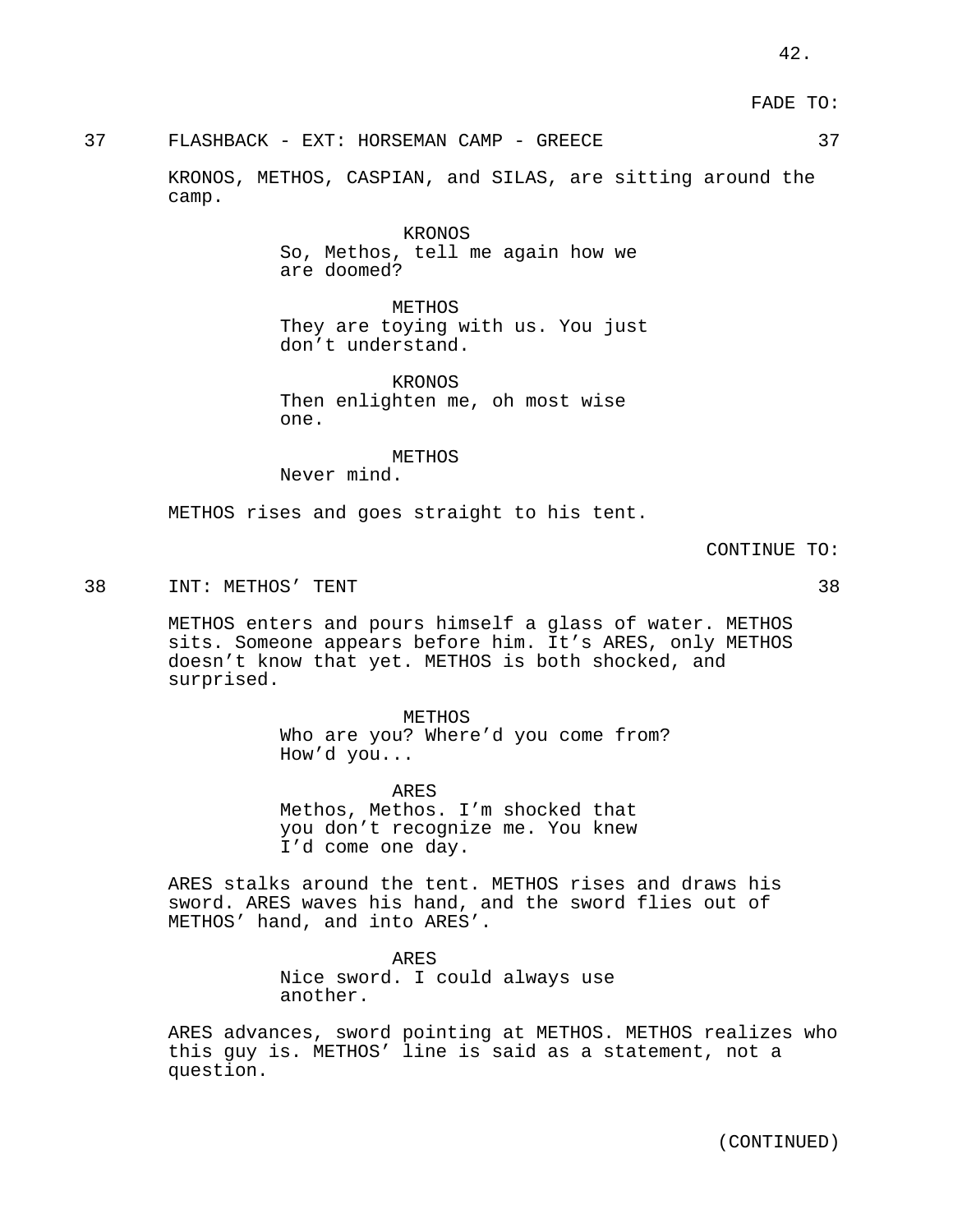METHOS Ares. ARES That's me. METHOS God of War. ARES Right again. You really are clever. Makes me wonder why you are not in charge. METHOS We are all equal. No one is in charge. ARES Oh really?!?!? ARES is circling METHOS, caressing his body with the sword tip. METHOS is as calm as can be. ARES Not how it looks to me. METHOS What?

ARES

Kronos...

ARES pauses for a moment as he realizes something.

ARES ...interesting name by the way, my grandfather's name was Cronus. I believe your Kronos spells the name differently though.

ARES pauses for a moment, then returns to his original thought.

> ARES Anyways, Kronos is constantly giving orders.

METHOS realizes that this means that ARES has been watching them for sometime. His next line is said as a statement, not a question.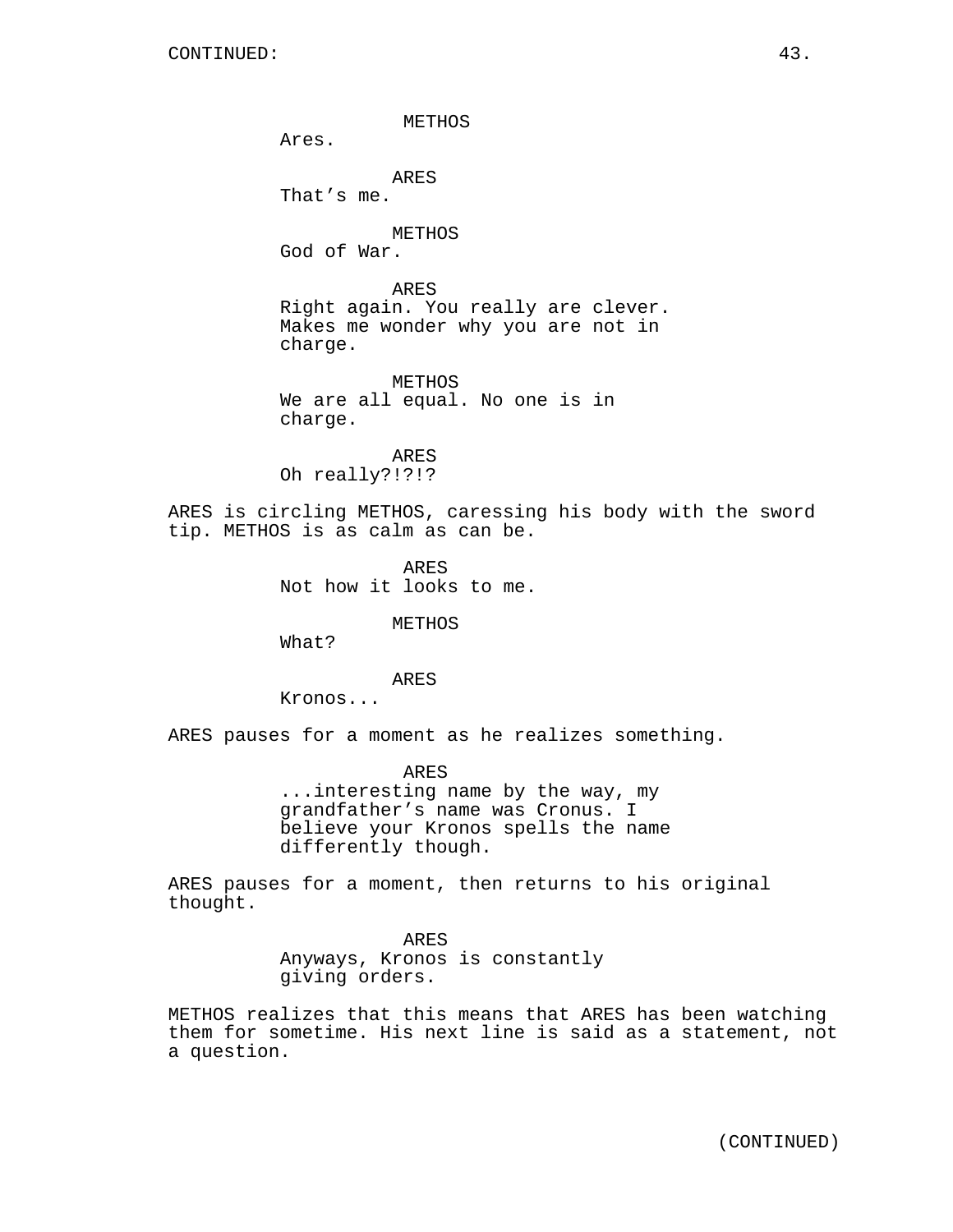METHOS You've been watching us.

ARES points the sword directly at METHOS' heart. ARES is standing directly in front of METHOS now, staring at him.

> ARES Yes. And I must say, you are the most intriguing group of mortals I've ever...

METHOS Immortals, Ares. We are Immortals.

ARES lowers his sword, and has a look of surprise on his face.

#### ARES

What?

# METHOS

If you've been watching us, you must have noticed how we haven't died. How we have survived wounds that would have killed normal men. Mortal men.

ARES Yes. I have noticed that.

METHOS You need proof?

METHOS opens his shirt. He grabs hold of the sword, and places it on his chest, right over his heart.

> METHOS Go ahead. Do it. DO IT!

ARES looks at him questioningly.

METHOS You can't hurt me, Ares.

ARES pauses for a moment, then stabs him. METHOS collapses, dies, then re-awakens. ARES is stunned. METHOS says line as he is rising to his feet.

> **METHOS** What? Never seen anyone come back from the dead before?

ARES is eyeing METHOS suspiciously. As ARES is looking at METHOS...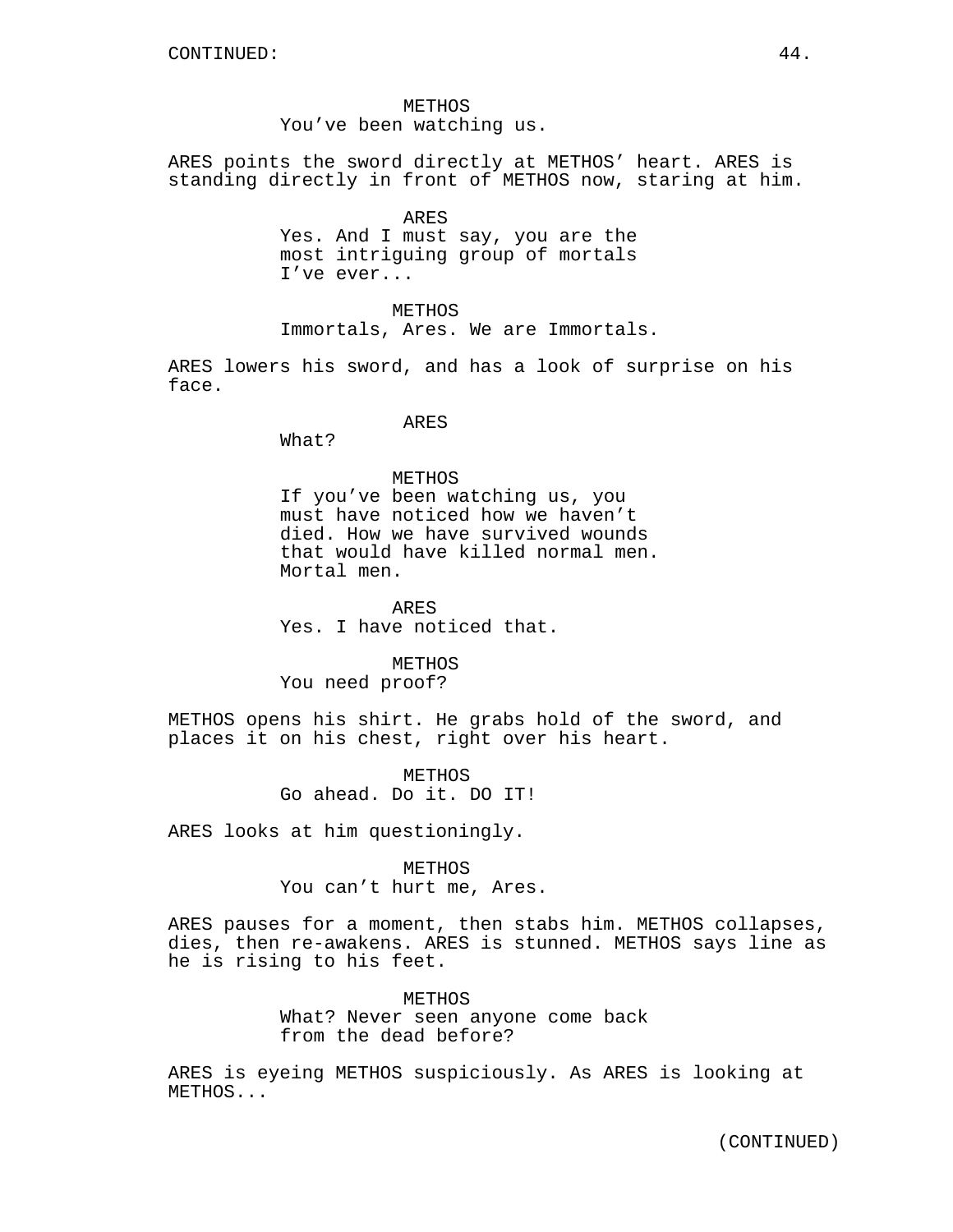39 INT: JOE'S BAR 39

DUNCAN and DIANA are looking at METHOS. METHOS takes a drink of his drink.

> DUNCAN Then what?

METHOS I told Ares what I was, what we were. And we talked.

DUNCAN You talked. With the God of War?

METHOS

Yes.

DUNCAN Did he answer your questions on where we...

METHOS ...come from?

DUNCAN nods.

METHOS

No. He said the only ones who might know, would be his father, or his father's siblings. (beat) But, it would be hard to get to them since most of them never left Olympus, and only gods were allowed to enter Olympus. (beat) Then he vanished.

DIANA I hated it when he did that. (beat) We'd be in the middle of a conversation and then... (snap fingers) ...poof. He'd just vanish. Gods that was irritating.

Momentary pause. DIANA realizes something.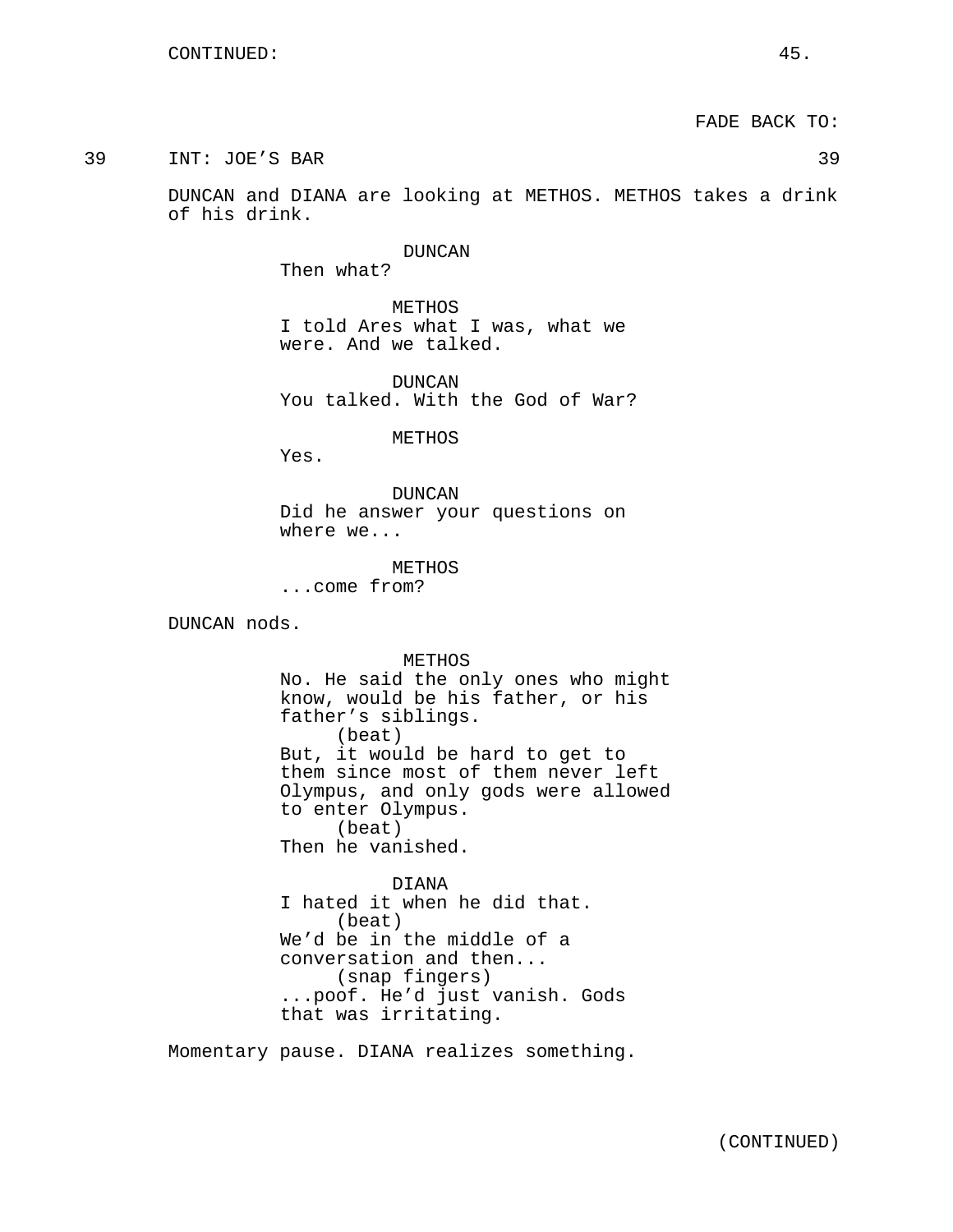DIANA So that was the reason you came to Herc the first time. To see if you could get him to take you to Olympus, to Zeus.

METHOS

Yes.

DIANA (raise eyebrow) But how did you know to find Hercules? I mean...

METHOS looks to DIANA.

#### METHOS

Well, a few days after my meeting with Ares, we raided a village. One of the villagers claimed that we were the ones that the Oracle of Delphi had warned them of. Another one of the villagers said that they wished Hercules were here. That he'd be able to protect them from us.

(beat) Now, the name Hercules was nothing new to us. Since our arrival we had heard it over, and over, and over again. Heard how this Hercules was half-man, half-god. The son of a mortal woman, and the king of the Gods, Zeus.

(beat)

But this Oracle, I'd never heard of it before. I asked the villager what it was, and he told me that the Oracle was a priestess of Apollo who could see the future. (beat) I decided that I had to go to her.

So, without telling Kronos, I set off for Delphi.

DIANA What did the Oracle tell you?

#### METHOS

She said that my people were older than the gods, and that they had mastered a technique enabling them to travel through time.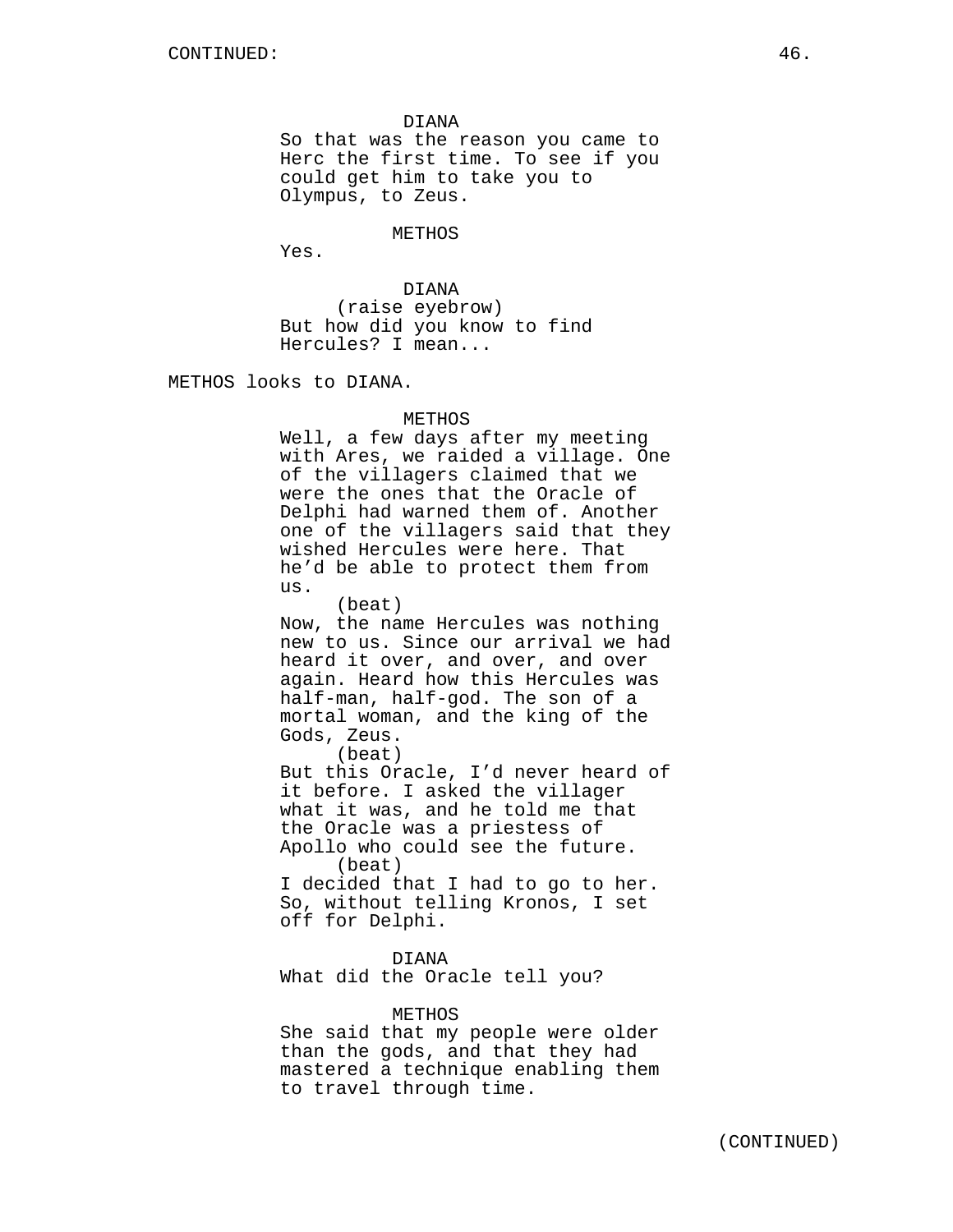DIANA mutters the following line to herself. No one hears her, or if they do, they ignore her.

> DIANA The Cronus Stone.

METHOS continues with his story.

METHOS She also said, that the gods were both the ancestors of, and the descendants to, our people. (beat) They were the descendants of those of us that stayed, and the ancestors of those of us who left, or were cast out. (beat) She also said that I had chosen the wrong path. That I was the sign that they had been waiting for. That I was the one who was meant to rejoin them.

Rejoin who? METHOS Our people. Them and Us. She told me that I had to go to Zeus, and tell him everything. (beat) I asked how I could get to Zeus, and she told me, "Look for the light of his life. The strength of his self. There you shall find your admittance to him."

DUNCAN

DUNCAN So what did that mean?

METHOS Took me a while to figure it out. But I did. There was only one possible answer.

METHOS looks to DIANA. DIANA looks at METHOS.

DIANA

Hercules.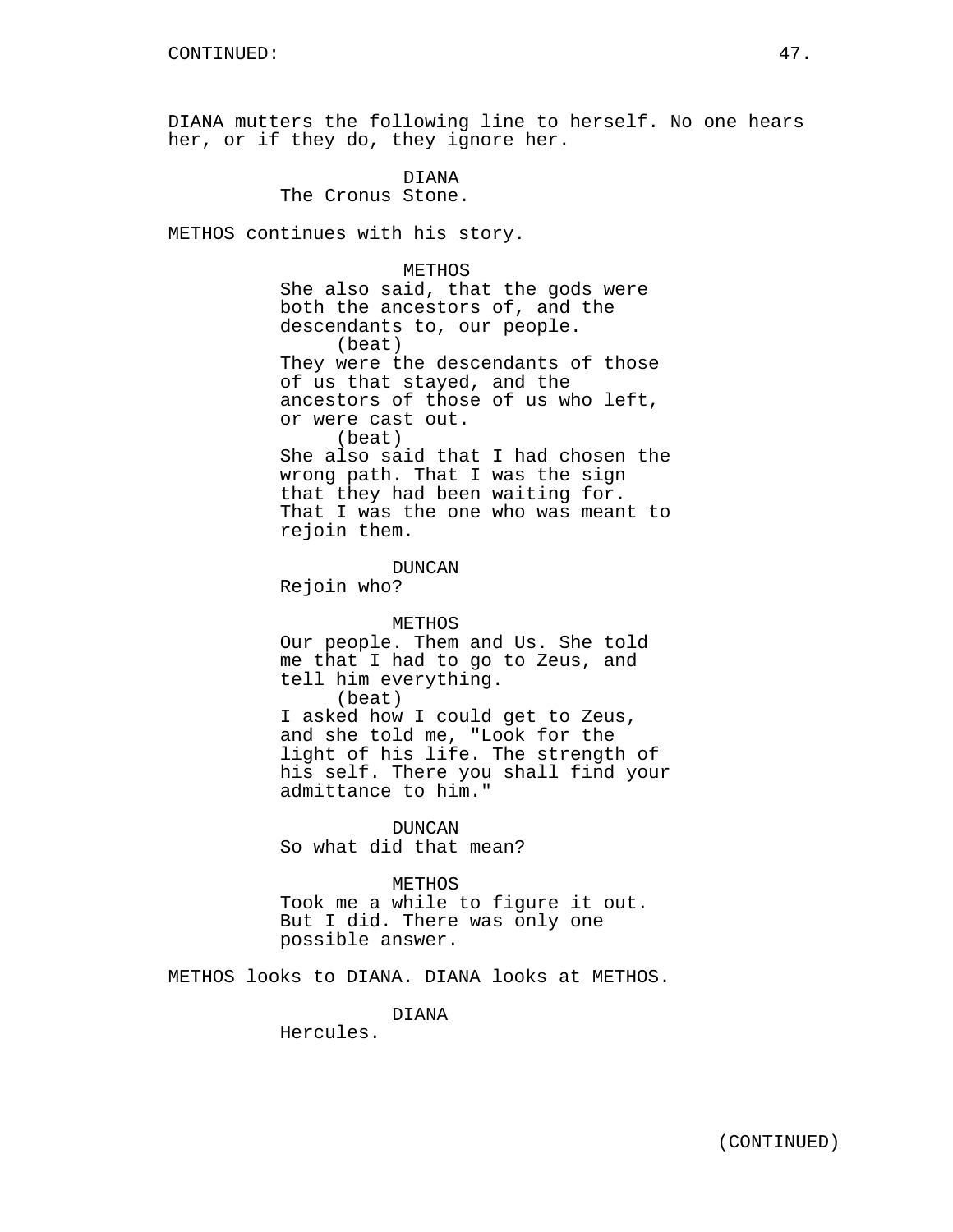METHOS

Hercules.

DUNCAN

So, you went to Herc and convinced him to take you to Olympus. It was that easy.

METHOS looks at DUNCAN.

METHOS Easy? No. It wasn't easy. It took a lot of convincing.

METHOS looks back at DIANA.

METHOS You know how stubborn he could get!

DIANA

Especially when it came to the Gods.

METHOS Exactly. So, when I finally got to see him, Zeus that is, I told him of our people, our Game, its rules, and...

DUNCAN suddenly realizes something.

DUNCAN

She lied.

METHOS

Who?

DUNCAN She told me that Zeus invented the game. But obviously he...

METHOS Where would you get an idea like that? Who have you been talking to?

DUNCAN Aphrodite. She...

METHOS Aphro... You know her?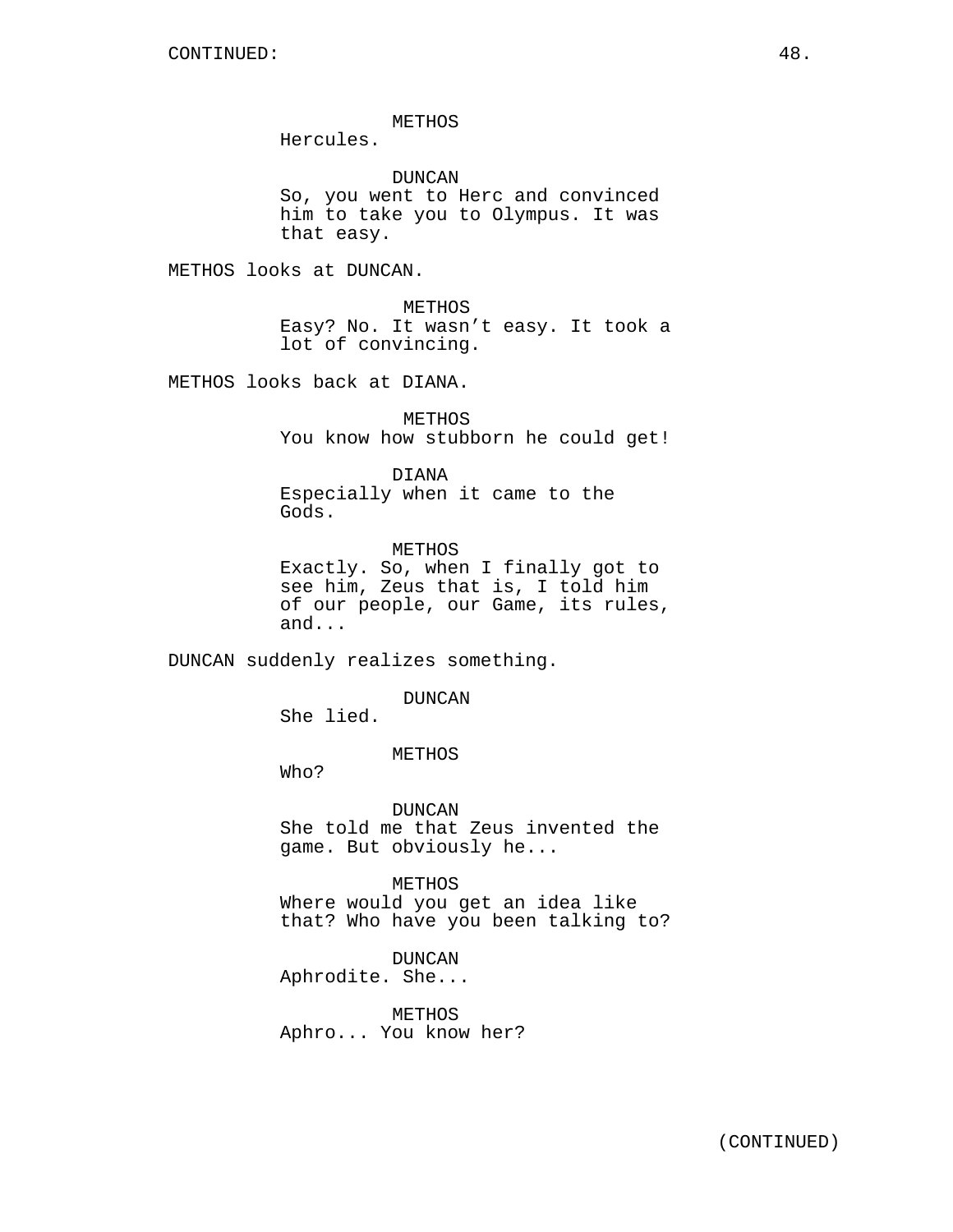DUNCAN

We've met.

**METHOS** She's still alive? Where is she? How'd you meet her? Can I...

DUNCAN It's a long story.

METHOS looks at DUNCAN.

METHOS

Another one. Figures. This is going to be a long day. Seems like we all have long stories today. I guess it kinda...

DUNCAN Methos, please, continue with your story.

METHOS looks at DUNCAN. Momentary pause.

METHOS

There's not much more, really. I told Zeus all about the game and its rules, and that one day his people would have to give up their godhoods and join our game. It might not be today, but the day would come, and he would know it when it came. I left him a complete book to The Game, outlining its rules. Then I left.

DUNCAN A book? There's a book?

METHOS Not officially. I wrote one for him.

DUNCAN Oh. So, that's it?

METHOS

Yep.

DUNCAN You returned to the Horsemen, even after all you'd learned?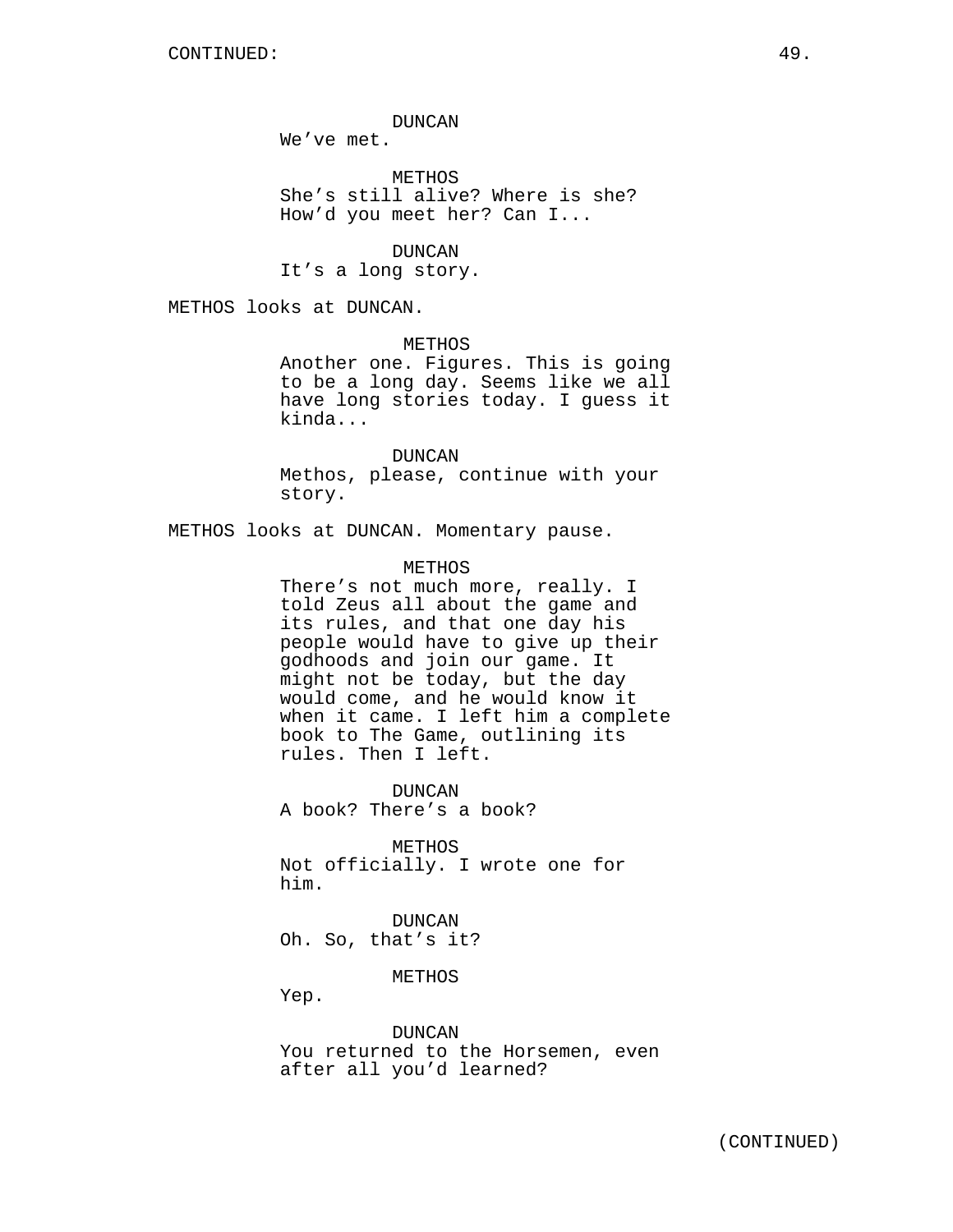#### METHOS

It wasn't long after we left Greece that we disbanded. Kronos blamed me. But I reminded him that I had warned him about going to Greece. That I'd said that Greece would be our undoing. And it was. I didn't see any of them after that. Until...

METHOS looks at DUNCAN and they share a look.

DUNCAN Don't remind me.

DIANA Until what? What happened?

Silence. DUNCAN and METHOS are sharing a look.

DIANA

Guys? (beat) Don't say "It's a long story". Please.

DUNCAN Okay. Let's just say that there was a fight and that well, 3 of the 4 are now dead.

#### DIANA

Oh.

Silence. METHOS looks at DUNCAN.

METHOS Now, it's your turn Mac.

DUNCAN takes a deep breath and DUNCAN starts to recap the events of THE BEGINNING.

FADE TO:

40 RETELLING 40

Chapter 5, Scenes 1, 2, 6, 24, and 39.

FADE BACK TO: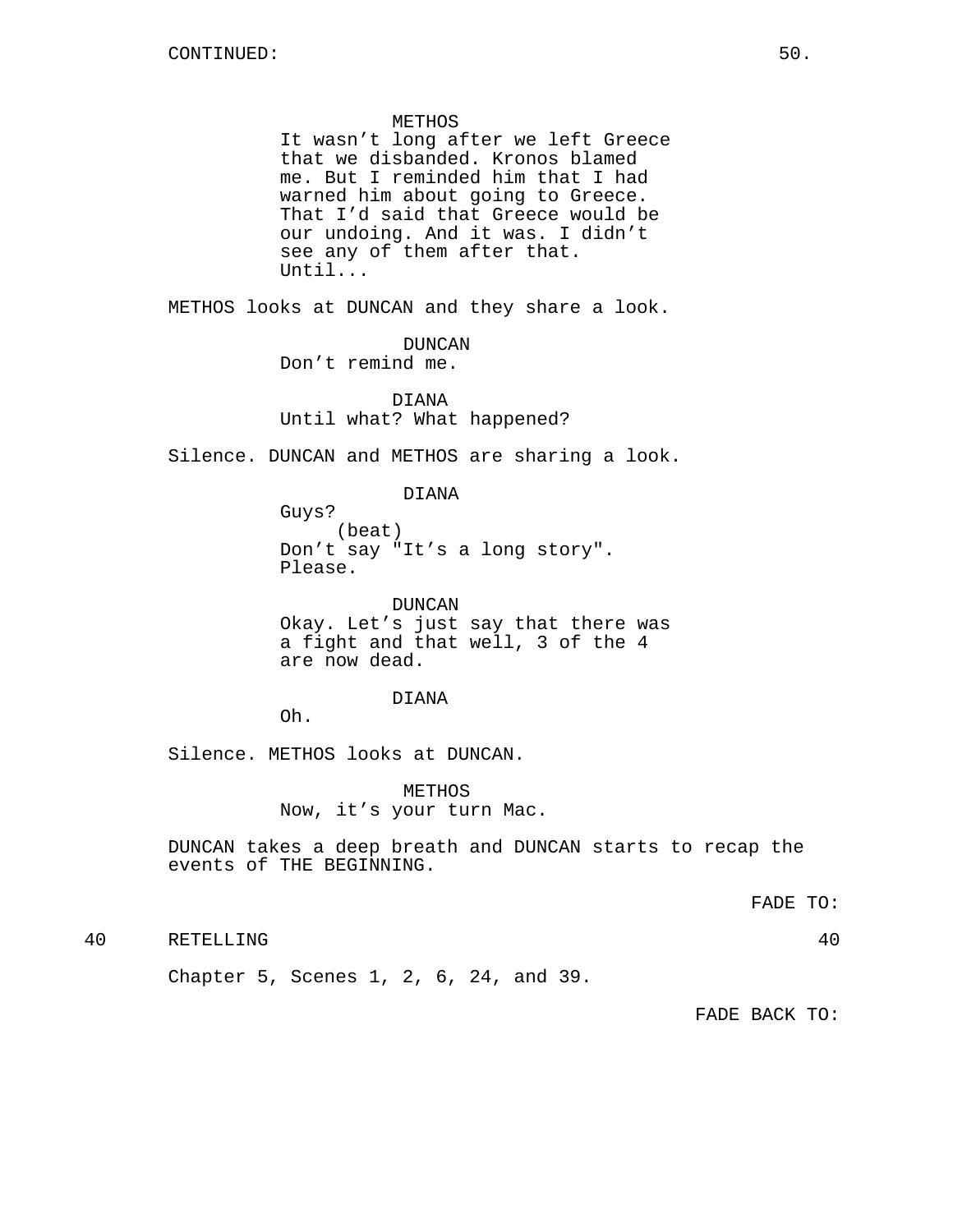# 41 INT: JOE'S BAR 41

DUNCAN finishes telling METHOS everything he told DIANA earlier.

> METHOS So, the only one left is Ares. Figures.

DUNCAN I can't believe she lied to me. I...

DUNCAN finally thinks of what is was that was bugging him about Aphrodite's story originally.

> DUNCAN That's what was bothering me.

#### DIANA

What?

DUNCAN I had this feeling, something I couldn't figure out at the time. I was searching for something, but didn't know what it was. Now I do. It was you.

DUNCAN looks at METHOS.

METHOS

Me?

DUNCAN You. I knew you were alive at the time of the Gods, so how could her story be true? (beat) Why couldn't I think of it at the time? Things might have...

METHOS Mac, she didn't lie to you.

DUNCAN What do you mean? She said that Zeus...

METHOS And to her, he did. To her, the meeting at Stonehenge was the beginning.

51.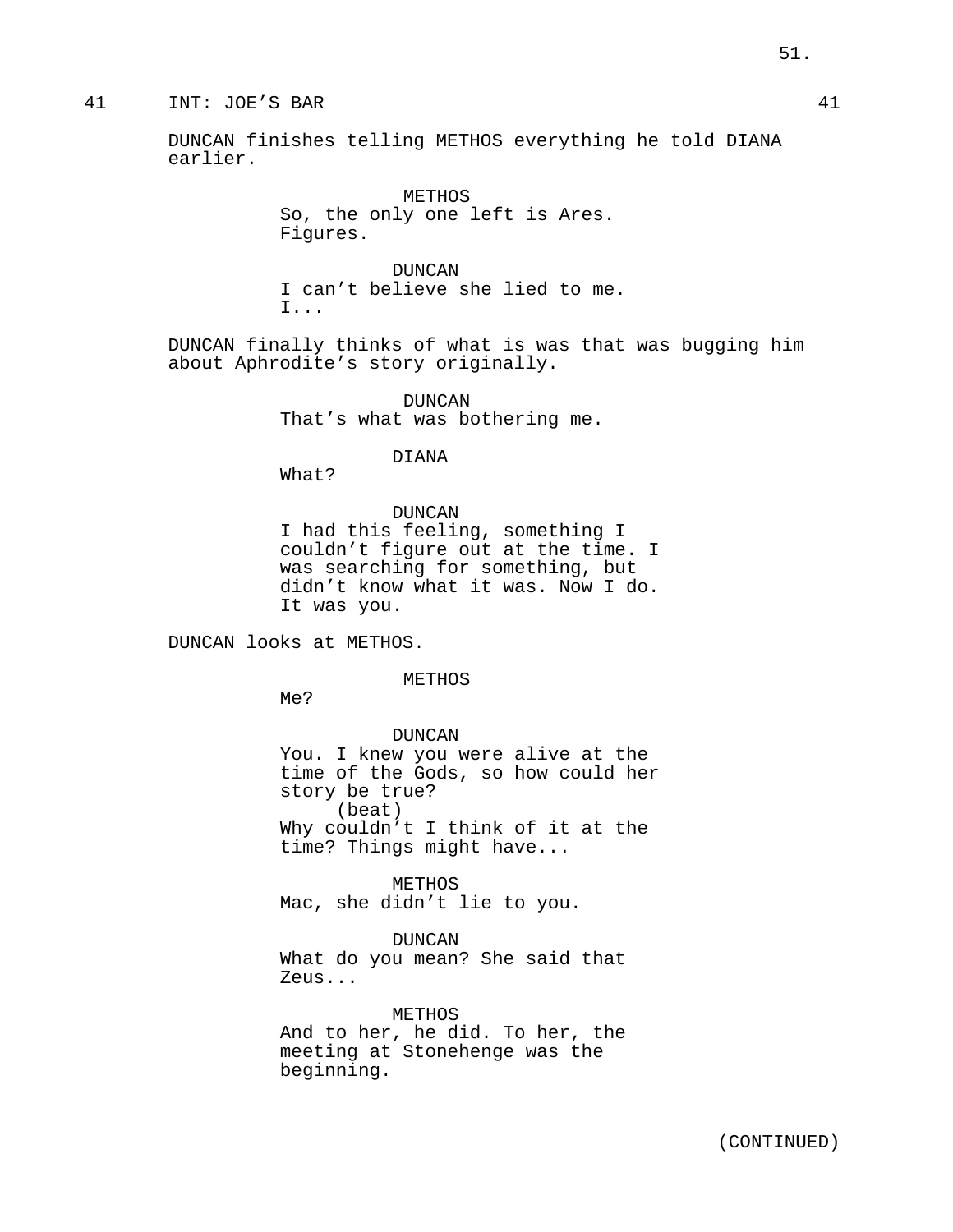DIANA But what about Ares?

Momentary pause. DUNCAN and METHOS look at DIANA. DIANA looks at METHOS.

> DIANA You said you told Ares what you were.

> > METHOS

I did.

DIANA Then shouldn't he have known that Zeus was not creating this game?

METHOS Maybe he did. Maybe Aphrodite was remembering it wrong.

DUNCAN Or maybe Ares forgot about...

DIANA Ares never forgets anything. Trust me. I know.

Momentary pause. METHOS looks to DUNCAN.

METHOS

Have you checked out the warehouse yet?

DUNCAN Yes and no.

METHOS gives DUNCAN a look.

METHOS What's that supposed to mean?

DUNCAN Well Joe and I checked it out four months ago, but I was waiting for Diana to return, to thoroughly check it out. We were going to go after lunch.

METHOS Mind if I join you?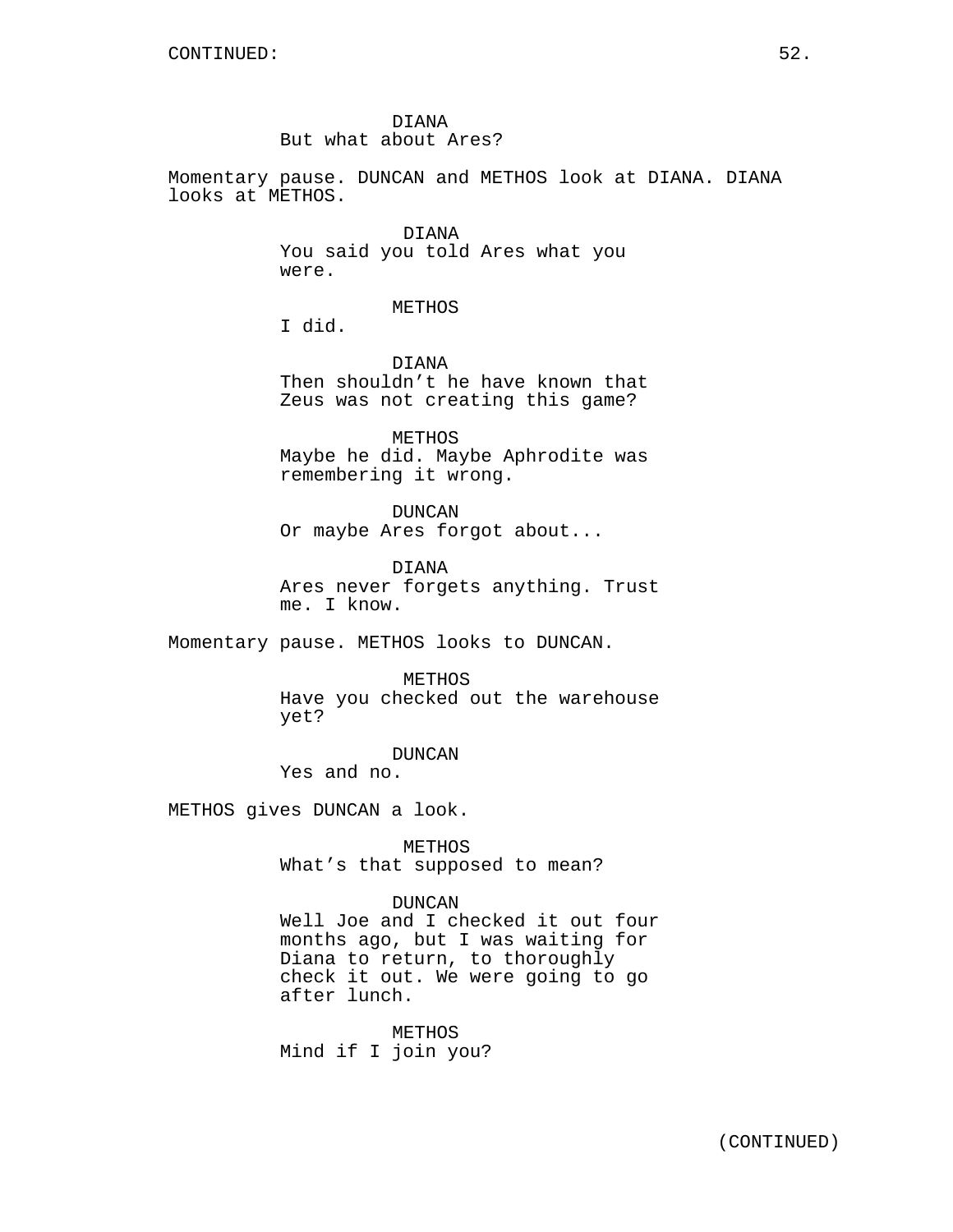DUNCAN That's why you're here.

METHOS I wonder what's in there?

DUNCAN Lots of stuff. Weapons, jewelery, scrolls... you name it.

DIANA says the following line more to herself than the guys.

DIANA

I wonder...

Momentary pause. DUNCAN and METHOS look to DIANA, who seems to be lost in thought.

#### DUNCAN

Diana?

Momentary pause. No answer.

METHOS

Diana?

Momentary pause. Still no answer. DUNCAN touches her hand.

DUNCAN

D?

DIANA snaps out of it.

# DIANA

What?

DUNCAN Where were you? (beat) Or should I say when were you?

DIANA Sorry. Just wondering.

DUNCAN Wondering what?

DIANA If I'd recognize anything in there.

METHOS thinks he understands what she means.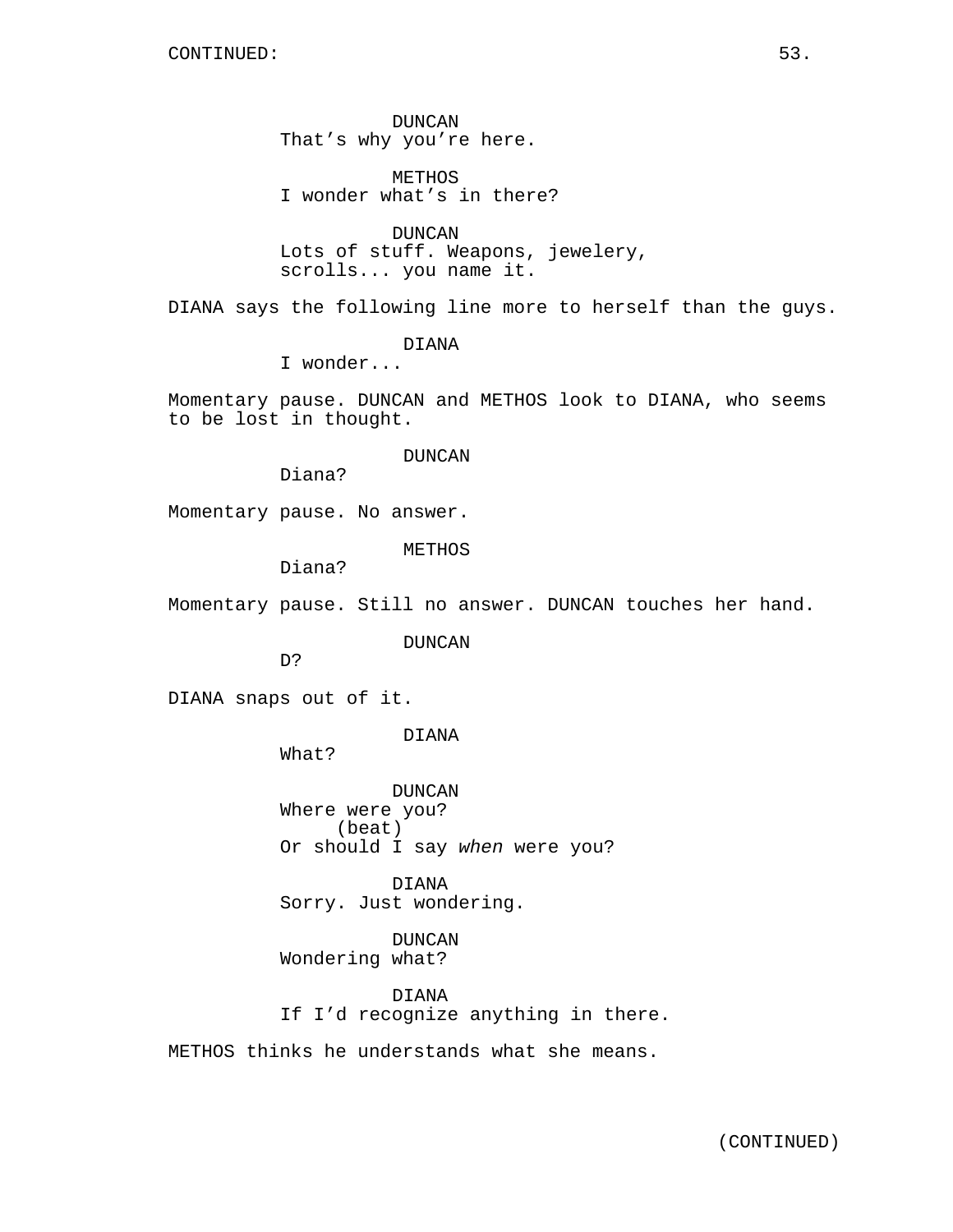METHOS You're wondering if anything of his will be in there.

DIANA

Yeah. I really miss him. I mean, I know he's been gone for over 3000 years... but to me, it's only been a week since I last saw him. (beat) Aphrodite always did like him, I think he was her favorite brother.

Everyone is quiet. The waitress arrives with lunch, and refills on their drinks.

JUMP TO:

#### 42 INT: WAREHOUSE 42

The door opens, and DUNCAN, METHOS, and DIANA enter the warehouse. METHOS whistles a "wow" whistle. DIANA stares at one spot, and walks right to is, as if in a trance. DUNCAN wonders where she is going.

# DUNCAN

DIANA stops, and picks up a pair of gauntlets that are on a shelf. Hercules' gauntlets. She holds them, and starts to cry.

# DUNCAN

Diana?

D?

DUNCAN and METHOS walk over to her. DUNCAN puts a hand on her shoulder.

#### DUNCAN

D?

DIANA turns and falls into DUNCAN's arms. She cries on his shoulder. DUNCAN tries to comfort her. DUNCAN looks at METHOS. METHOS notices the gauntlets in her hands. He points to them and mouths to DUNCAN.

> METHOS (silently) They were Herc's.

DUNCAN mouths his line back to METHOS.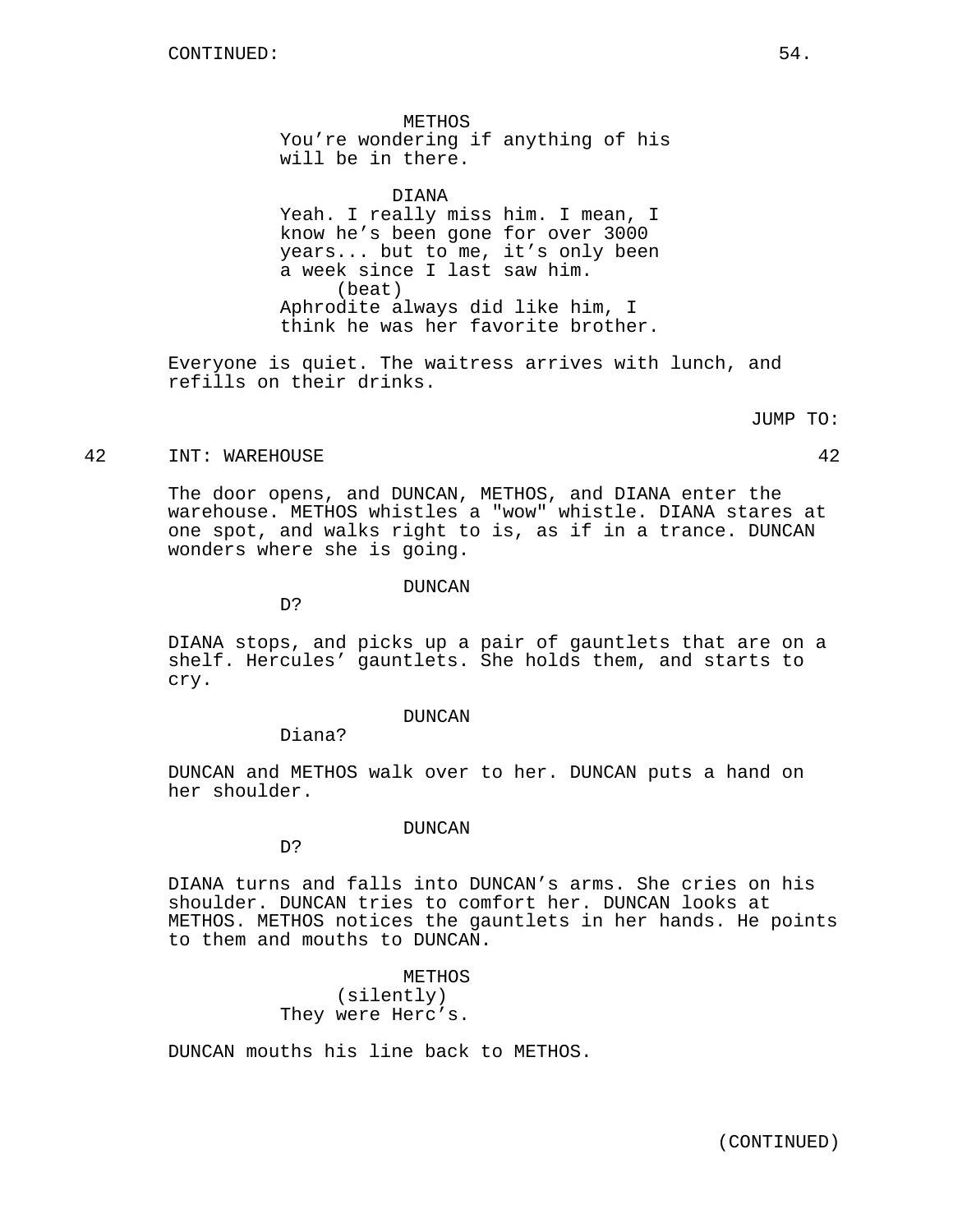# DUNCAN (silently)

Oh.

DUNCAN holds and comforts DIANA for a few more moments. METHOS looks to see what else is on the shelf. He sees something. A sword. But not just any sword. It's the sword that Ares gave to DIANA.

#### METHOS

Um, Diana?

Momentary pause. METHOS points to the item on the shelf.

METHOS Isn't that yours?

DIANA composes herself and turns to METHOS. She looks to where he is pointing.

#### DIANA

My sword!

#### DUNCAN

Your sword?

METHOS takes it off the shelf and hands it to her. She hands DUNCAN the gauntlets and takes the sword from METHOS. She starts sparring with an imaginary opponent. METHOS and DUNCAN watch. Amazed. DUNCAN almost whispers his line to METHOS.

> DUNCAN (softly) I didn't know she could handle a sword. (beat) She's good.

METHOS She should be. She learned from the best.

Momentary pause. DUNCAN looks to METHOS with a raised eyebrow.

> DUNCAN Oh, anyone I know?

METHOS can tell from the look DUNCAN is giving him, that he thinks it was him.

(CONTINUED)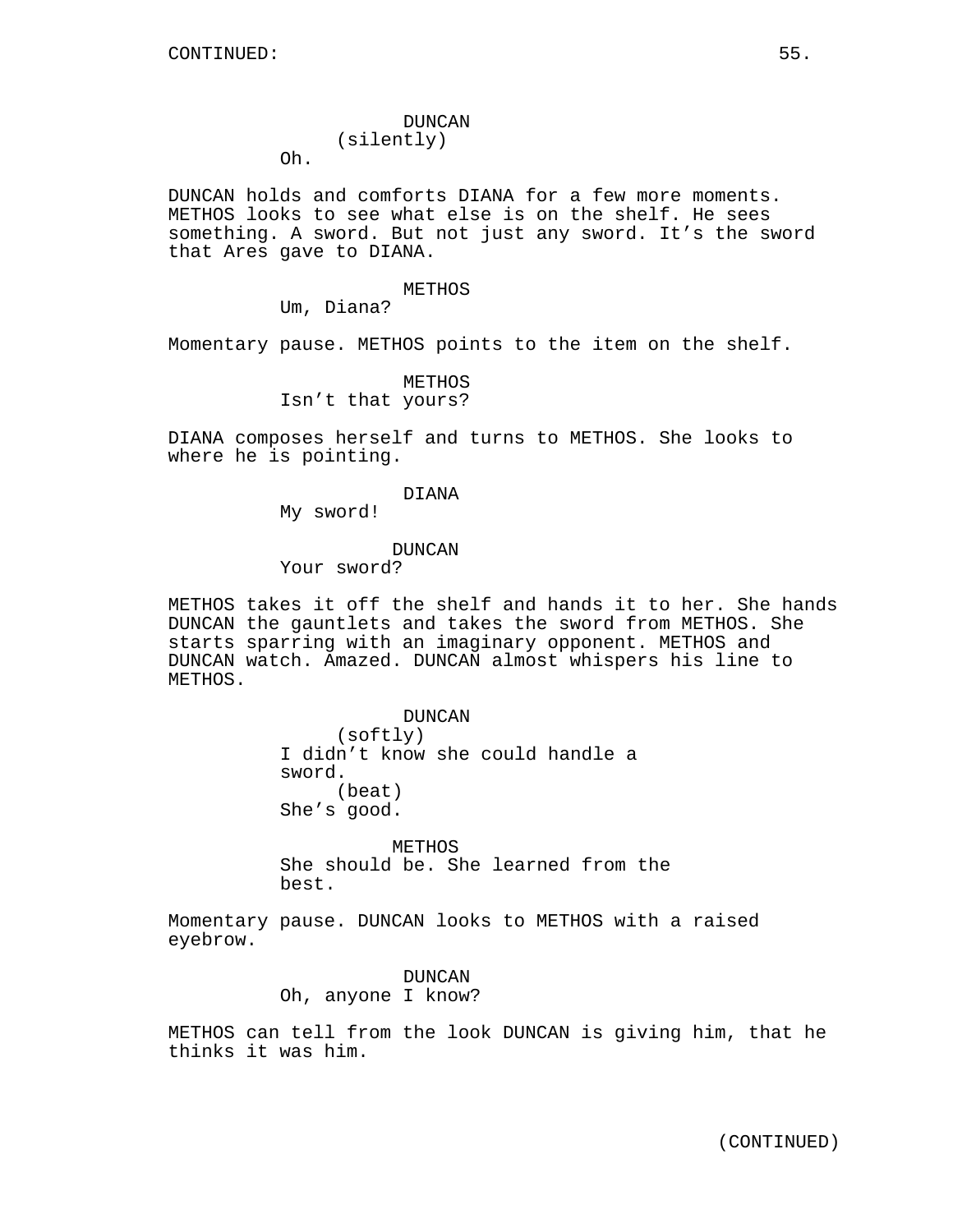METHOS

It wasn't me.

DUNCAN Then who was it?

METHOS I'll let her tell you.

METHOS mutters the rest of his line.

METHOS When she's ready.

DUNCAN actually hears METHOS' line, but doesn't understand what he means. He wonders if he should question his friend, but decides against it. Instead, he joins METHOS in watching DIANA spar against her invisible opponent. They watch as she vents her frustrations. After a few moments, she stops. She turns to DUNCAN and METHOS. There are tears in her eyes. She walks over to the shelf, picks up the sword belt, puts it on, and places the sword in the belt. She looks back at the shelf, and notices a medallion of some sort near the back. She pulls it out, and mutters the following line.

> DIANA (mutter) Iolaus. (beat)(louder) This belonged to Iolaus.

> > DUNCAN

Who?

METHOS Herc's best friend.

DUNCAN

Oh.

Momentary pause. DUNCAN decides to change the subject.

DUNCAN There's something I want to show you guys, come on.

DUNCAN turns and heads straight. DIANA and METHOS follow. DUNCAN is heading to the far, east corner, of the warehouse. How they get there, is up to them.

> DUNCAN It's in the far east corner. Joe and I found it the last time we were here.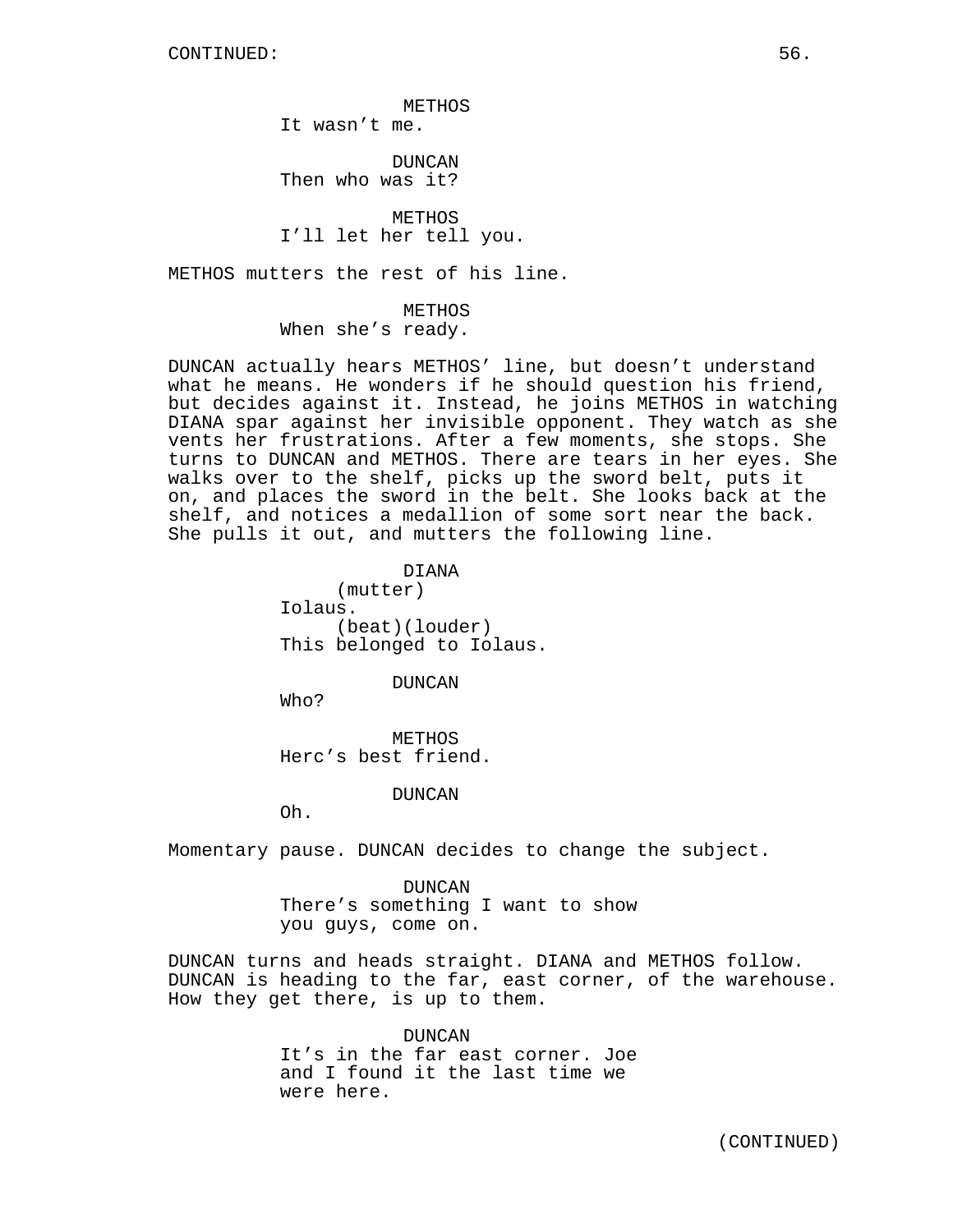DIANA What is it that you found exactly?

DUNCAN A display case.

DIANA A display case? What's so...

DUNCAN It contains a variety of items,

and...

Momentary pause. DUNCAN turns to them, says line, and then turns away again.

> DUNCAN ...there seems to be no way to open it.

#### METHOS

Really?

DUNCAN At least none that we could find.

METHOS Sounds intriguing.

They walk on. They pass a shelving unit of old scrolls. DUNCAN and DIANA keep going. METHOS stops. METHOS is momentarily distracted. DUNCAN, as if sensing what METHOS is thinking, says his line without turning around.

> DUNCAN We're almost there, Methos. The scrolls will still be there later. Keep moving.

> > METHOS

How'd you...

DUNCAN just laughs. METHOS starts walking again. After a few more moments, they reach the case. DIANA gasps as she recognizes most of the items in the case.

> DUNCAN What is it?

DIANA I don't believe it.

Momentary pause.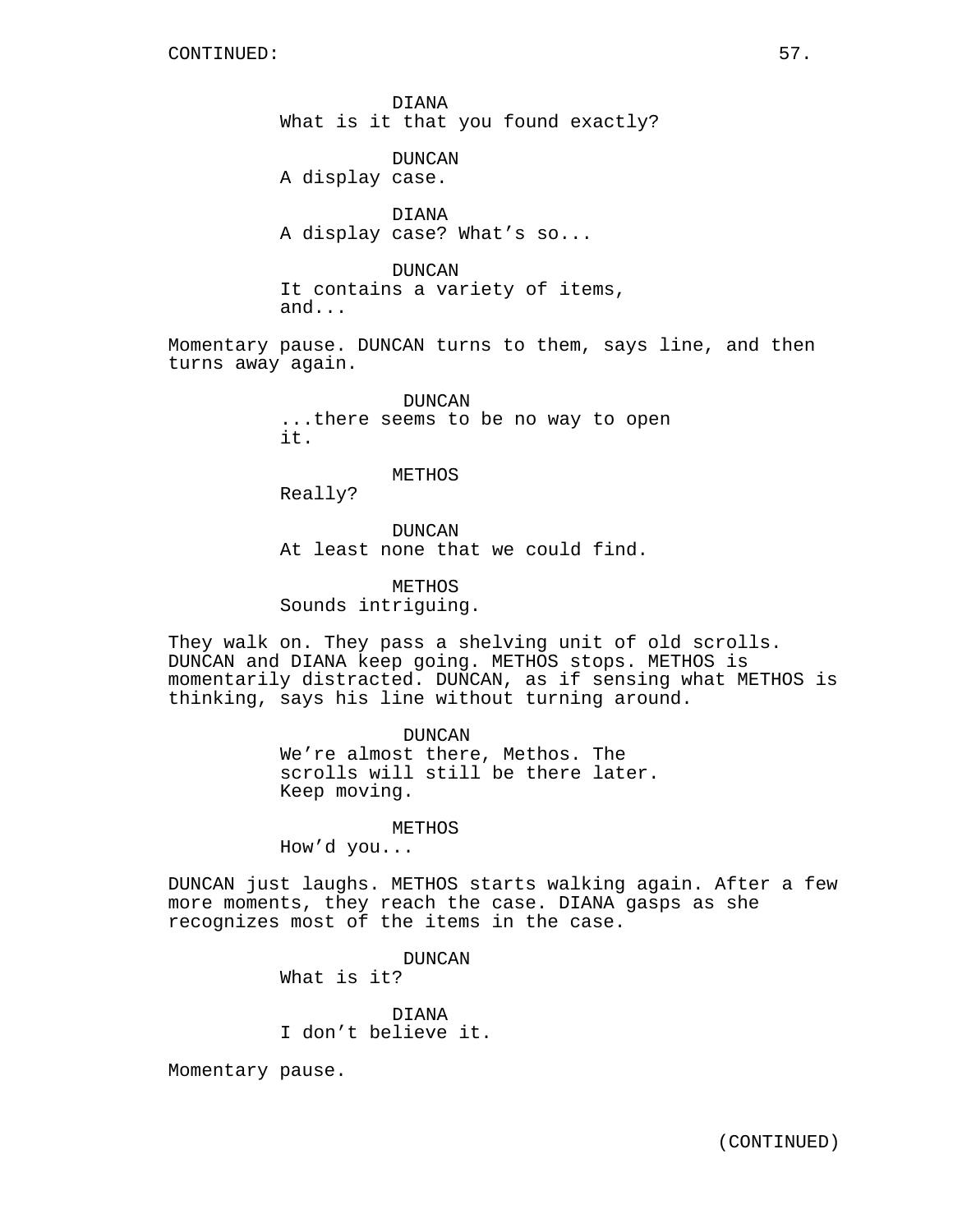#### DUNCAN

What?

DIANA looks at DUNCAN.

DIANA Be glad you didn't open it. Or couldn't open it.

## DUNCAN

Why? (beat) Do you know what those items are?

DIANA Yes. I know what they are.

DUNCAN Do you mind sharing?

Momentary pause.

METHOS Most of them belonged to the Gods, right?

DIANA looks at METHOS.

# DIANA

Right. And...

DIANA looks back at the case as she finishes her line.

# DIANA

...if I'm not mistaken, the case can only be opened by a God.

Momentary pause. METHOS thinks of something and mutters the next line.

#### METHOS

Or a 1/2 God.

DIANA walks over to the case.

DIANA

The items in the case, are...

She points at each item as she says what it is.

DIANA On the first row: Hades' helmet of invisibility, The Sword of Ares, and Cupid's Bow & Arrow.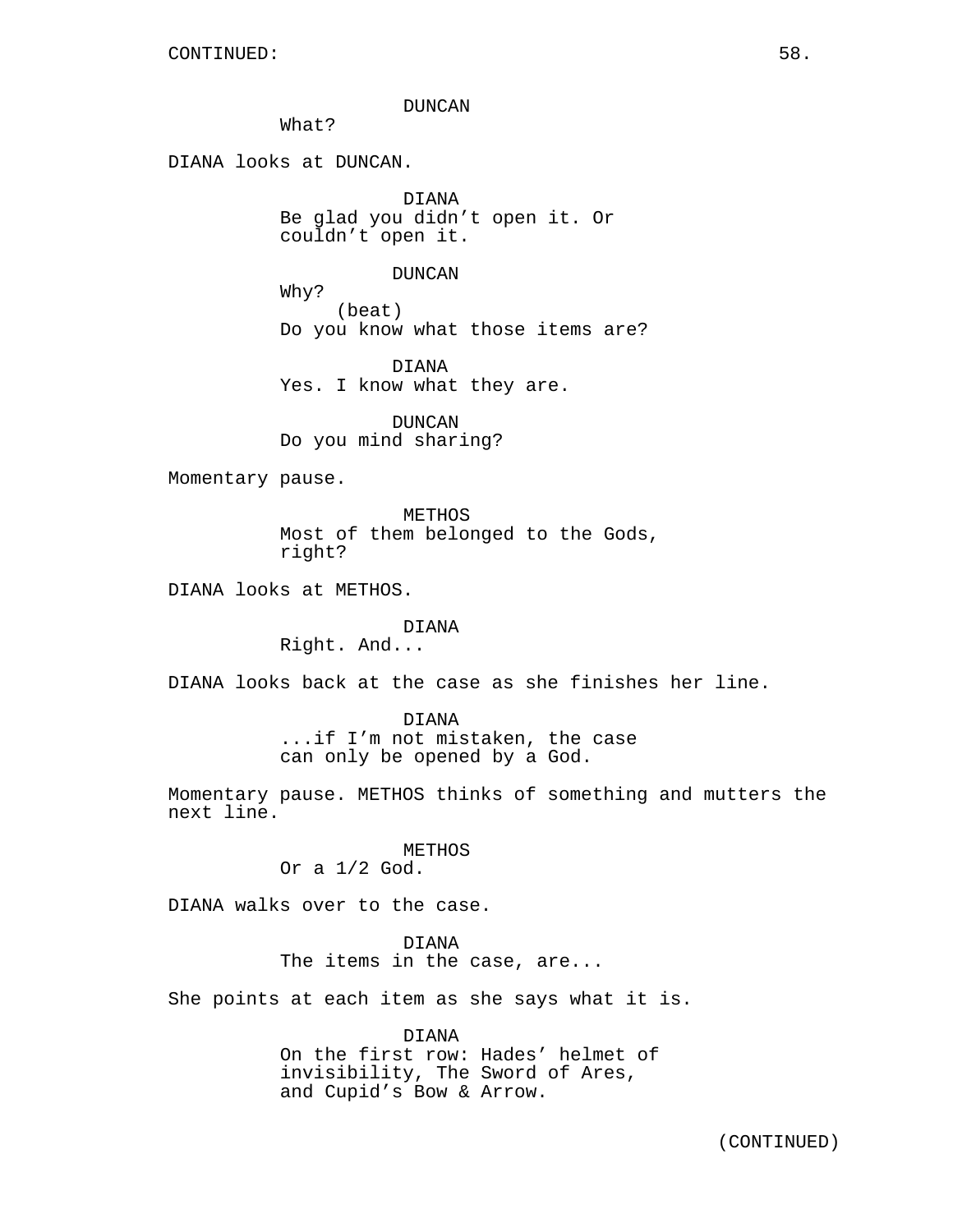On the second row: The crown Hephaestus made for Aphrodite, The dagger of Helios, and the Titan Key.

On the third row: The Sword of Veracity, The Shield of Forgetfulness, and the Shield of Invisibility that Hephaestus forged for Perseus.

And, on the last row: The Sword of Hephaestus that Herc & Xena used to free Prometheus, Xena's Chakram, and Artemis' bow.

Momentary pause. DIANA looks to DUNCAN.

#### DIANA

If this case were ever opened... it could be Pandora's box all over again.

DUNCAN Well, if only a God can open it... we're safe.

All is quiet. Too quiet for DUNCAN's liking.

DUNCAN

Aren't we?

METHOS

Maybe.

DUNCAN Maybe? What do you mean maybe?

METHOS

Well, for one thing, Ares is still around, and...

DUNCAN

But Ares isn't a God anymore. He lost his godhood when he entered the game.

METHOS True. But there is one thing you seem to be forgetting.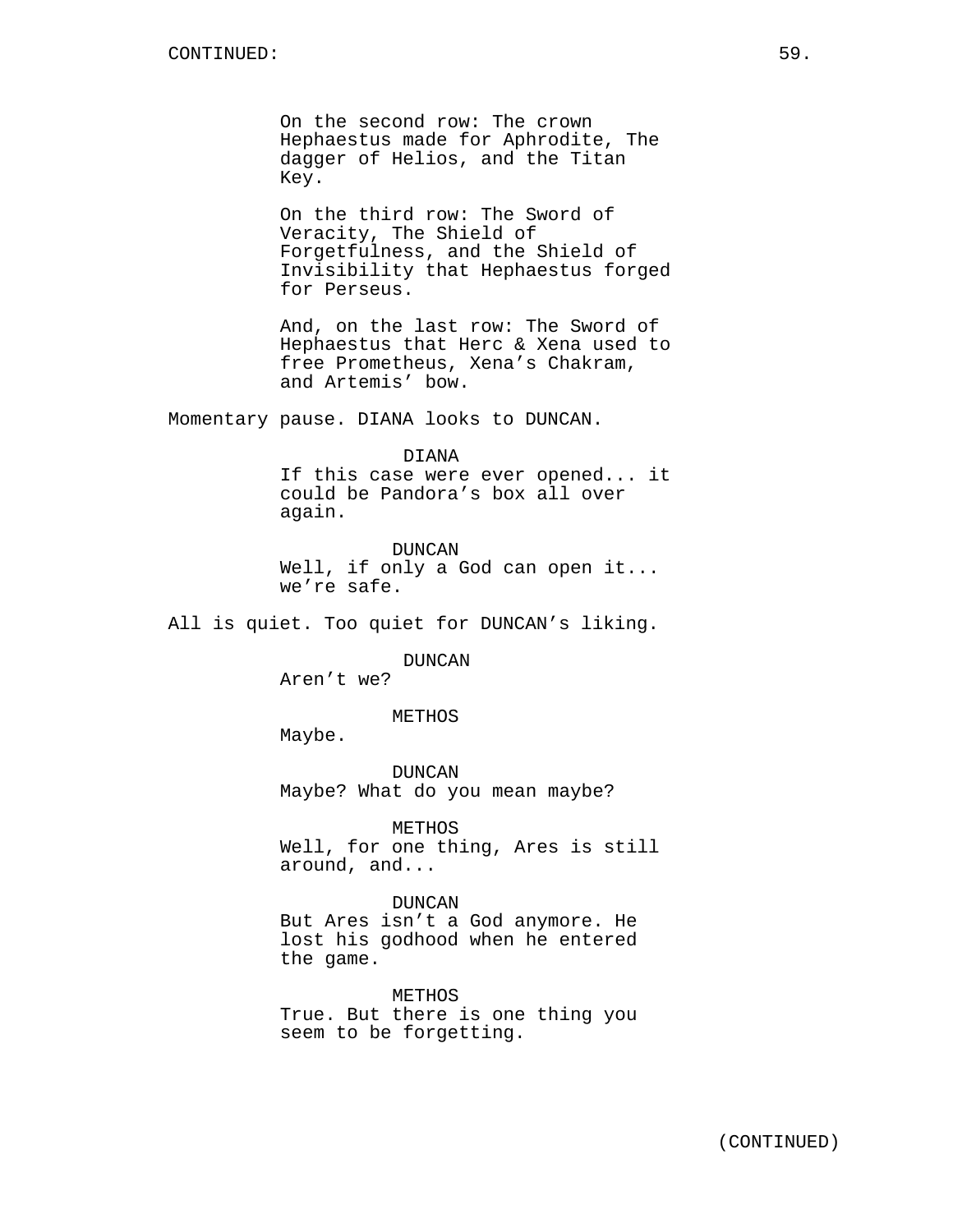Which is?

METHOS looks at DIANA, but before he can say anything, DIANA understands.

#### DIANA

Herc's son.

# METHOS

Your child will have the blood of the Gods in his veins, and, since he was conceived before the Gods entered the game...

DIANA ...the case would open for him.

METHOS gives DIANA a look.

METHOS

If Ares discovers the child, and learns he is Herc's son...

DIANA He would use him to open the case...

DIANA stares back at the case. She stares at one item in particular. Ares' sword.

> DIANA ...so that he could reclaim his sword, and with it his godhood, and the game be damned.

METHOS nods. DUNCAN is confused.

DUNCAN Whoa, guys, back up, you've lost me.

DIANA Ares' sword, the one in the case...

Momentary pause.

DUNCAN Yeah, what of it?

DIANA Legend has it that, whoever owns the sword, is the reigning God of War.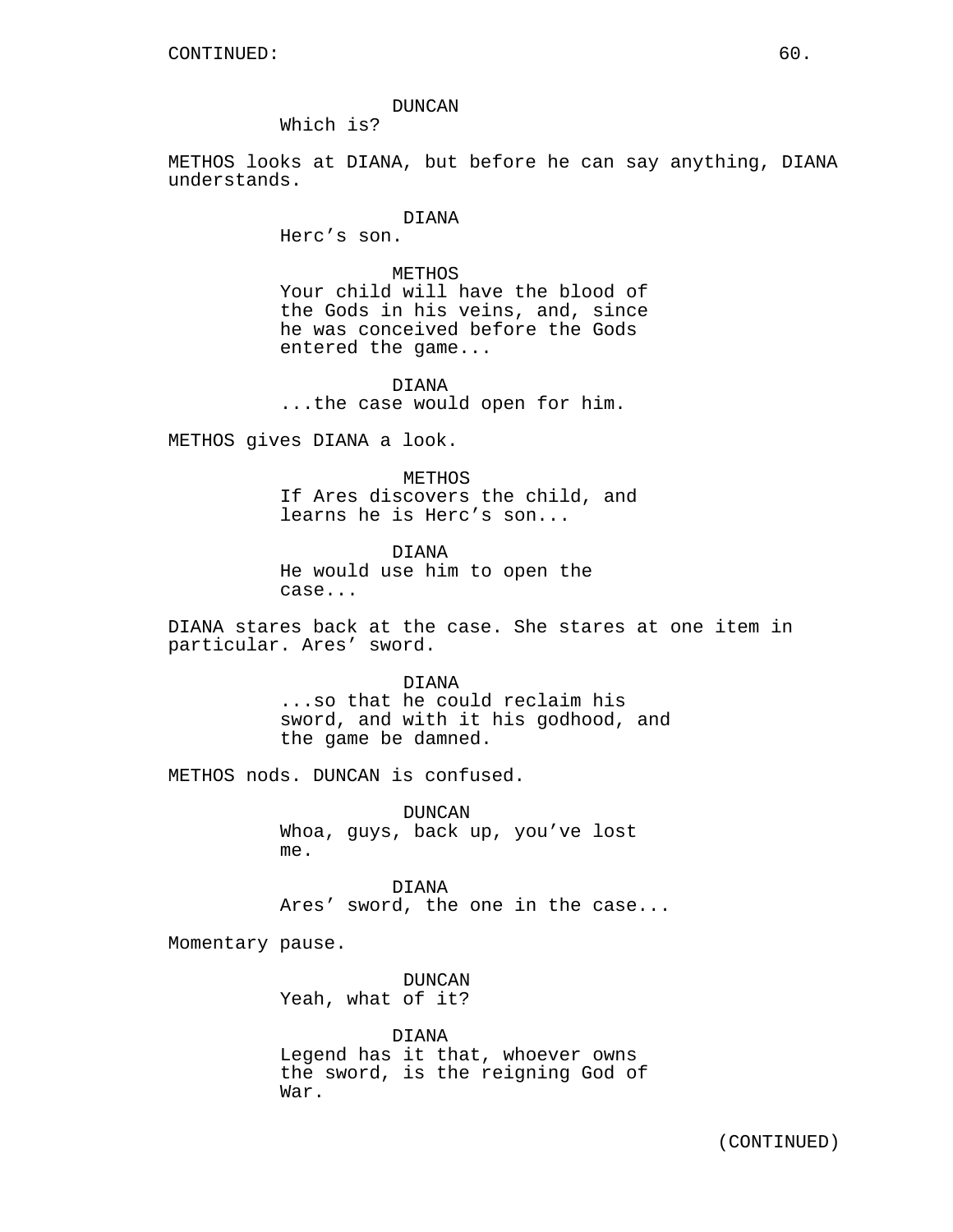DUNCAN So you're saying that, all Ares has to do to reclaim his godhood, is get that sword?

METHOS Yes. That's what we're saying.

Momentary pause. METHOS looks to DUNCAN.

METHOS Let's look around some more.

They head west. They walk to the end of the "hallway". Passing statues and all sorts of artifacts along the way. They come to a wall that has writing on it. The writing is Ancient Greek. DIANA gets to the wall first, as DUNCAN and METHOS have stopped to admire some piece of art. DIANA reads what is written on the wall.

DIANA

"Behind this wall, lies the gift, that caused the downfall, of a great, and powerful, people."

Momentary pause as DIANA thinks.

DIANA

A gift... (beat) Downfall...

Momentary pause. DIANA figures it out.

DIANA The Trojan Horse!

DIANA starts looking for a doorway. DUNCAN and METHOS catch up. DUNCAN wonders what she is looking for.

DUNCAN

What are you looking for?

Momentary pause. DIANA doesn't answer him. METHOS sees the inscription, and reads it. DUNCAN looks at METHOS, and then the inscription.

> METHOS "Behind this wall, lies the gift, that caused the downfall, of a great, and powerful, people." (beat x2) I believe she is looking for a door.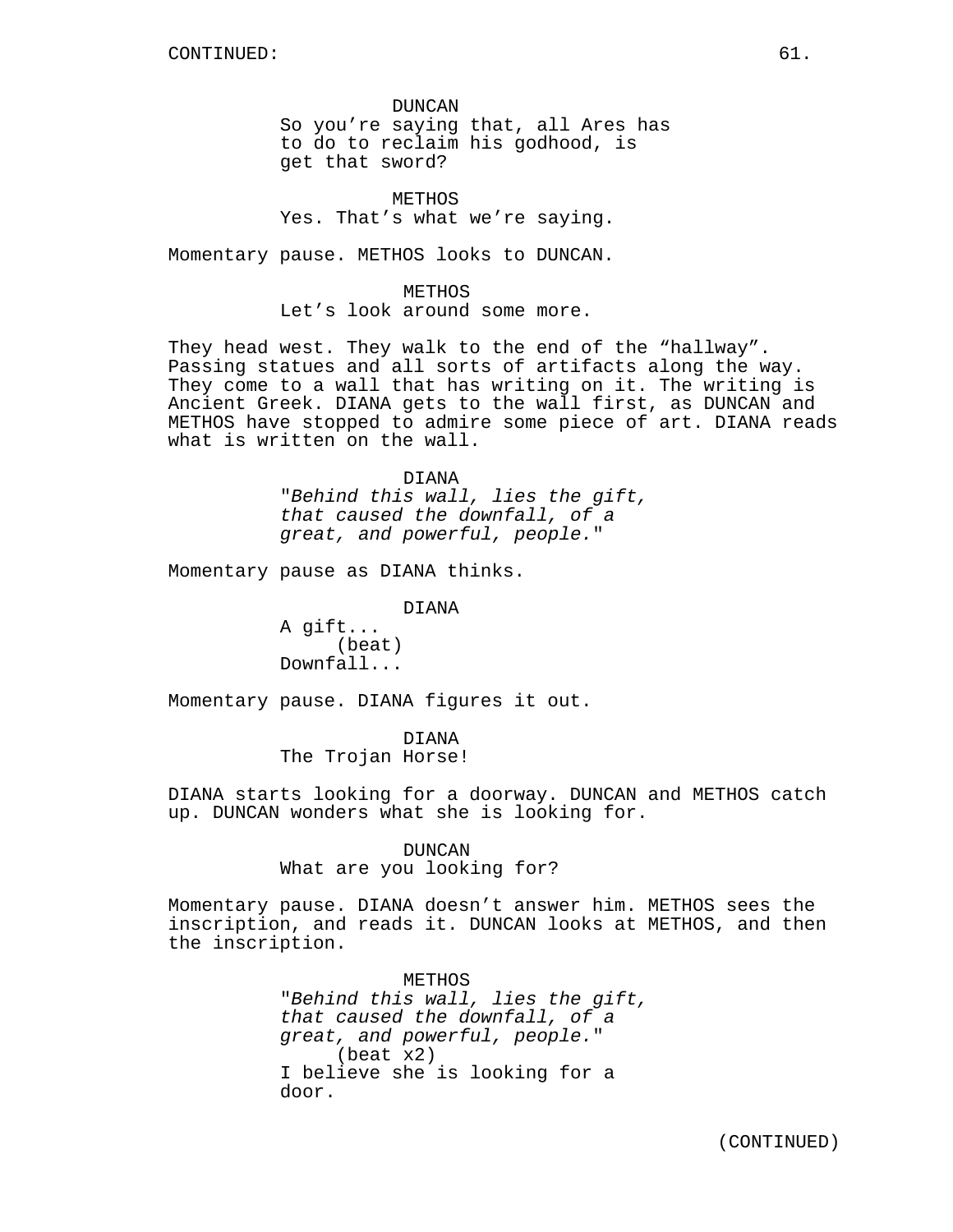DUNCAN raises an eyebrow in curiosity.

DUNCAN

A door?

# METHOS

A door.

DUNCAN's line is said as a statement, in an "of course" tone.

#### DUNCAN

A door.

METHOS starts looking for the door. DUNCAN stares at both of them. He doesn't get it. He thinks about the inscription, but can't figure out what it means.

> DUNCAN What sort of gift could cause...

METHOS / DIANA The Trojan Horse.

DUNCAN gets an "oh, of course" look on his face.

DUNCAN The Trojan Horse. Of course. I knew that.

DIANA realizes that DUNCAN is being sarcastic.

DIANA

The Trojan Horse was a gift. From the Greeks. That led to the total destruction and downfall of the mighty Troy.

DUNCAN And you think that, that horse, is behind... (point to the wall) ...this wall?

DIANA Are you gonna help us find the door? Or not?

DUNCAN raises his hands in an "I surrender" stance, and helps them look. And, as luck would have it, DUNCAN finds what he thinks could be the door.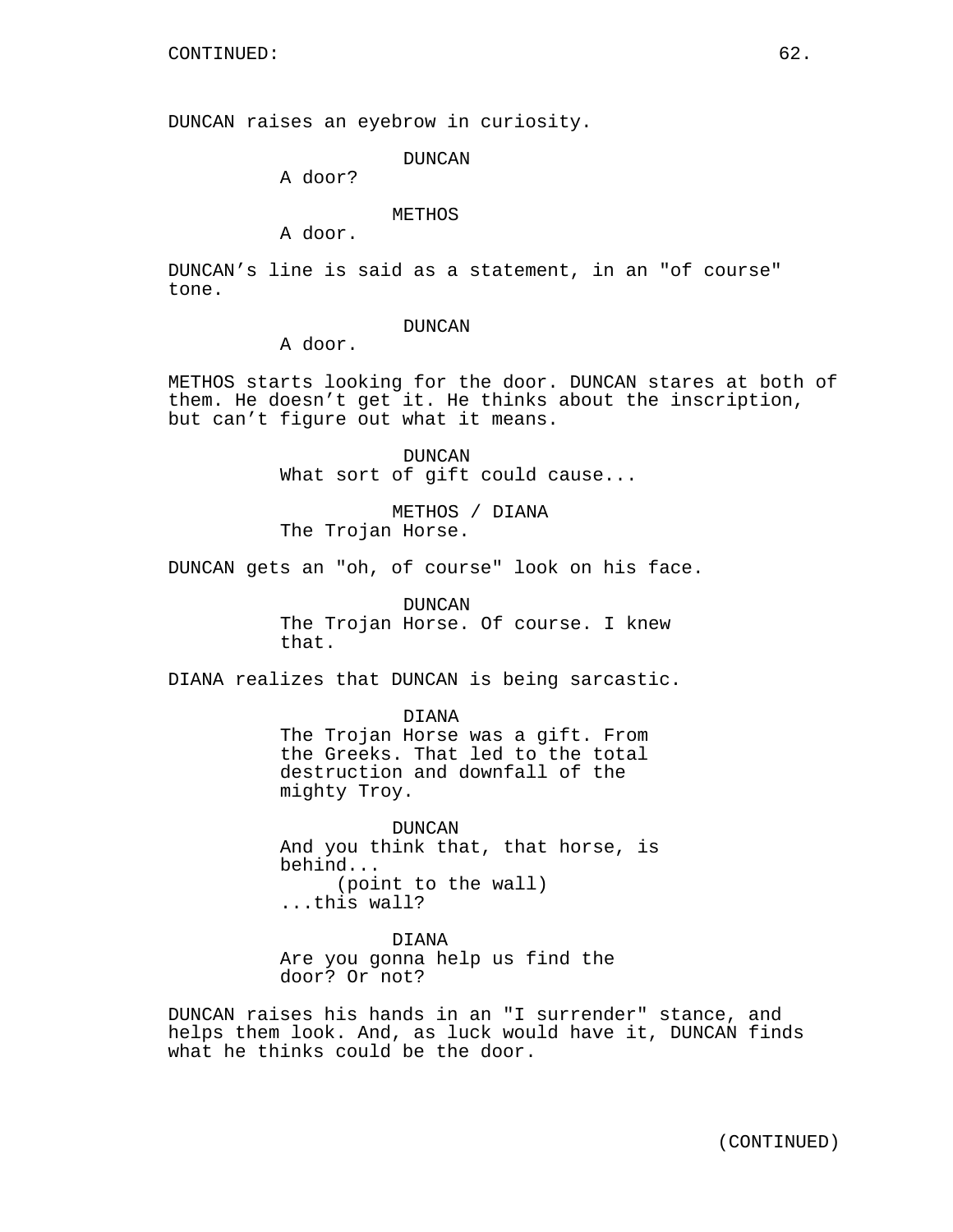DUNCAN D, Methos. (beat) I think I found it.

DIANA and METHOS head over. DUNCAN is about to place his hand on the door, when DIANA stops him.

#### DIANA

Wait!!!

DUNCAN recoils his hand real fast. DIANA notices a pattern around the dial of the "handle". There are 9 symbols, evenly spaced, around the circumference of the dial.

> DIANA If I'm not mistaken, these are the symbols of nine of the Gods. And, I believe that in order to open the door, you must use this...

DIANA points to a small groove in the circumference of the "handle". She continues her line with out pausing.

> DIANA ...arrow to select the Gods in a certain order.

DUNCAN Like a combination lock.

#### DIANA

Exactly.

DUNCAN Do you know how many combinations there...

#### DIANA

Shhh. (beat) Let's see if I remember these right.

Momentary pause. DIANA translates the symbols clockwise.

DIANA Zeus... Hades... Ares... Hermes... Poseidon... Cronus... Demeter... Uranus... and Aphrodite. (beat x2)(laughs) Of course. The planets. Again.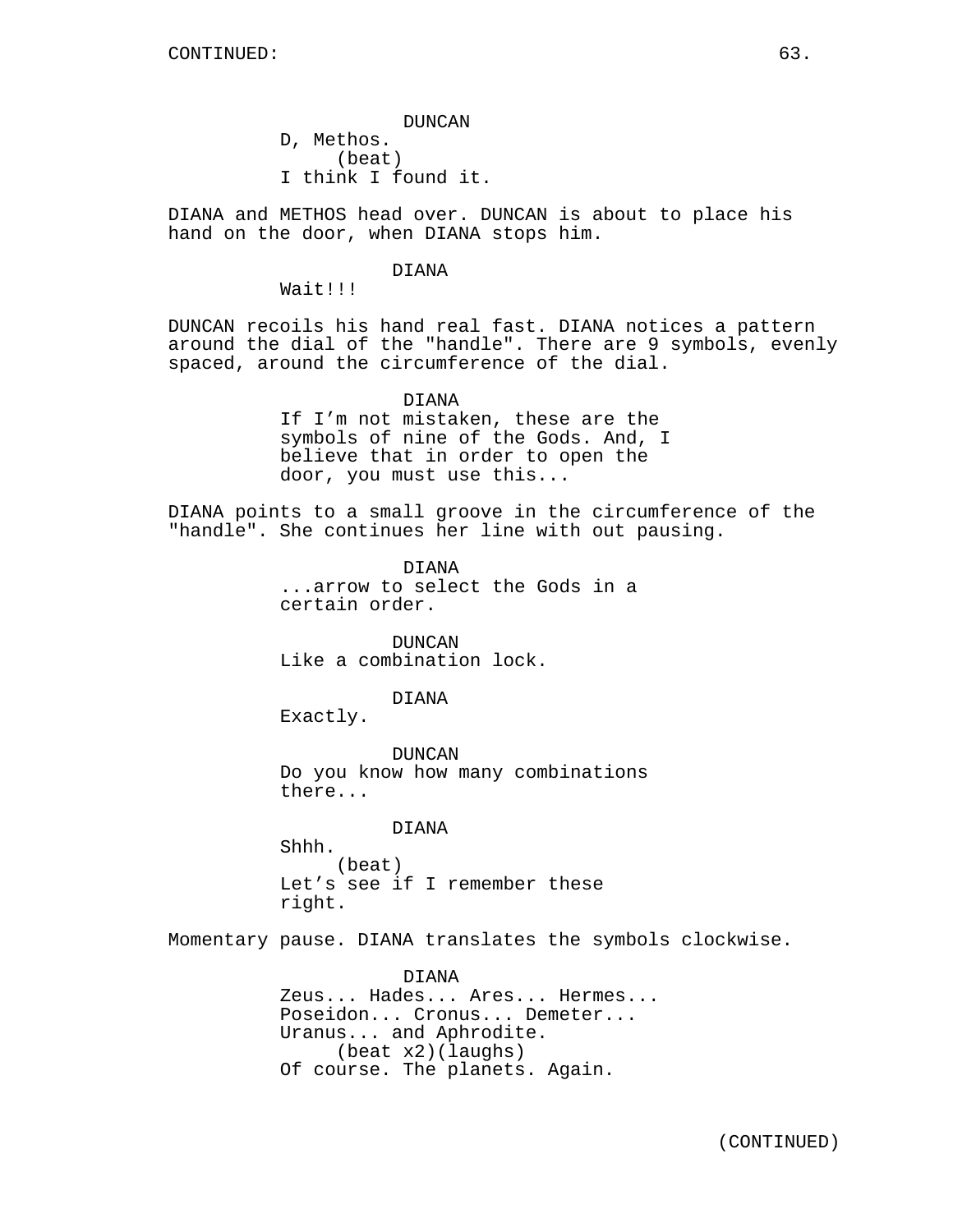#### DUNCAN

Again?

DIANA moves the arrow to the right and stops on Hermes.

DIANA Hermes, or Mercury.

DIANA moves the arrow to the left and stops on Aphrodite.

DIANA Aphrodite, or Venus.

DIANA moves the arrow to the right and stops on Demeter.

DIANA Demeter, or Earth.

DIANA moves the arrow to the left and stops on Ares.

DIANA Ares, or Mars.

DIANA moves the arrow to the right and stops on Zeus.

DIANA Zeus, or Jupiter.

DIANA moves the arrow to the left and stops on Cronus.

DIANA Cronus, or Saturn.

DIANA moves the arrow to the right and stops on Uranus.

# DIANA

Uranus.

DIANA moves the arrow to the left and stops on Poseidon.

DIANA

Poseidon, or Neptune.

DIANA moves the arrow to the right.

DIANA

and...

DIANA stops on Hades.

DIANA Hades, or Pluto.

There is a C-L-I-C-K sound.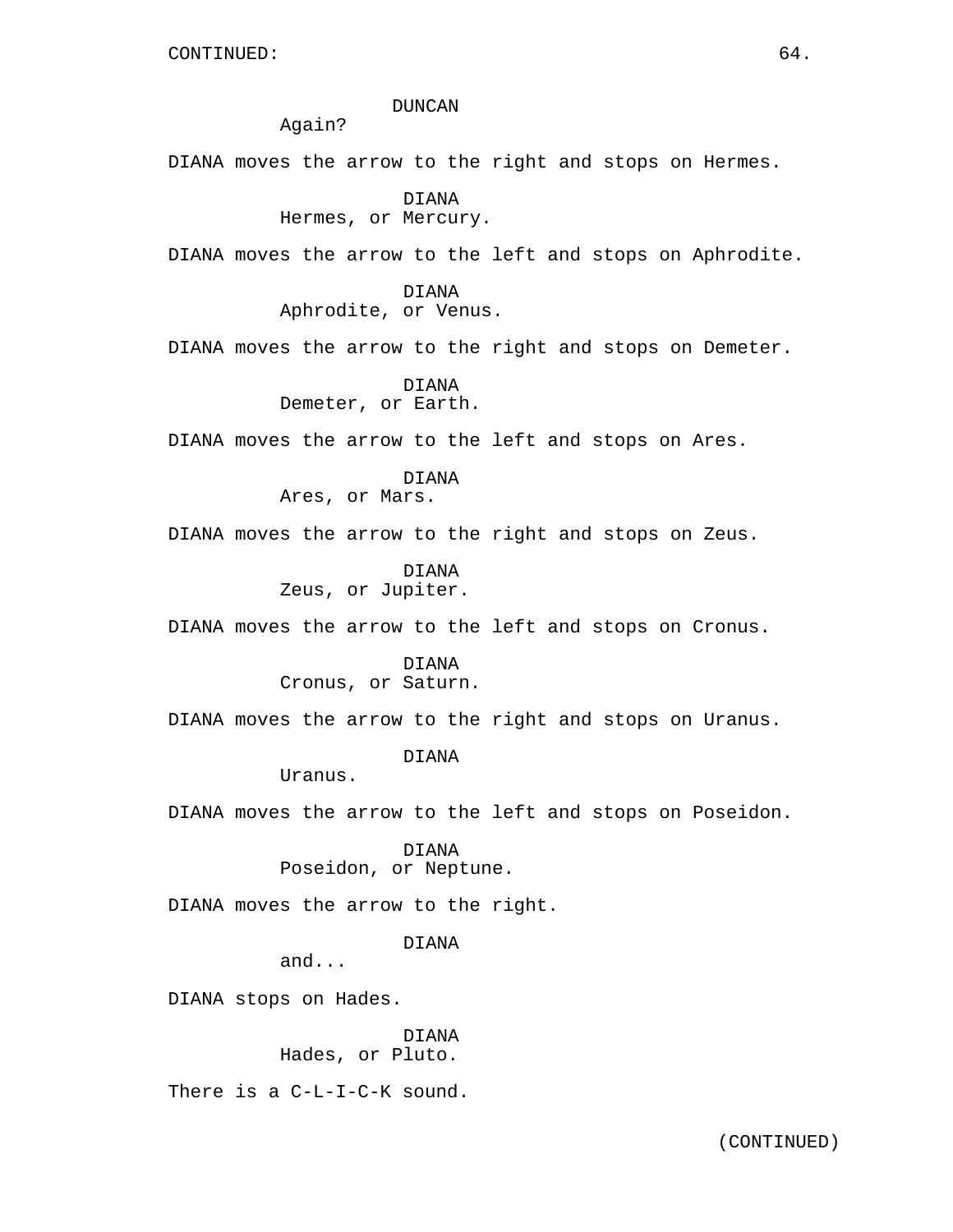# DIANA

Shall we.

DIANA places her hand in the center of the dial, and pushes the dial in. The door opens. They enter.

CONTINUE TO:

43 INT: TROJAN HORSE ROOM 43

The room is completely empty, except for the large wooden horse in the center of it. DUNCAN, DIANA, and METHOS are amazed.

> DUNCAN Wow! That's big!

DIANA Mac, do you know if there's a dolly in here?

DUNCAN laughs.

DUNCAN Why? You want to move the horse? I don't think it would fit out the door! And...

DIANA No. The display case. I want to...

DUNCAN The display case?

DIANA Yeah. I think it would be safer locked in here. Don't you? (beat) I mean, only the three of us know the combination, and we're not of godly blood.

METHOS She has a point, Mac. And this way, Ares will need one of us to open that door.

DIANA

Right.

DUNCAN Well then, let's go find us a dolly.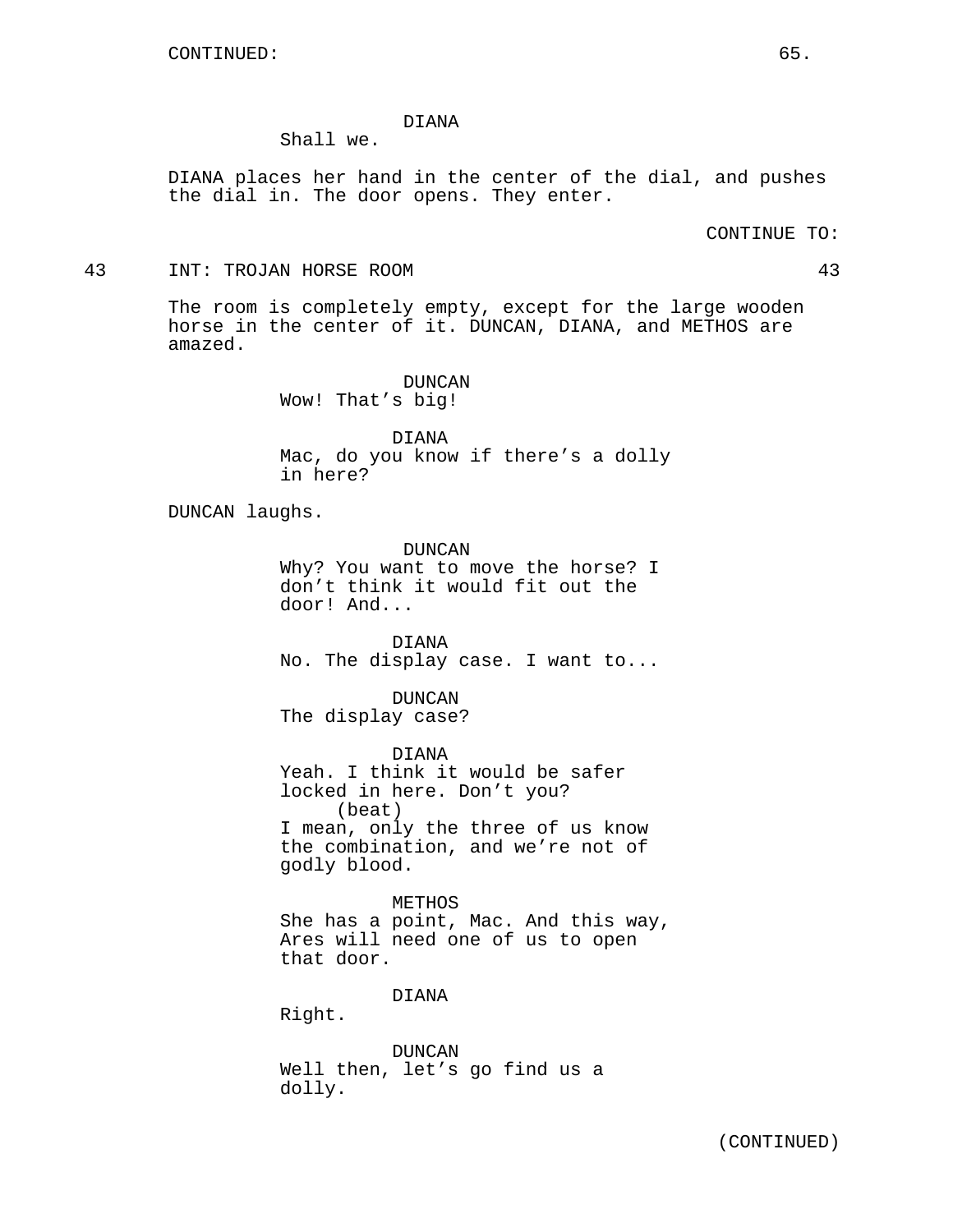They exit the room.

CONTINUE TO:

44 TIME FLIES MONTAGE 44

They search for, and eventually find, a dolly. They move the display case into the Trojan Room, and lock the door. They continue to look around the warehouse some more.

JUMP TO:

#### **FRIDAY JULY 5th 1997**

45 INT: THE LOFT - DIANA'S ROOM (2:00AM) 45

DIANA is in bed. She is tossing and turning, and moaning and mumbling.

> DIANA No. Herc. Don't... Don't go in there... (beat) Please. It's... It's a trap. (beat) Herc...

> > PAN TO:

46 INT: MAIN ROOM 46

DUNCAN exits his room, rubbing the sleep out of his eyes. He can't sleep. DIANA is keeping him awake.

> DUNCAN Not again. That's three nights in a row. (beat) I've got to get her something to make her sleep.

DUNCAN heads to the bathroom.

CONTINUE TO:

47 INT: BATHROOM 47

DUNCAN enters. He turns on the light and goes to the medicine cabinet. He starts looking for something.

> DUNCAN Now, where is it? (beat) (MORE)

> > (CONTINUED)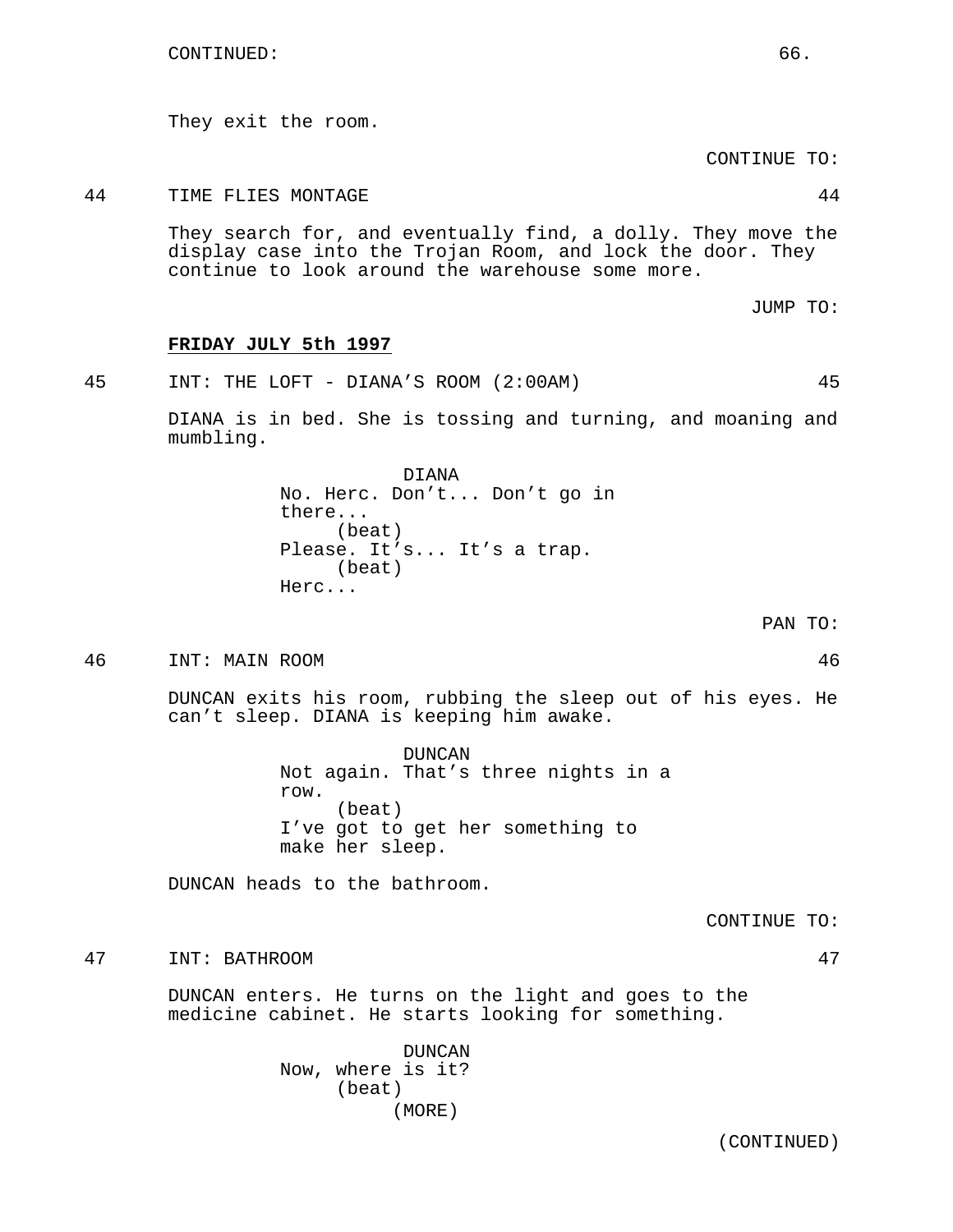# DUNCAN (cont'd) I know it is in here somewhere.

Momentary pause. He finds it.

# DUNCAN Ah, here it is.

He takes the bottle out of the cabinet, and places it on the counter. He picks up a glass. He fills the glass 3/4 full of water, and then picks up the bottle he took out of the cabinet. He opens the bottle, and pours some of the liquid into the glass. He recaps the bottle and puts it back in the cabinet. He picks up the medicine spoon, and stirs the contents of the glass. Making sure he mixes them together. Then he puts the spoon away. He picks up the glass.

# DUNCAN

This should do it.

He heads to the door.

# DUNCAN

I hope.

He turns off the light and exits.

CONTINUE TO:

48 INT: MAIN ROOM 48

DUNCAN heads to DIANA's room. She is still mumbling.

CONTINUE TO:

49 INT: DIANA'S ROOM 49

DUNCAN enters the room. DIANA is still mumbling in her sleep.

> DIANA Herc... Please...

DUNCAN approaches her.

DIANA I... I love you. I... (beat x2) NO. Stop... Don't... HERC!

DUNCAN places the glass on the bedside table, and then sits on the edge of the bed. He places his hands on her shoulders and shakes her.

(CONTINUED)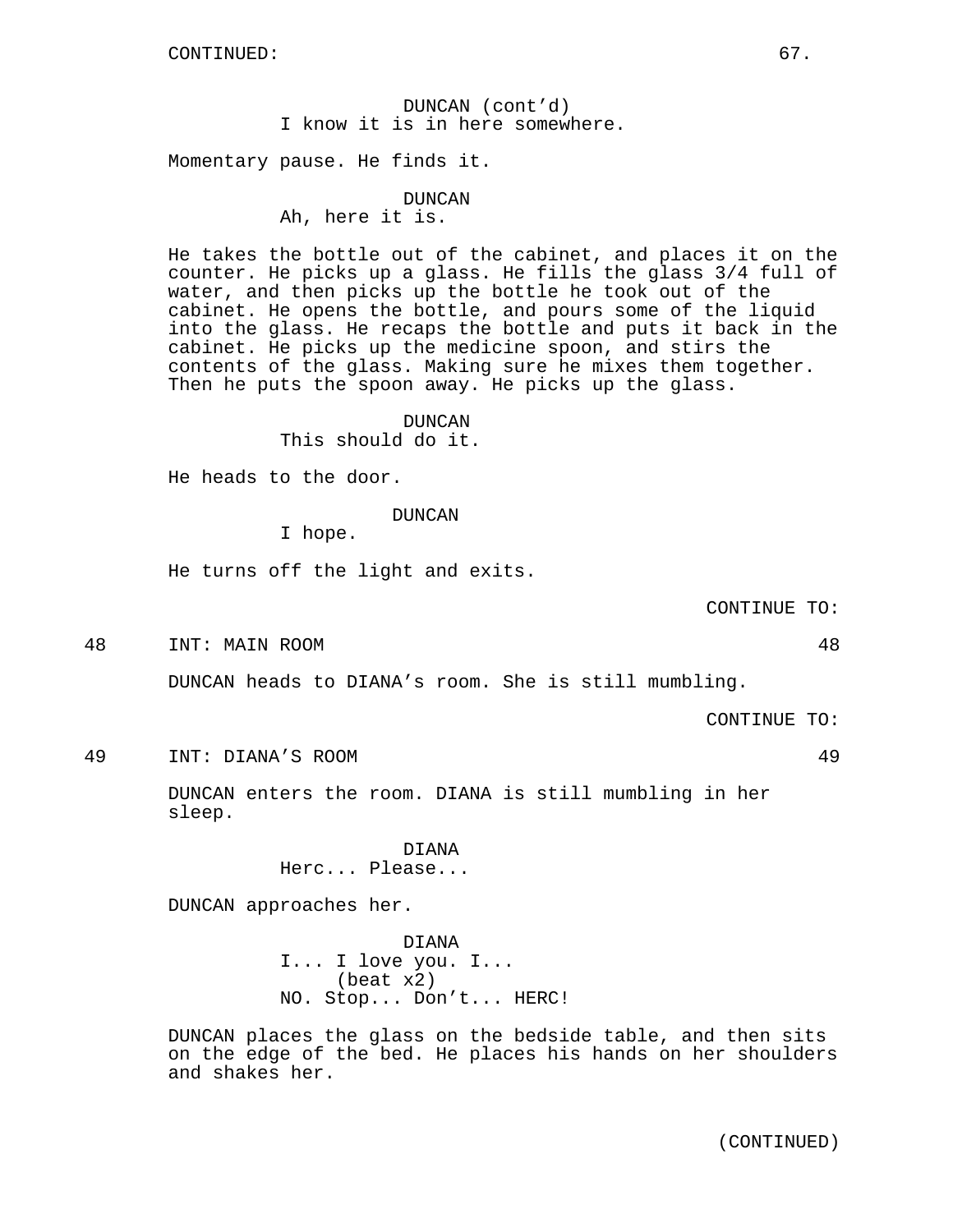DUNCAN Diana. (beat) Wake up!?! (beat) Diana. (beat) D. DIANA

Noooooo!!!!!

DIANA bolts awake as she says the above line. She notices DUNCAN and looks at him. She is momentarily confused as to where she is.

> DIANA Dun... Dun... Duncan?

She throws her arms around him and cries on his shoulder. He comforts her for a while.

> DIANA Oh, Mac. I... (beat) I...

DUNCAN It's okay, D.

Momentary pause. After a few moments, he lifts her head and pushes her back - gently. He removes one hand from her shoulder and picks up the glass from the table. He leaves the other hand on the shoulder that it is on. He hands her the glass.

> DUNCAN Here, take this.

Momentary pause. She takes the glass. Then looks from its contents to DUNCAN.

> DIANA What is it?

DUNCAN It'll help you sleep.

DIANA looks at him questioningly.

DUNCAN

Trust me.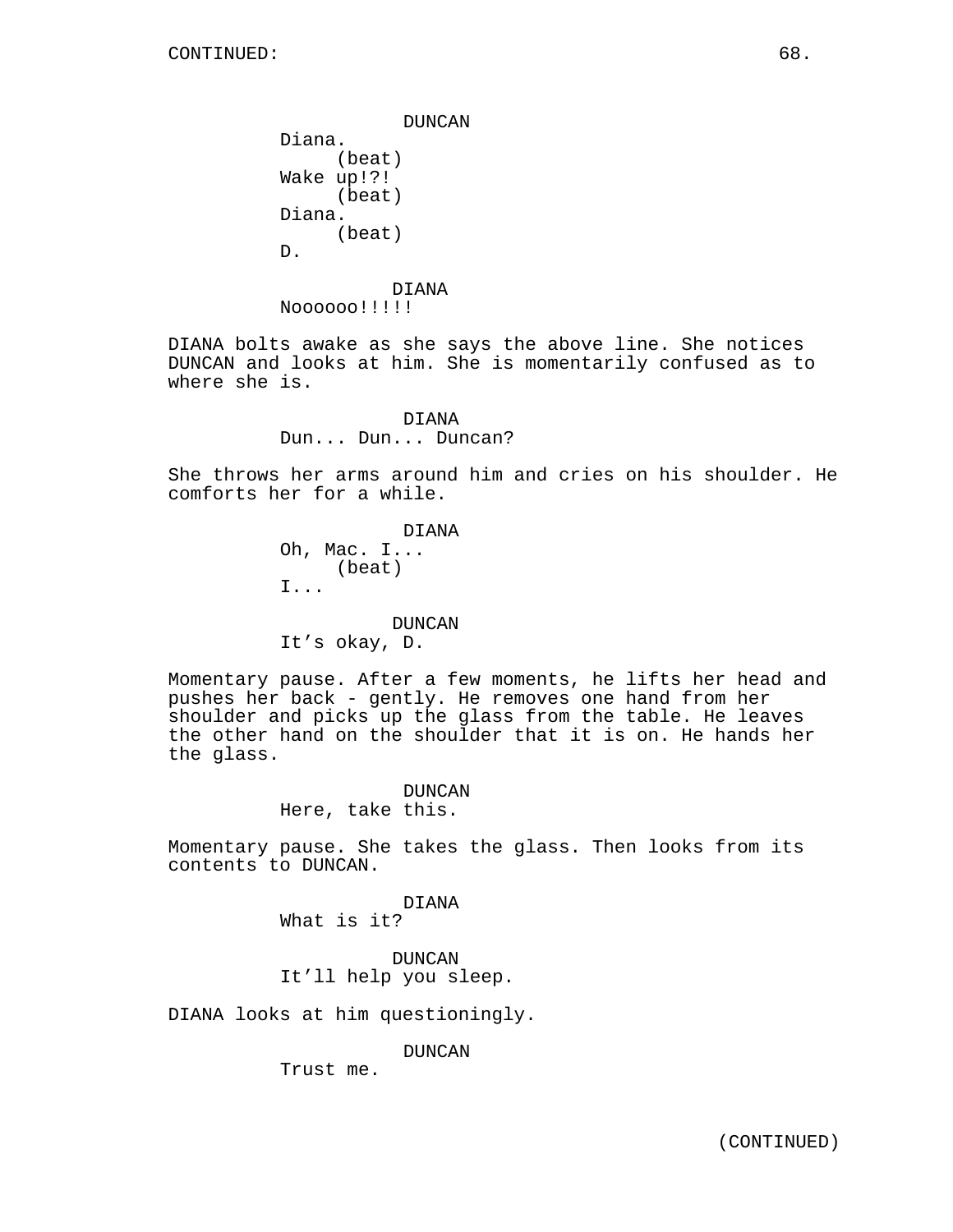DIANA drinks the contents of the glass, then hands DUNCAN the empty glass. He takes it and lays her back down. She stares up him - in a daze.

> DIANA You know... (beat) You're a lot like him.

DUNCAN looks at her with a raised eyebrow.

DUNCAN

Who?

DIANA continues, ignoring his question.

DIANA You both help people. You both...

Her thought is interrupted as she yawns.

DIANA

You both fight the forces of evil.

She yawns again. She is starting to get sleepy.

DIANA

And I...

She is struggling to keep her eyes open.

DIANA

I...

She can't keep her eyes open anymore. Her eyes close as she finishes her sentence.

DIANA

...love you.

She passes out. Asleep. DUNCAN is puzzled. He is not sure he heard her right.

> DUNCAN What did you say? (beat) Diana?

Momentary pause. He tries to wake her, but can't. She is out cold.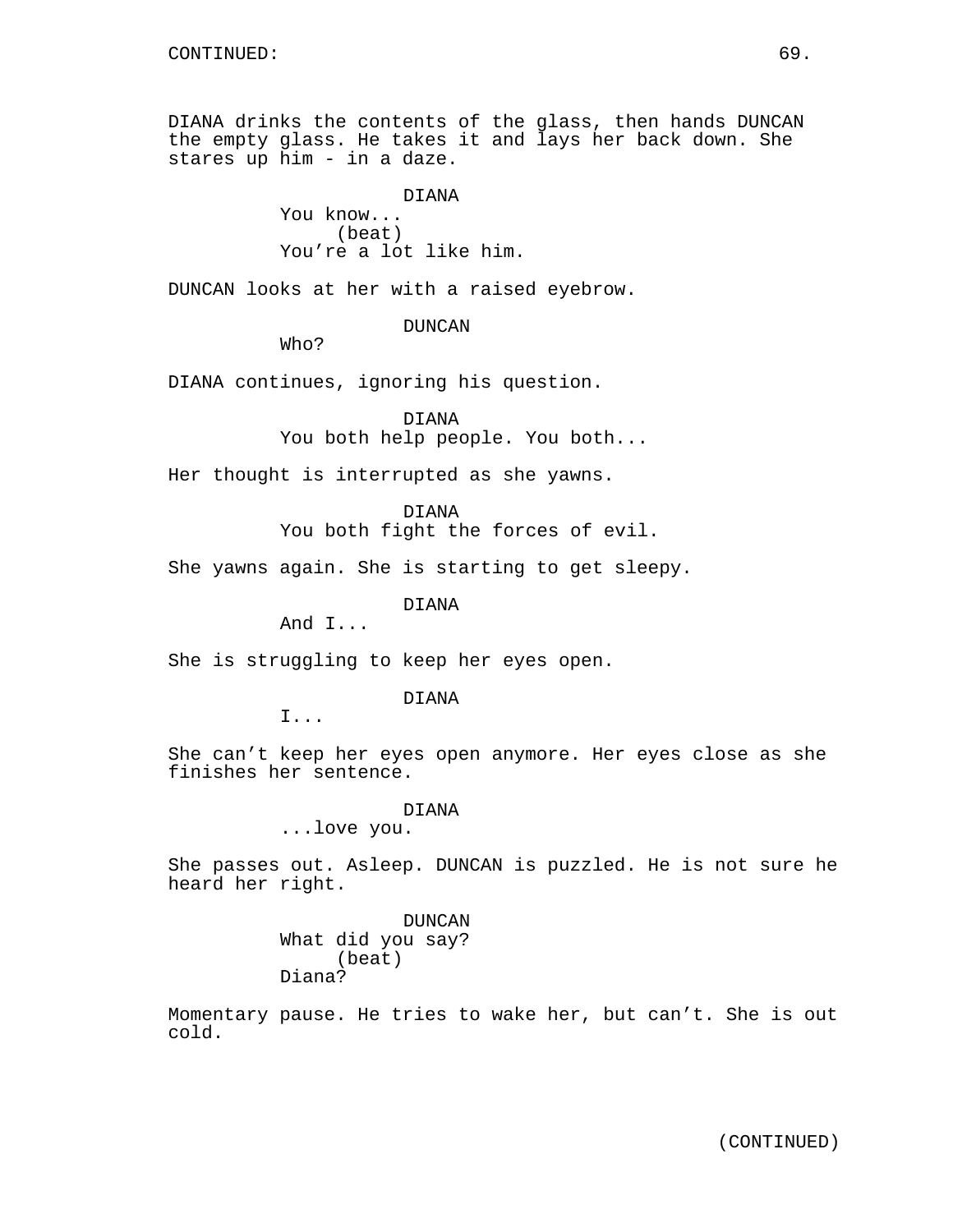CONTINUED: 70.

DUNCAN Diana? (beat)

D?

Momentary pause. He is about to shake her, but stops himself.

> DUNCAN Stop. What are you doing, Mac?

Momentary pause. He looks at her.

DUNCAN You wanted her to sleep. And now that she is asleep, you want her awake?

DUNCAN gets up of the bed and heads to the door. He reaches the door, stops, turns around, and looks at DIANA, who is now sleeping restfully. Then he turns back around, exits the room and starts to close the door.

CONTINUE TO:

50 INT: MAIN ROOM 50

DUNCAN finishes closing the door and leans against it. He hears her voice in his head.

> DIANA (VO) I love you. Love you. Love you.

He shakes his head as if trying to clear it.

DUNCAN I must have heard her wrong.

He heads back to his room. He opens his door, then stops and looks back at her room. After a few moments, he enters his room and closes the door.

JUMP TO:

51 EXT: DREAMSCAPE - OPEN FIELD - SUMMER DAY (APPROX 2:00PM) 51

DUNCAN is lying under a tree. A woman is sitting on his bare back, straddling him, giving him a massage. We cannot see the woman's face.

> DUNCAN Oh, that feels so good.

> > (CONTINUED)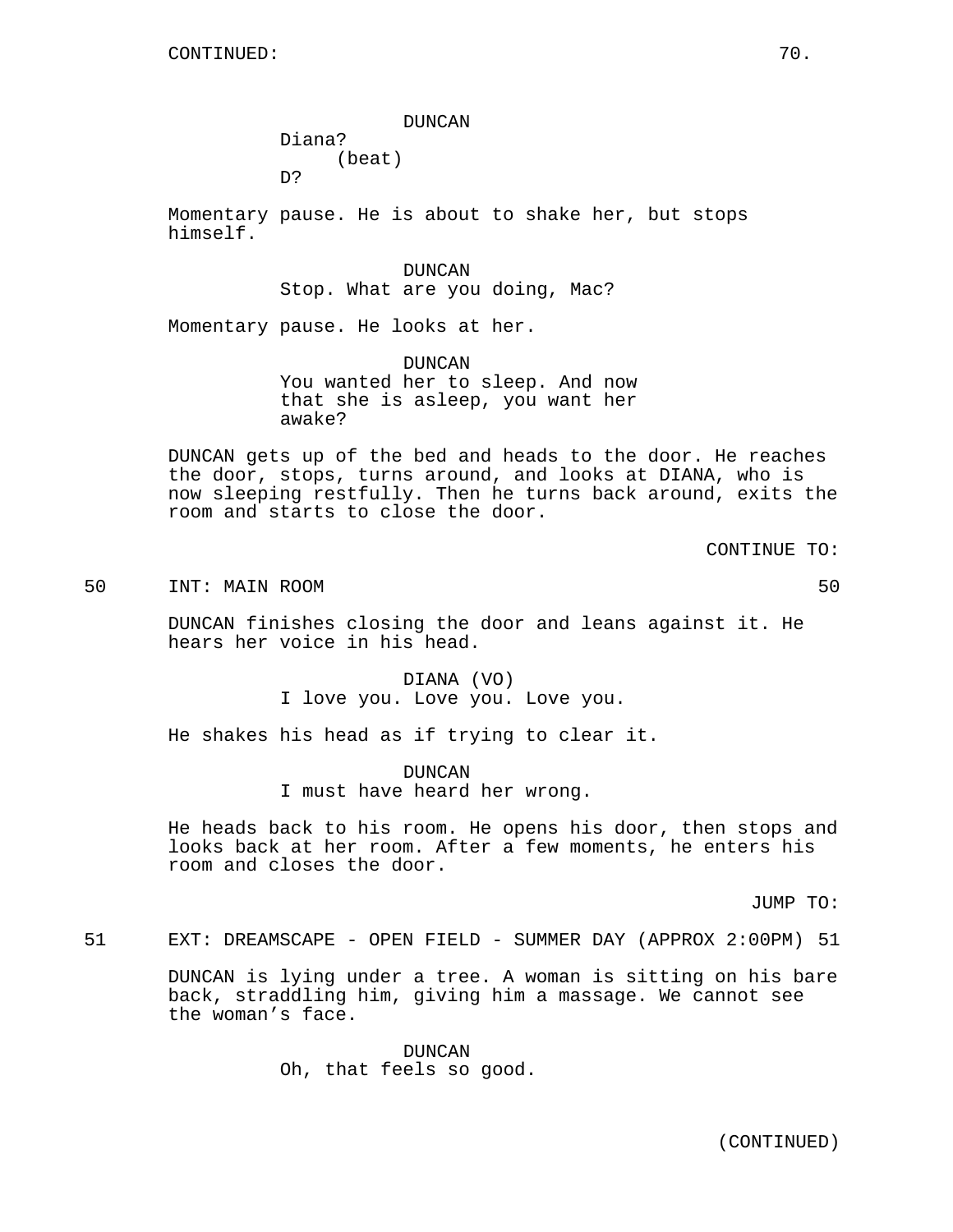WOMAN I told ya, you'd like it.

Momentary pause.

DUNCAN And like always, you were right.

He turns over and looks at her. It's DIANA.

DIANA I don't know about you, but I think I'll go check out the water.

She gets up off of him, and looks at him. He is now laying on his side, looking at her.

DIANA

You coming?

# DUNCAN

In a minute.

She runs to the lake and gets in.

DIANA Come on, Mac. It's nice and warm.

DUNCAN

Oh? Really?

She looks at him teasingly.

DIANA

I'll make it worth your while!

He sits up. He looks at her with a raised eyebrow and a smile.

DUNCAN

How?

She smiles and throws her shirt at him. He stands up, as the rest of her clothes come flying at him.

> DIANA Does that answer your question, MacLeod?

He smiles, removes his pants, and joins her in the lake.

(CONTINUED)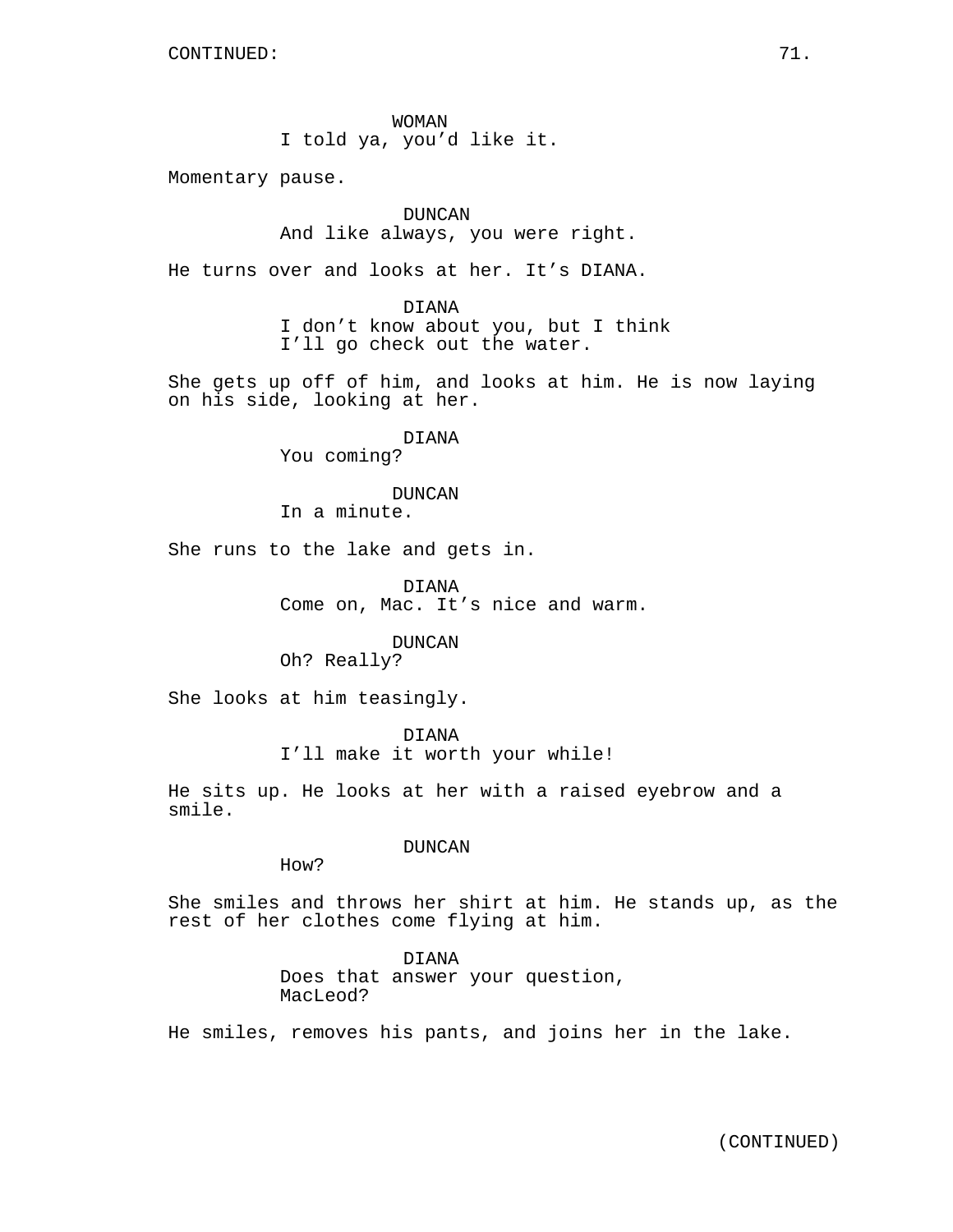DUNCAN You're right, again. The water is warm.

Momentary pause.

DIANA And in a few moments, it's gonna get real hot.

He smiles, pulls her close, and runs his hand along her face.

> DUNCAN You know, D. You're dangerous.

DIANA (laugh) But you love it, MacLeod. You love it.

He kisses her, pulling her closer to him. Her arms are draped around his neck. He brings his hands down her sides and grabs her legs. He lifts her and wraps her legs around his waist. He brings his hands up her body and enters her. She drops her head back as he pushes his way deeper into her. He kisses her exposed throat and massages her breasts. She gasps and calls out his name.)

DIANA

Oh, Mac!

They make love for what seems like forever. And, just as they hit their peak. Everything goes black, and...

FADE BACK TO:

52 INT: DUNCAN'S ROOM 52

...DUNCAN wakes up. He looks around the room and tries to figure out what the dream meant.

JUMP TO:

53 INT: KITCHEN (11:00AM) 53

DUNCAN and DIANA are sitting at the table, eating breakfast.

DIANA That was nice of you to let Methos borrow those Scrolls and...

DIANA notices that DUNCAN is staring at her.

(CONTINUED)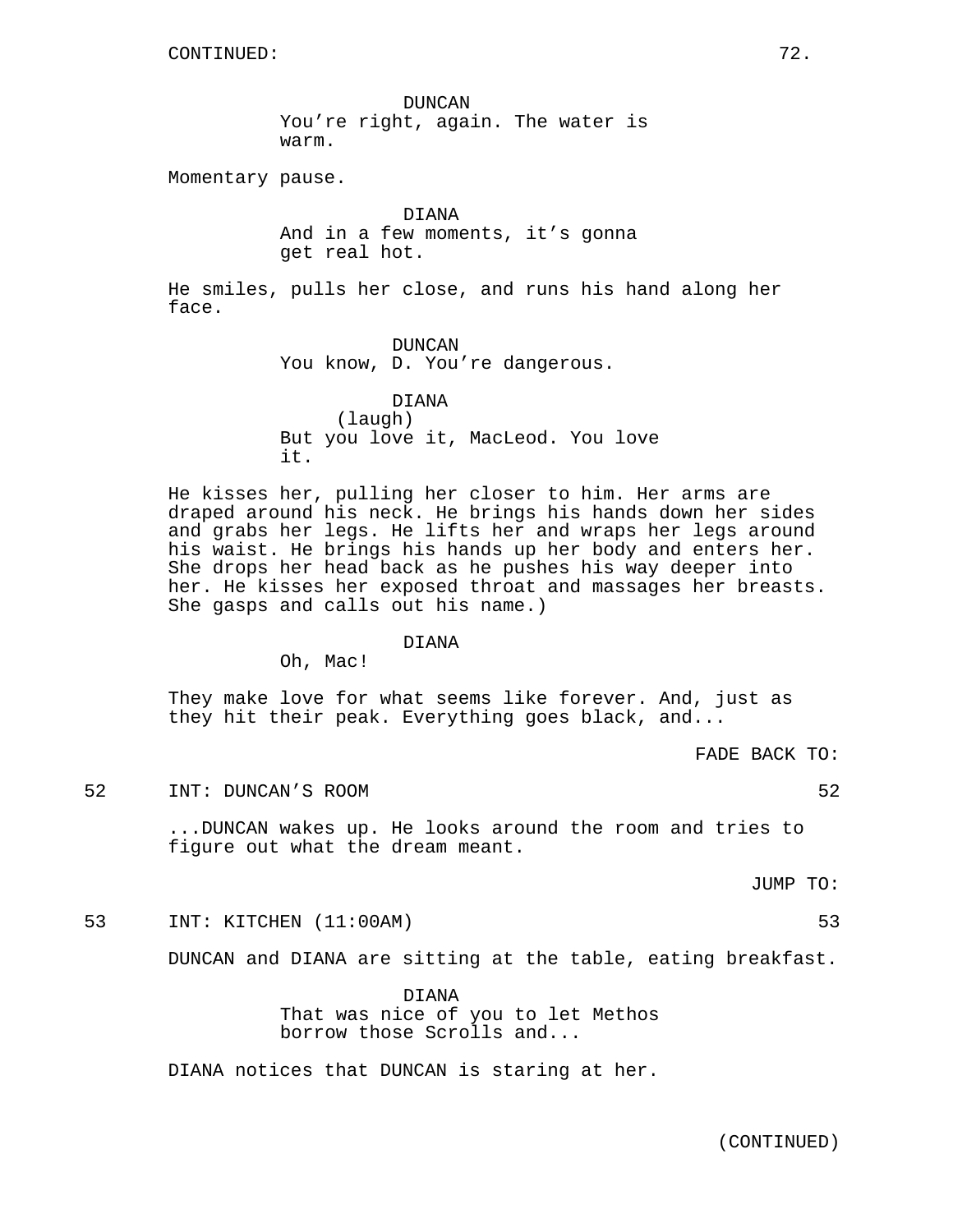DIANA Duncan? (beat) Mac? (beat) MacLeod? Hello?

DUNCAN snaps out of it.

DUNCAN

Huh, what?

DIANA gives him a look.

DIANA The Scrolls. I was...

Momentary pause. DIANA can tell that his mind is somewhere else.

> DIANA Okay. What is it? What's wrong?

DUNCAN Nothing. I just...

He looks at her. She wonders what the look means.

DIANA

Just what? (beat) Out with it, Mac. (beat) We've never had any secrets. And I know when something is bothering you.

Momentary pause. He looks at her, then at the table.

DUNCAN I just had a... strange dream last night.

DIANA Is that all?

From the look on his face, she gets the feeling there is more to it.

> DIANA Hey, I know what you mean.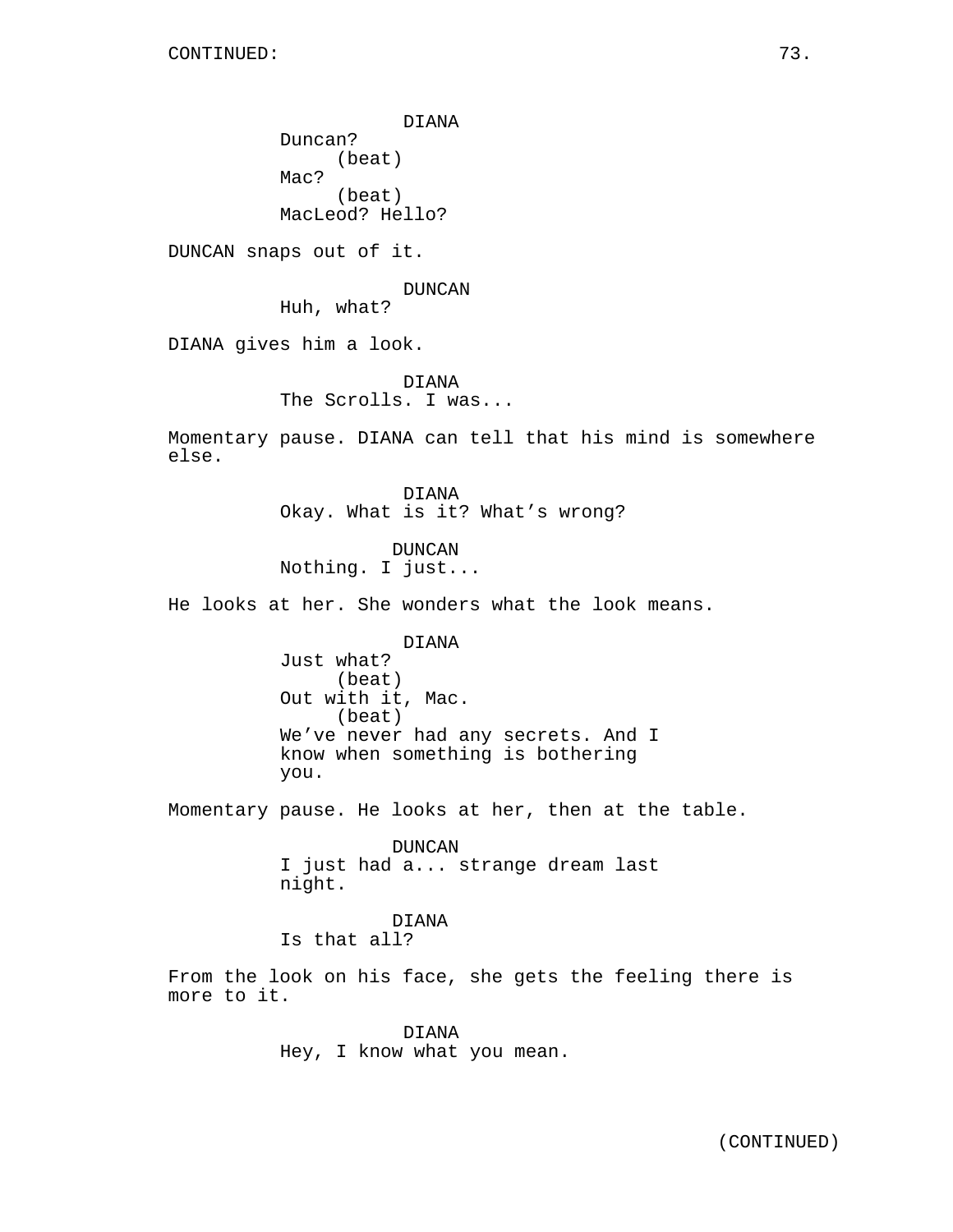DUNCAN You do? DIANA Sure. I've been having some myself. And you know what? (beat) They are so real, so vivid. DUNCAN Tell me about it. This one felt so real. (beat) It wasn't until I woke up that I... (beat) I realized it was dream. DIANA From the way you're acting, it must have been quite a dream. DUNCAN And then some. Momentary pause. DIANA Well, tell me about it. I'll interpret it for you. DUNCAN Uh... I don't think so. DIANA Why? You know I... The phone rings. DUNCAN breathes a "saved by the bell" sigh of relief. And rises from the table. DUNCAN Excuse me. DUNCAN goes to, and answers, the phone. DUNCAN Hello? JOE (VO) Hi, Mac. It's me.

> DUNCAN Morning, Joe. What can I...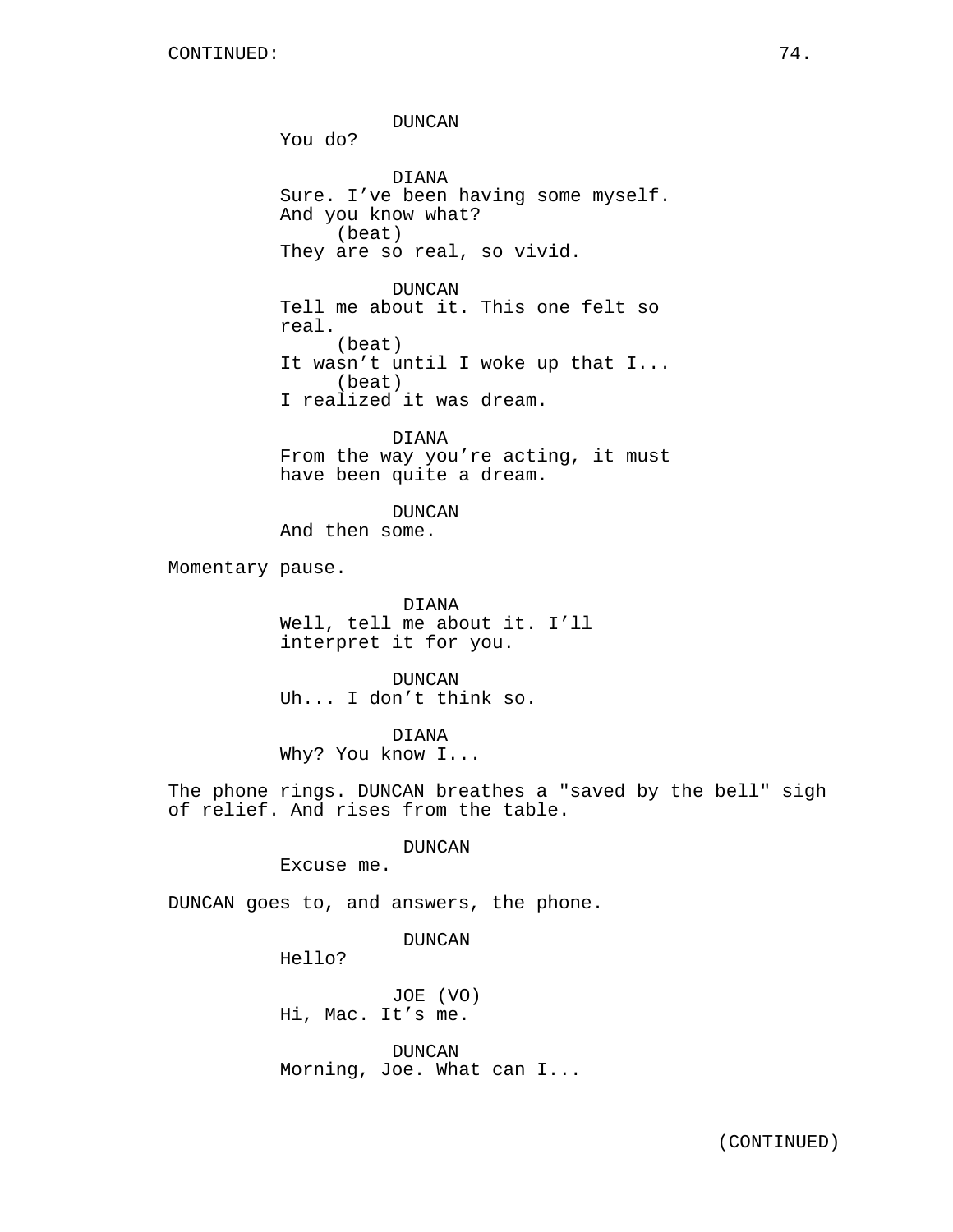JOE (VO) The Museum called. They're sending a man from acquisitions out to take a look at those pieces.

DUNCAN

Today?

JOE (VO) Yeah. They seem real anxious, Mac.

DUNCAN

Really?

JOE (VO) They say if the pieces are real, they'll be worth every cent. And that any museum would kill to get their hands on them.

DUNCAN Did they give you a time?

JOE (VO)

6:00pm.

DUNCAN Okay. We'll meet you there. Bye.

JOE (VO)

Bye.

Momentary pause. DUNCAN hangs up the phone, and returns to the table.

DUNCAN

That was Joe.

DIANA I gathered that much. (beat) What did he want?

## DUNCAN

The museum is sending someone over to take a look at those statues and paintings in the warehouse.

DIANA I didn't think we were going to...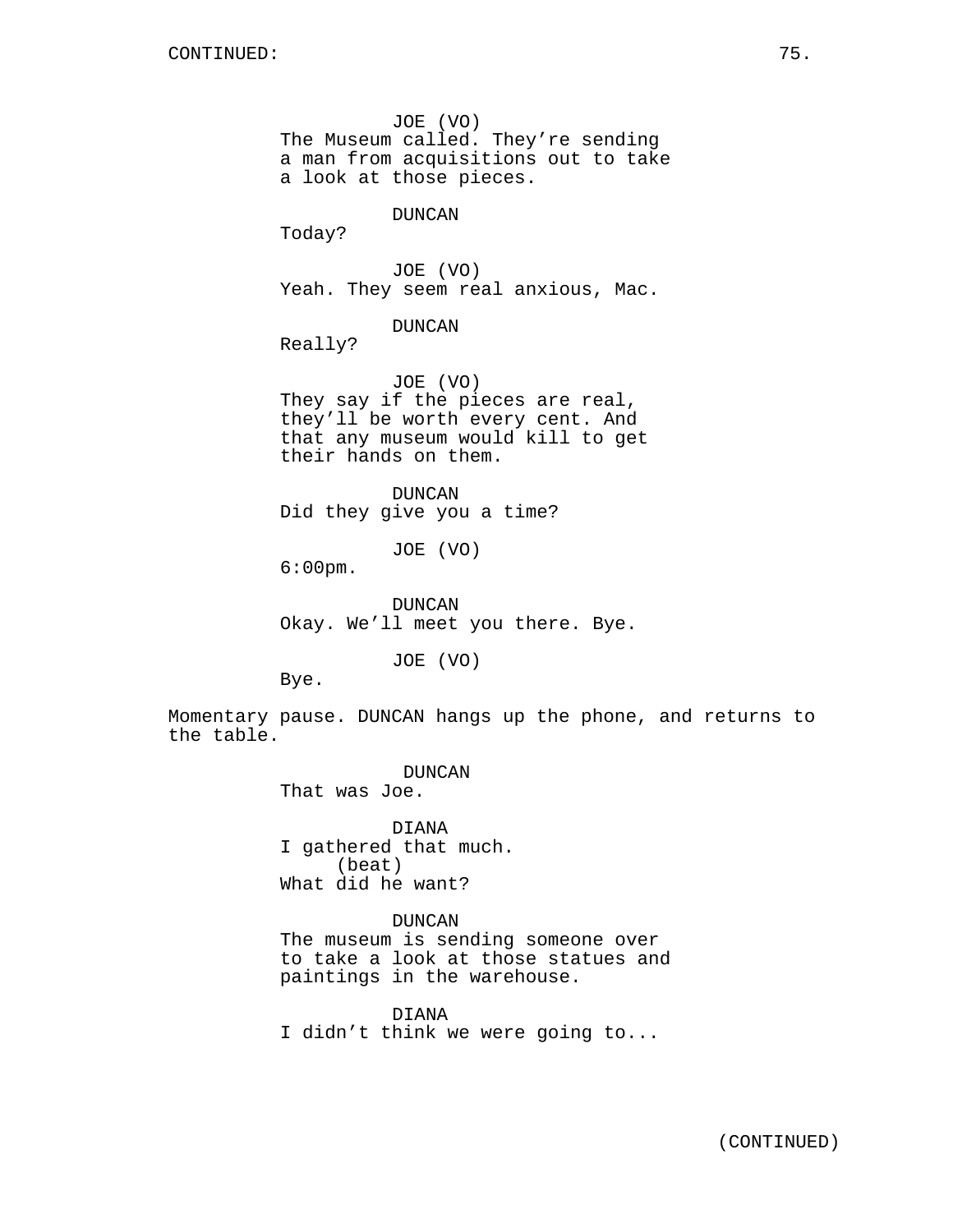DUNCAN It was Joe's idea. He had photos taken and distributed months ago. I'd completely forgotten about them. DIANA Wait... (beat) Are you planning on taking the museum guy to the warehouse tonight? DUNCAN Of course. I mean that is where they... DIANA But what about all the other stuff in there? Momentary pause. He gives her a "what about them" look. DIANA You promised Methos that he'd... DUNCAN I know. I... (beat) I guess we'll just have to move all the pieces we want to sell to one corner, and that will be the only place that the acquisition man will be allowed to see. DIANA laughs. DUNCAN heads back to the phone. DUNCAN I'll call Richie and Methos. They can help me and Joe move the... DIANA rises from her seat. DIANA Hey, what about me? I can help too. DUNCAN Oh no you can't. DIANA What do you mean?

DUNCAN looks at her abdomen. DIANA knows what he means.

(CONTINUED)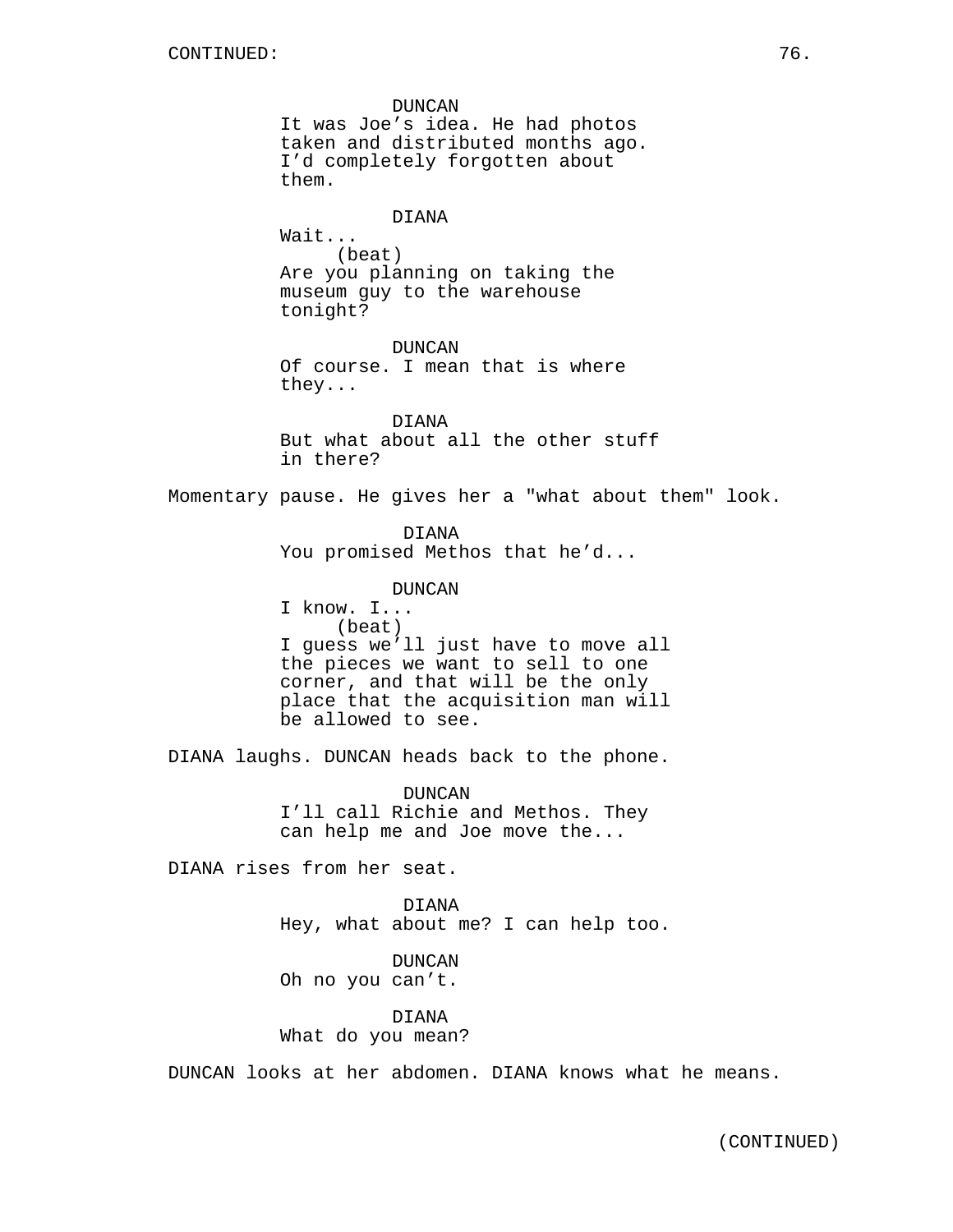DIANA Just because I'm pregnant, doesn't mean I can't...

DUNCAN says his line as he picks up the receiver.

DUNCAN ...left heavy objects? (beat) Yes. I'm afraid it does.

DIANA

But...

He smiles at her while dialing METHOS' phone number.

DUNCAN You can watch us, if you want?

DIANA Oh, gee, thanks, MacLeod.

DUNCAN is laughing as the phone on the other end rings once and is then answered.

METHOS (VO)

Hello?

DUNCAN Methos? It's Mac. Meet me at the warehouse.

Momentary pause.

METHOS (VO)

Now?

DUNCAN

Yes now.

METHOS (VO) But I'm right in the middle of...

DUNCAN

It can wait.

DUNCAN disconnects and calls RICHIE. The phone rings twice.

RICHIE (VO)

Hello.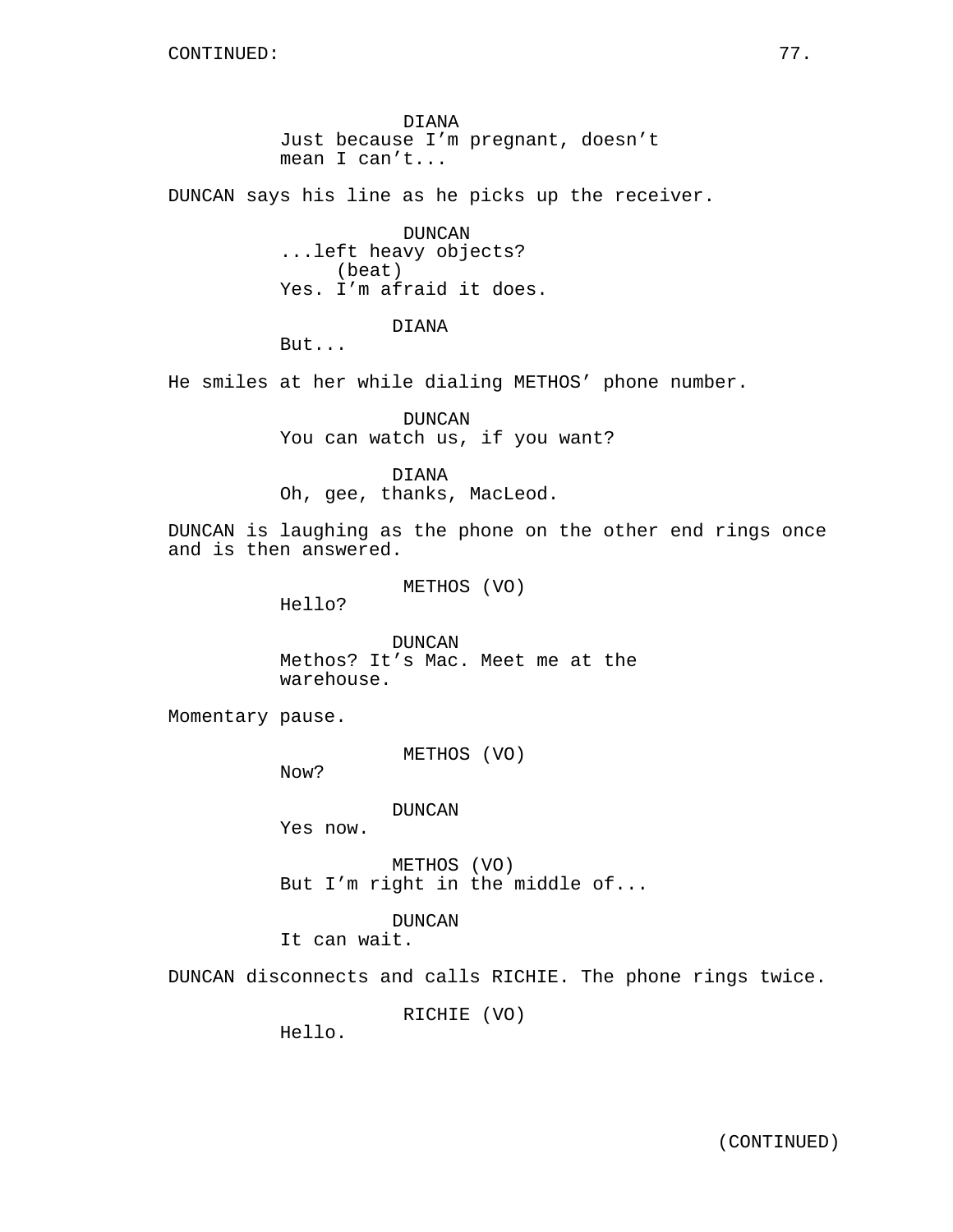DUNCAN Richie. Mac. Meet me at the warehouse.

JUMP TO:

## **THURSDAY FEBRUARY 7th 2002**

54 INT: THE DOJO (EVENING) 54

DUNCAN and CLARK are play fighting. CLARK grabs DUNCAN and lifts him up. CLARK holds him up, in the air, over his head, with one hand.

> DUNCAN Okay, Clark. (beat) Put me down.

> > CLARK

Nope.

DUNCAN Clark! Put... me... down!

CLARK

Nope.

DUNCAN What do you think your mother would say if...

At that exact moment DIANA enters with a grocery bag in her arms. She sees CLARK holding DUNCAN up in the air, and gasps. They both turn to her.

## CLARK

Hi, Mom!

DIANA Clark?! What do you think you are doing?

CLARK

Playing.

DIANA just stares at them. DUNCAN looks to her appealingly.

DUNCAN

D, please!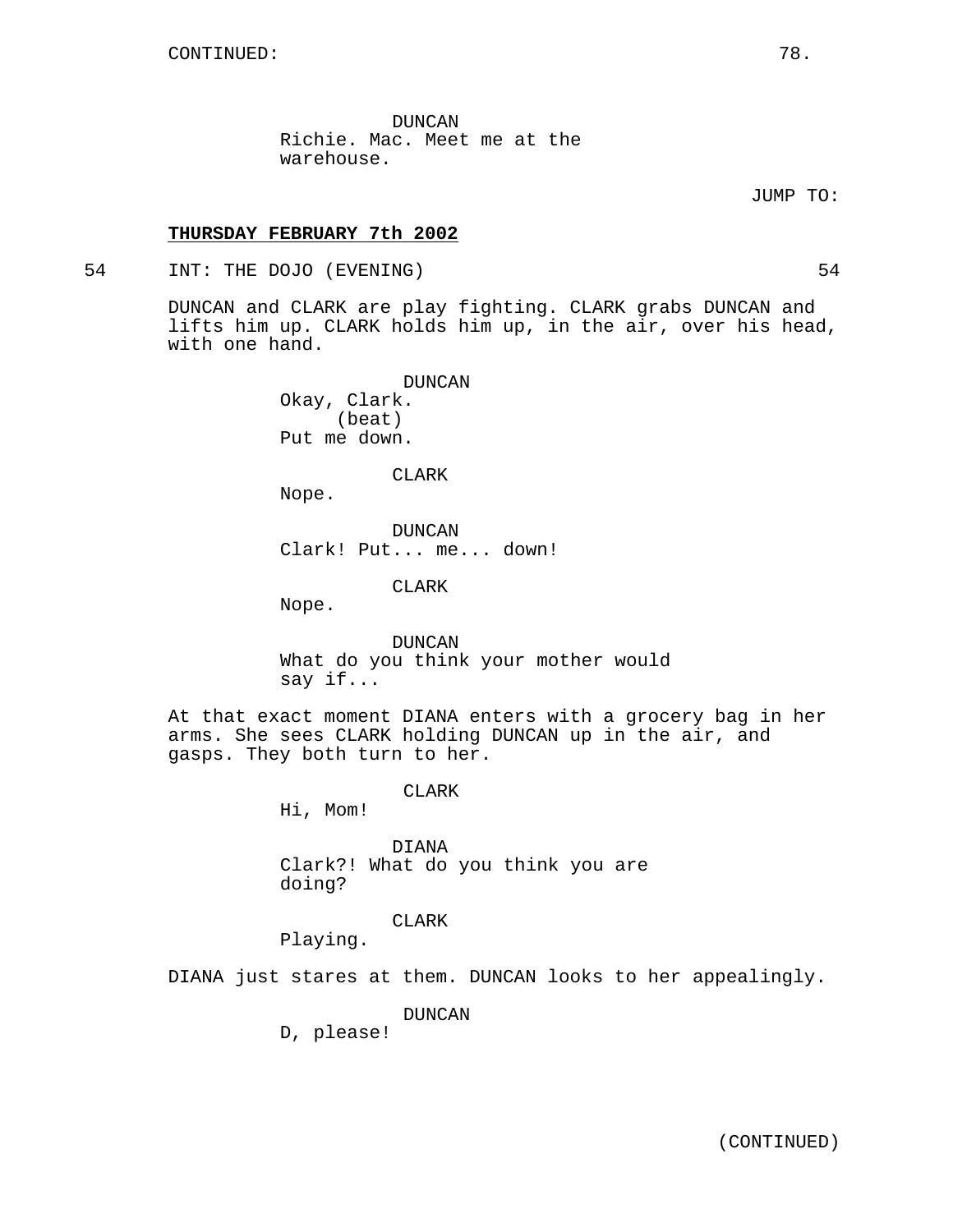DIANA Clark, honey. Please put Mac down!

CLARK

Aw, mom!

DIANA

Now!

CLARK

Yes, mommy.

CLARK drops DUNCAN. DUNCAN hits the floor, then looks at DIANA.

DUNCAN

Thanks, D.

DIANA

Anytime Mac.

DUNCAN looks to CLARK.

DUNCAN When I get you...

CLARK

What? (beat) Try it, Mac. (beat) I'll only beat you again! I...

DIANA

Clark!!

CLARK looks at the ground.

DIANA No more picking on Mac. Okay?

CLARK

Yes, mommy.

DIANA looks from DUNCAN to CLARK.

DIANA

(beat) Now that that's settled...

DIANA looks at CLARK.

Good.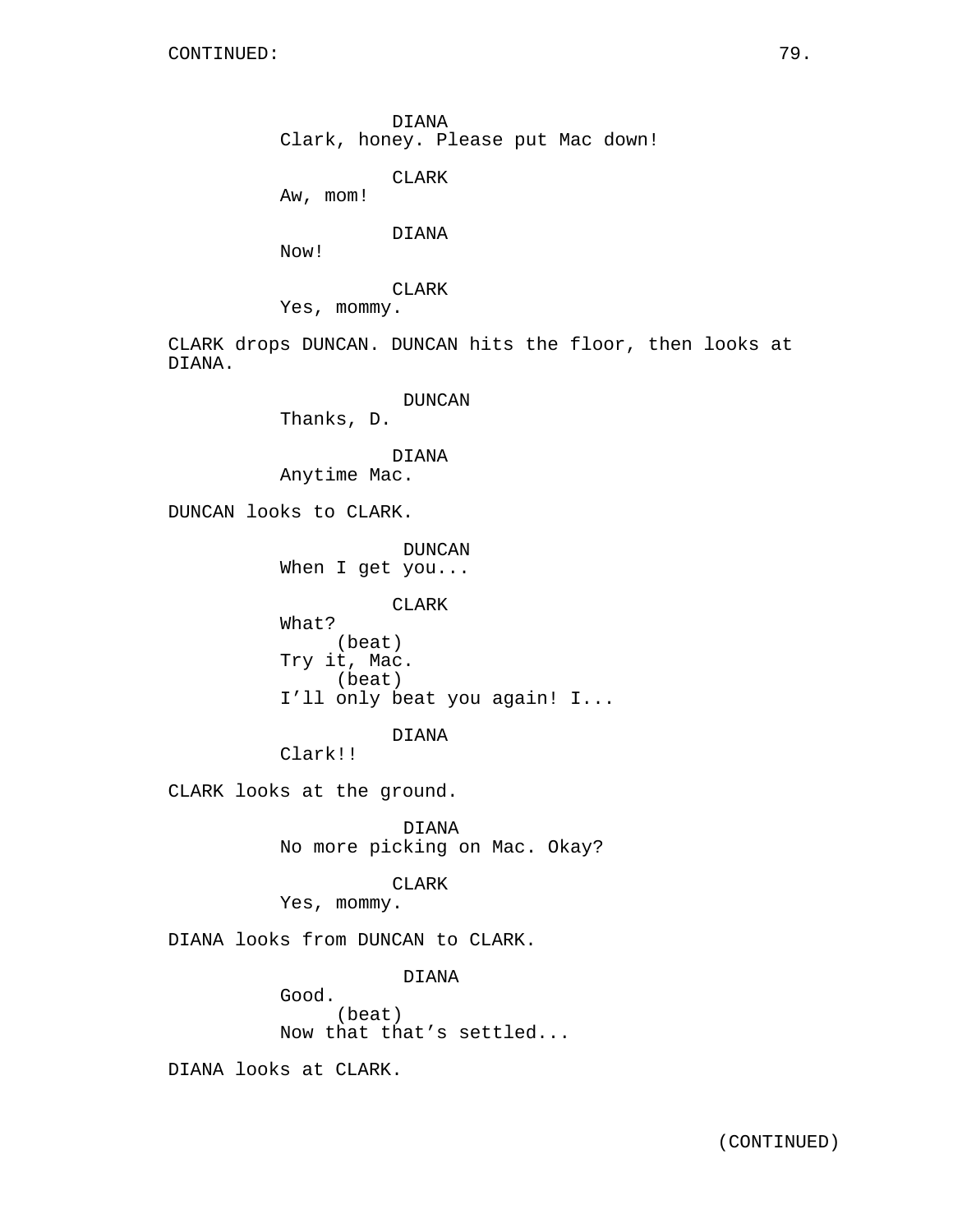DIANA Why don't you go upstairs and play? I need to talk to Mac.

CLARK

Yes, mom.

CLARK goes to the elevator. DIANA heads to the bench.

DIANA I really wish you wouldn't encourage him, Mac!

DIANA sits. DUNCAN walks over to her.

DUNCAN

D, I...

DIANA I know. I know. (beat) But he's only a child!

DUNCAN sits on the bench beside her. She is staring at the floor.

> DUNCAN He's still one of us! (beat) I know it, Methos knows it, and Richie, even though he doesn't understand it, knows it.

Momentary pause. DIANA looks at DUNCAN.

DIANA

I know. (beat) But...

DUNCAN

If it'll make you feel better, Clark is learning fast. He really is his father's son. He's gonna be a helluva fighter when he grows up. (rub back of neck) And, if I didn't heal so fast, I'd have the bruises to prove it.

DIANA laughs, then addresses DUNCAN in a soothing yet sarcastic tone.